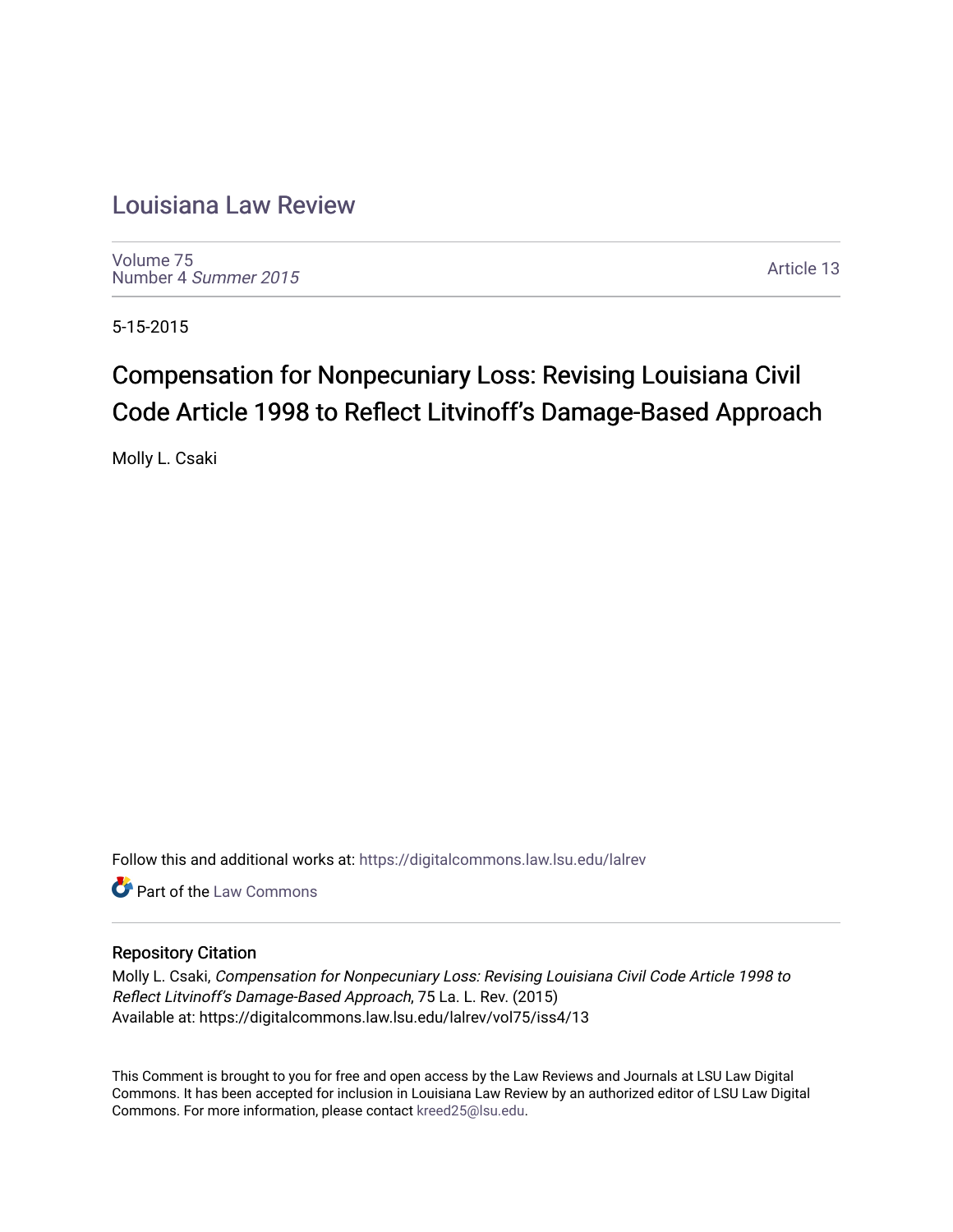# **Compensation for Nonpecuniary Loss: Revising Louisiana Civil Code Article 1998 to Reflect Litvinoff's Damage-Based Approach**

#### **INTRODUCTION**

 significant monetary value. One day, the wine owner contracted the loss of the wine's value in a breach of contract action.<sup>1</sup> But the collection that he enjoyed and shared with his deceased father. The difficulty convincing a court that nonpecuniary damages are likely receive no compensation for the nonpecuniary loss that he Imagine a collector of fine wines. He acquired this hobby from his father, who also collected wines and passed down his collection to his son upon his death. The collection has now amassed a with a company to make adjustments to the thermostat in his wine cellar. An error on the part of a company employee raised the temperature in the cellar too high, causing all of the wine to spoil. Louisiana law is clear that the wine owner can recover damages for wine owner sustained another loss that day—the loss of a collection of wine, although having a significant monetary value, also had a significant "nonpecuniary" value.<sup>2</sup> Under the current state of Louisiana law on obligations, the wine owner would have appropriate under Louisiana Civil Code article 1998 and would suffered. $3$ 

valuation.<sup>4</sup> Sometimes though, the loss felt by the obligee is not an exclusively financial injury, such as the loss felt by the wine owner as a result of his emotional attachment to his wine collection. When "the impairment affects an interest beyond the scope of the Actions for breach of contract most commonly involve injuries easily and appropriately susceptible of pecuniary or monetary

Copyright 2015, by MOLLY L. CSAKI.

 1. *See* LA. CIV. CODE art. 1995 (2015) ("Damages are measured by the loss sustained by the obligee and the profit of which he has been deprived.").

 injury that cannot, strictly speaking, be measured in monetary terms." Louisiana 25, 1980) (on file with the Louisiana State Law Institute) [hereinafter Supplemental Memorandum on Damages for Nonpecuniary Losses]. 2. "Nonpecuniary harm then should be taken to refer to such damages or State Law Institute, Supplemental Memorandum on Damages for Nonpecuniary Losses at 2, Prepared for Meeting of the Obligations Revision Committee (July

 3. SAÚL LITVINOFF, OBLIGATIONS § 6.7, *in* 6 LOUISIANA CIVIL LAW TREATISE 163 (2d ed. 1999) (contrasting the general acceptance of nonpecuniary damages in delictual actions with those in contractual actions). *See also* LA. CIV. CODE art. 1998 (2015).

 4. Supplemental Memorandum on Damages for Nonpecuniary Losses, *supra* note 2, at 1.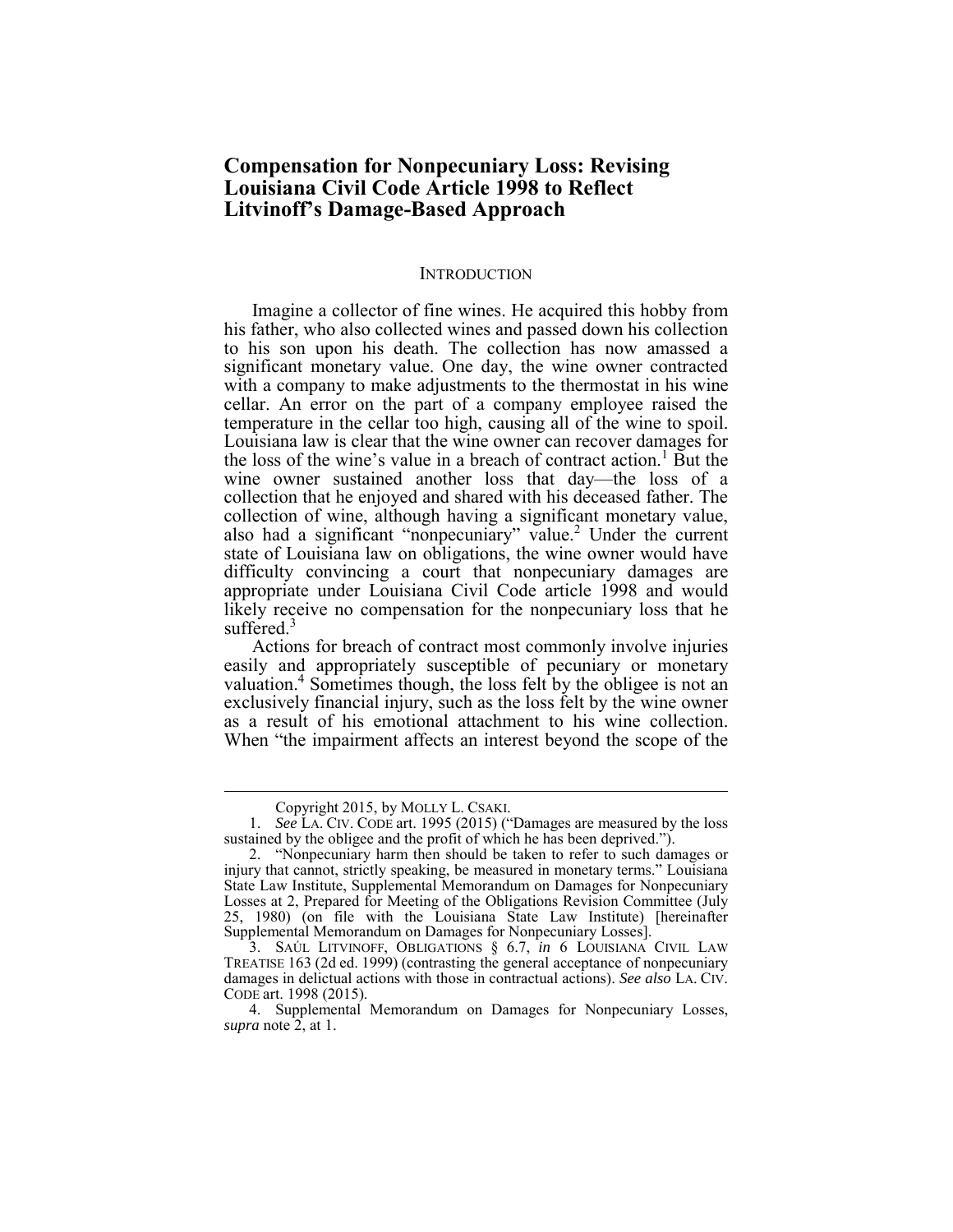obligee's patrimony . . . the damage is of a moral nature."<sup>5</sup> When an obligee suffers such an injury, it can be repaired by nonpecuniary damages.<sup>6</sup> Damages of this type frequently include those for mental anguish, embarrassment, inconvenience, humiliation, $7$  and loss of consortium.8 Other types of nonpecuniary damages that are sought less often include "other encroachments upon the personality such diminution of a person's reputation."<sup>9</sup> as emotional distress, loss of amenities of life, injury to honor or

 Former Louisiana Civil Code article 1934 governed nonpecuniary damages and was interpreted inconsistently by Louisiana courts, leading to confusion for litigants, practitioners, and judges. After a significant period of unpredictability in both the lower courts and the Louisiana Supreme Court, as well as critical commentary in the state law reviews, the Obligations Committee of the Louisiana State Law Institute discussed changes to article 1934.10 Led by Professor Saúl Litvinoff, the Committee recommended to the Legislature a revision of article 1934 with the intention of providing clarity to this obscure and to what extent compensation for nonpecuniary loss should be permitted.<sup>13</sup> area of the law.<sup>11</sup> The Louisiana Legislature adopted article 1998, effective January 1, 1985.<sup>12</sup> Mainly, the Committee dealt with when

 damages for the breach of conventional obligations under article Now, the Louisiana Civil Code permits recovery of nonpecuniary 1998.14 However, the Louisiana Supreme Court has held that such

<sup>5.</sup> Saúl Litvinoff, *Moral Damages*, 38 LA. L. REV. 1, 2 (1977) [hereinafter Litvinoff, *Moral Damages*]. After recognizing that there are interests worth protecting beyond the financial realm, French writers developed a concept known as "moral patrimony." *See* LITVINOFF, *supra* note 3, § 6.4, at 159. Litvinoff described one's moral patrimony as a compilation of "intangible assets such as honor, reputation, feelings, and peace of mind." *Id.* 

<sup>6.</sup> Litvinoff, *Moral Damages*, *supra* note 5, at 1.

 *Damage Awards Under Louisiana Civil Code Article 1998*, 50 LA. L. REV. 797, 7. Gary P. Graphia, Comment, *Nonpecuniary Damages: A Guide to*  797–98 (1990).

 <sup>8.</sup> LITVINOFF, *supra* note 3, § 6.1, at 157.

 9. Supplemental Memorandum on Damages for Nonpecuniary Losses, *supra* note 2, at 2. *See also* LA. CIV. CODE art. 1998 cmt. e (2015) (excluding damages for "mere worry or vexation").

 10*.* Supplemental Memorandum on Damages for Nonpecuniary Losses, *supra* note 2, at 1.

<sup>11</sup>*. See* discussion *infra* Part II.

 of Book III of the Civil Code, to comprise Articles 1756 through 2057 . . . ."). 12. Act No. 331, 1984 La. Acts 156 ("To amend and reenact Titles III and IV

 13*.* Supplemental Memorandum on Damages for Nonpecuniary Losses, *supra* note 2, at 1.

 14. LA. CIV. CODE art. 1998 (2015). Former article 1934 was repealed in 1985. *See* Act No. 331, 1984 La. Acts 156.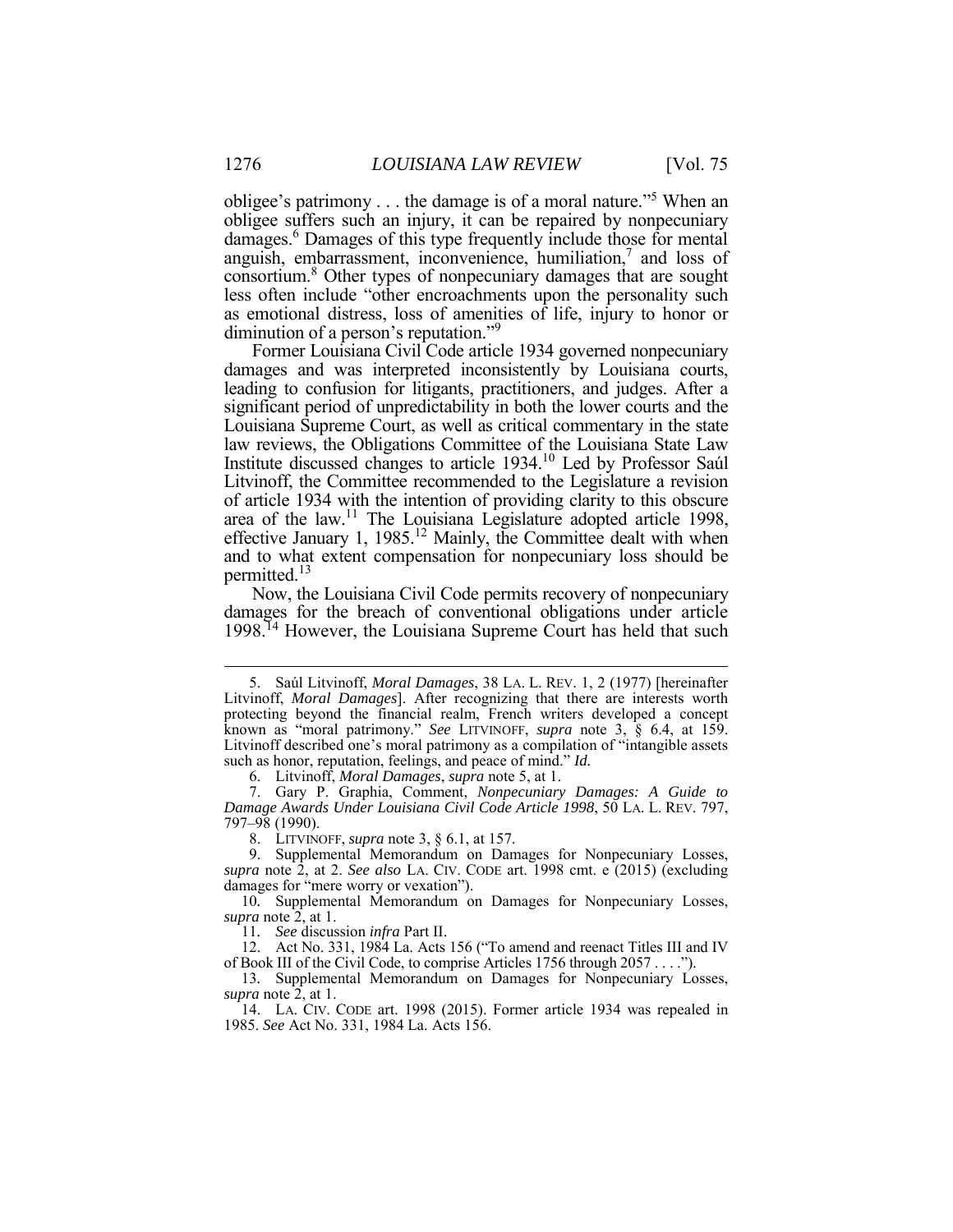damages are only available in limited circumstances—where the nonpecuniary elements of a contract are "significant."15 Although interests, can be injured by an obligor's nonperformance of an obligation.<sup>16</sup> As a result of the Louisiana Supreme Court's limited grant of nonpecuniary damages, some obligees are left with whether the 1985 revision that resulted in article 1998 successfully clarified the availability of nonpecuniary damages for the breach of conventional obligations and offers suggestions to better serve litigants seeking damages for nonpecuniary loss. nonpecuniary damages are rarely awarded in breach of contract actions, it is unquestionable that nonpecuniary, or non-patrimonial uncompensated nonpecuniary injuries.<sup>17</sup> This Comment considers

 Part I of this Comment discusses former Louisiana Civil Code article 1934, the legislation that governed the availability of Louisiana jurisprudence. Part II analyzes the 1985 revision of article 1934, first discussing the drafters' attempt to clarify the state of the interpretation given to current article 1998 by Louisiana courts has hindered its availability to serve litigants and is inconsistent with the original intent of the Obligations Committee. Finally, Part IV offers a model article that attempts to remedy the conflicting jurisprudence practitioners guidance on the availability of nonpecuniary damages for the breach of conventional obligations. nonpecuniary damages in Louisiana, and the effect it had on law surrounding nonpecuniary damages, then highlighting the postrevision ambiguities. Part III evaluates why the restrictive and legislation in Louisiana and to finally give Louisiana courts and

#### I. ARTICLE 1934 OF THE 1870 CIVIL CODE: PRE-REVISION NONPECUNIARY DAMAGES IN LOUISIANA

 Generally, damages in contract are measured by what the parties contemplated during the formation of the obligation, usually the loss sustained, including the profits deprived by the

 Lafleur v. John Deere Co., 491 So. 2d 624 (La. 1986); Meador v. Toyota of 15*. See, e.g.*, Young v. Ford Motor Co., 595 So. 2d 1123 (La. 1992); Jefferson, 332 So. 2d 433 (La. 1976).

<sup>16.</sup> Litvinoff, *Moral Damages*, *supra* note 5, at 1.

 in contractual actions. It is not intended to provide guidance on damage recovery circumstances of the claim. For a discussion of the delictual equivalent of nonpecuniary damages, see WILLIAM CRAWFORD, TORT LAW §§ 28.1–28.5, *in*  12 LOUISIANA CIVIL LAW TREATISE (2d ed. 1999).17. The focus of this Comment is on a litigant's ability to recover damages in delictual actions, which may or may not be available depending on the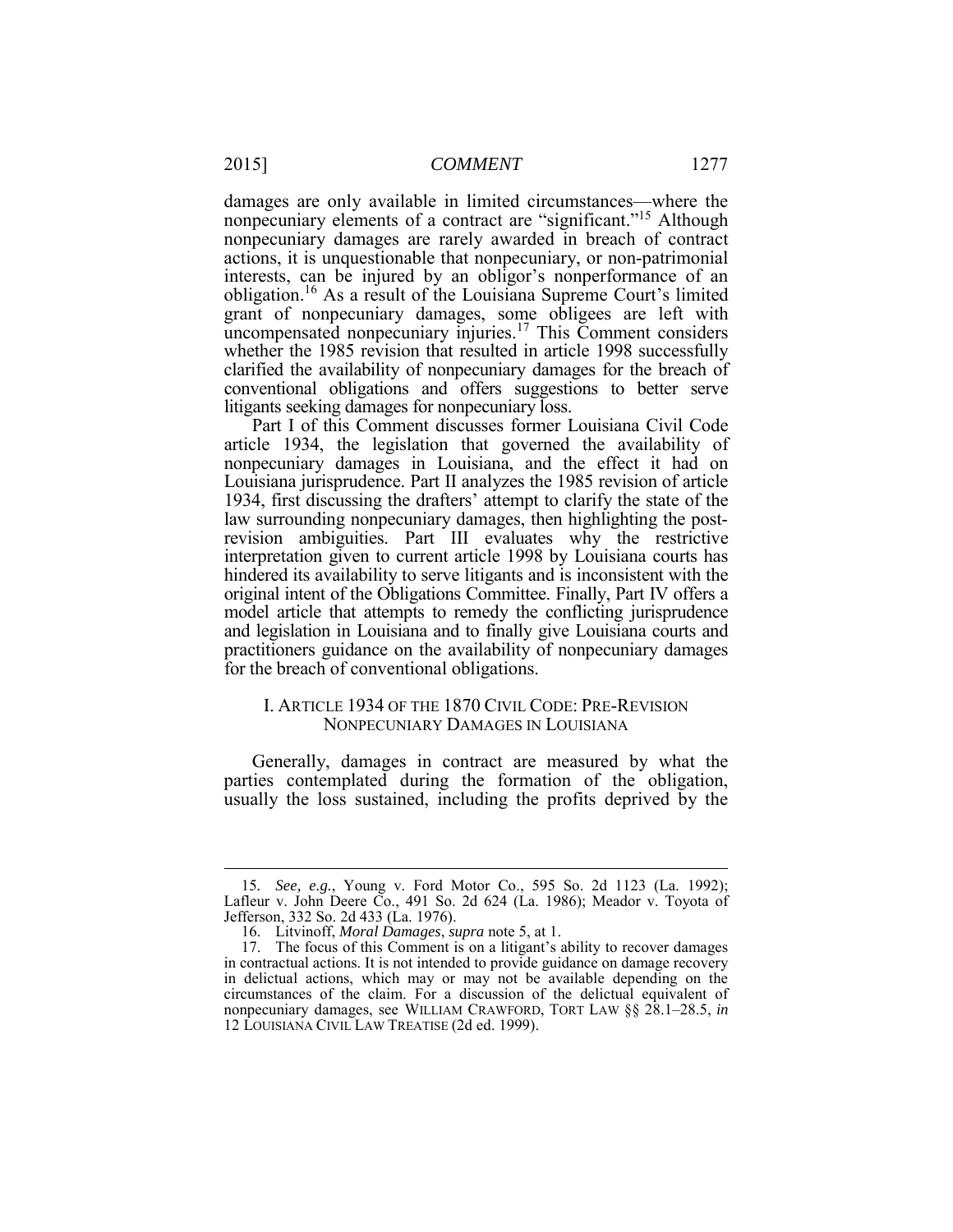obligee.<sup>18</sup> Contrast damages in contract, which are based on foreseeability and the parties' intentions, with those in tort, which are meant to compensate and make the victim whole again.<sup>19</sup> Whether this distinction has merit remains questionable because "any interest worthy of protection, even if not of a patrimonial nature, may be the object of an obligation."<sup>20</sup> The vast majority of contract involve an exclusively nonpecuniary interest.<sup>22</sup> However, seldom is no justification for a denial of recovery where such compensating an obligee has wavered in the past, and whether that interest exists now is the subject of this Comment. contracts involve pecuniary interests, but others have mixed interests—both pecuniary and nonpecuniary.<sup>21</sup> Seldom will a "the fact that damage of an exclusively moral nature occurs only damage has been proved."<sup>23</sup> Louisiana's interest in fully

 nonpecuniary damages, the French repair these injuries with *dommage moral*. 24 The term *dommage moral* is more accurate than damage is repaired in money, the *loss* felt is nonpecuniary or availability of nonpecuniary damages hinges on a distinction based on the nature of the injured right as well as the actual damage suffered.<sup>26</sup> If the nonperformance of an obligation results in nonpecuniary or nonperformance of an obligation causes damage to a right that is Whereas Louisiana repairs nonpecuniary losses with the Louisiana label because it acknowledges that, although the "moral."<sup>25</sup> This term may be more appropriate because the nonpatrimonial harm, nonpecuniary damages should be available, although that has not always been the case.<sup>27</sup> In contrast, when the patrimonial in nature, nonpecuniary damages are not available, but

 1997 (2015) (governing relationship of damages to obligors in good or bad 18. *See* LA. CIV. CODE art. 1995 (2015); *see also* LA. CIV. CODE arts. 1996– faith).

<sup>19.</sup> SAMUEL WILLISTON, WILLISTON ON CONTRACTS § 64:12 (4th ed.).

<sup>20.</sup> Litvinoff, *Moral Damages*, *supra* note 5, at 2.

 21. LITVINOFF, *supra* note 3, § 6.7, at 164.

<sup>22.</sup> Litvinoff, *Moral Damages*, *supra* note 5, at 3.

<sup>23</sup>*. Id.* 

 24. LITVINOFF, *supra* note 3, § 6.1, at 155–57. *See also* Litvinoff, *Moral Damages*, *supra* note 5, at 1.

 25. LITVINOFF, *supra* note 3, § 6.1, at 155. Additionally, moral losses are those which "are not able to be appreciated in money, i.e., not capable of a *Louisiana Civil Code Article 1928* (May 18, 2006) (unpublished LL.M. Paper, Paul M. Hebert Law Center) (on file with Paul M. Hebert Law Library, Paul M. precise monetary calculation." Agustín Parise, *Non-Pecuniary Damages in the*  Hebert Law Center).

 26. Supplemental Memorandum on Damages for Nonpecuniary Losses, *supra* note 2, at 1.

 27. *Id. See, e.g.*, Bowes v. Fox-Stanley Photo Prods., Inc., 279 So. 2d 844 (La. Ct. App. 1980).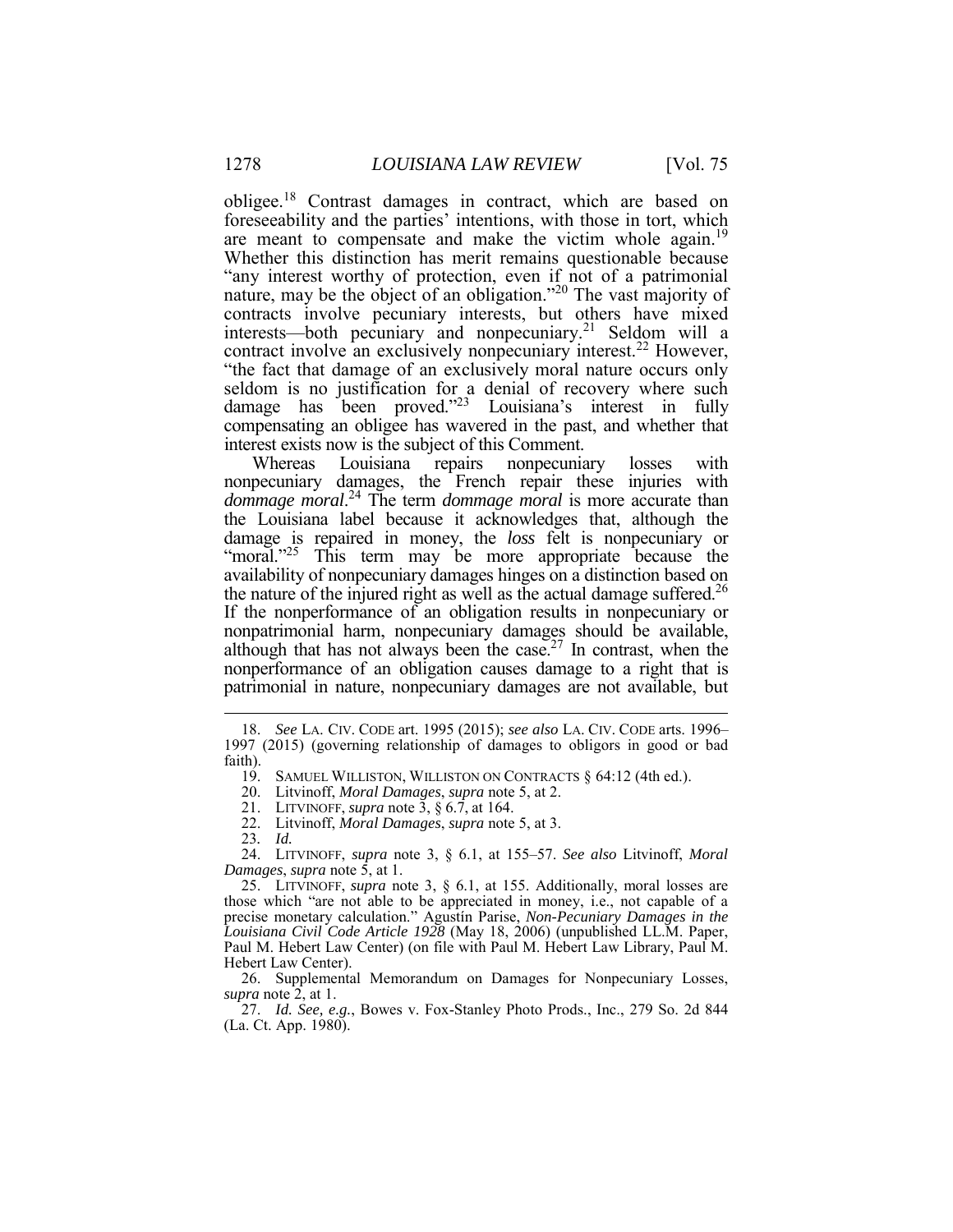compensated in money, the availability of nonpecuniary damages depends on what type of right was actually injured by the obligor's general compensatory damages are.<sup>28</sup> Although both injuries are failure to perform properly.<sup>29</sup>

#### *A. Background on Former Louisiana Civil Code Article 1934*

 Until 1985, Louisiana Civil Code article 1934 governed the availability of nonpecuniary damages for the breach of conventional obligations in Louisiana.30 Article 1934(3) provided:

 Although the general rule is, that damages are the amount of the loss the creditor has sustained, or of the gain of which he be assessed without calculating altogether on the pecuniary loss, or the privation of pecuniary gain to the party. *Where*  has been deprived, yet there are cases in which damages may *the contract has for its object the gratification of some intellectual enjoyment, whether in religion, morality or taste, or some convenience or other legal gratification, although these are not appreciated in money by the parties, yet damages are due for their breach: a contract for a religious or charitable foundation, a promise of marriage, or an engagement for the work of some of the fine arts, are objects and examples of this rule*. 31

 The italicized portion made its debut in the Louisiana Civil Code in 1825 as article 1928 but was later renumbered to article 1934 in Perhaps article 1928 attempted to codify what was merely into English gave rise to questions regarding its accuracy.<sup>35</sup> 1870.<sup>32</sup> Unlike many of Louisiana's other articles, article 1928 was not based on an article that existed in the French *Code Civil*. 33 jurisprudential and doctrinal in the French system.<sup>34</sup> Louisiana's article was written in both French and English, but the translation Professor Litvinoff believed that the English translation was not

<sup>28.</sup> *See generally* LA. CIV. CODE arts. 1994–2004 (2015).

 29. The confusion created by calling damages for nonpecuniary loss "nonpecuniary damages" troubled Professor Litvinoff, which led him to advocate for the use of the term "moral damages." *See* Litvinoff, *Moral Damages*, *supra* note 5, at 1.

 30. LA. CIV. CODE art. 1934 (repealed 1985).

<sup>31.</sup> *Id.* (emphasis added).

<sup>32.</sup> Meador v. Toyota of Jefferson, Inc., 332 So. 2d 433, 436 (La. 1976).

<sup>33.</sup> *Id.* 

 doctrinal writings and interpretations of Toullier and Domat, two early 34. Parise, *supra* note 25, at 49. One scholar traces article 1928 back to the commentators of the French *Code Civil*. *Id.* 

<sup>35.</sup> Litvinoff, *Moral Damages*, *supra* note 5, at 7.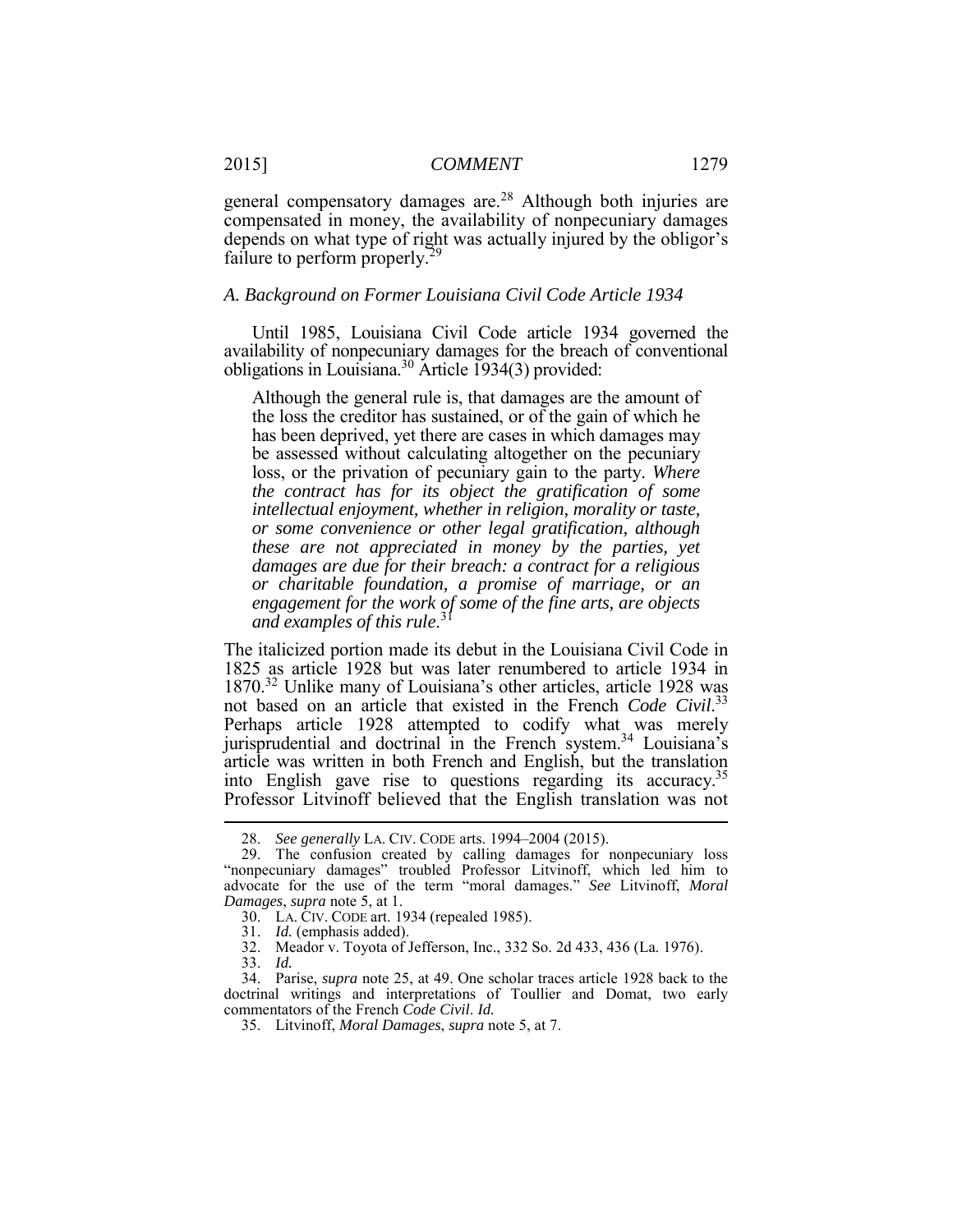Ī strictly interpreted article 1934 in an attempt to accord with the law, litigants used article 1934 unpredictably as a tool to recover accurate, because the French version "offer[ed] a wider scope and a greater generality than [was] reflected in the official English version."<sup>36</sup> Despite the translation discrepancy, Louisiana courts original French version.<sup>37</sup> Because the English version was the nonpecuniary damages with varying degrees of success.

#### *B. The Louisiana Supreme Court's Interpretation of Article 1934(3)*

 *Meador*, the 18-year-old plaintiff sought nonpecuniary damages from the defendant, Toyota of Jefferson, for a long delay in repairing her first car.<sup>39</sup> Based on its interpretation of article 1934, appealed to the Louisiana Supreme Court.<sup>41</sup> The Louisiana Supreme Court heavily analyzed article 1934(3) in its 1976 decision of *Meador v. Toyota of Jefferson*, *Inc.*38 In the trial court awarded the plaintiff \$700 for "aggravation, distress, and inconvenience" due to the defendant's "breach of the implied obligation to repair within a reasonable time."<sup>40</sup> The Fourth Circuit Court of Appeal reversed the damage award, and the plaintiff

 made a textual argument using the disjunctive "or" in article 1934 Ì The Louisiana Supreme Court granted writs to consider whether nonpecuniary damages were appropriate.42 The plaintiff in *Meador*  and asserted that the inclusion of "or" meant that "some convenience" *or* "intellectual gratification" were grounds for recovery of damages under article 1934.<sup>43</sup> This distinction between physical versus intellectual gratification has produced fractured

<sup>36.</sup> *Id.* at 8. *See infra* text accompanying note 62.

 37. For a source analysis of article 1934, see *Meador v. Toyota of Jefferson, Inc.*, 332 So. 2d 433, 436 (La. 1976) ("We find the French source provision of 1934(3) in the 1825 Civil Code, if not controlling, at least persuasive in our present interpretation of the article's ambiguous counterpart in our 1870 Civil Code.").

<sup>38.</sup> *Id.* at 433. *See supra* text accompanying note 31 (reproducing former article 1934(3) in full).

<sup>39.</sup> *Meador*, 332 So. 2d at 434.

<sup>40.</sup> *Id.* 

 41. Meador v. Toyota of Jefferson, Inc., 322 So. 2d 802 (La. Ct. App. 1975).

<sup>42.</sup> *Meador*, 332 So. 2d at 433.

 43*. Id.* Before the revision, the Civil Code and the interpreting jurisprudence often used the word "intellectual" to describe what the current Code usually calls "nonpecuniary." *See* Louisiana State Law Institute, Document Prepared for Meeting of the Obligations Committee at 6 (July 27, 1979) (on file with Louisiana State Law Institute) [hereinafter Louisiana State Law Institute, July 27, 1979].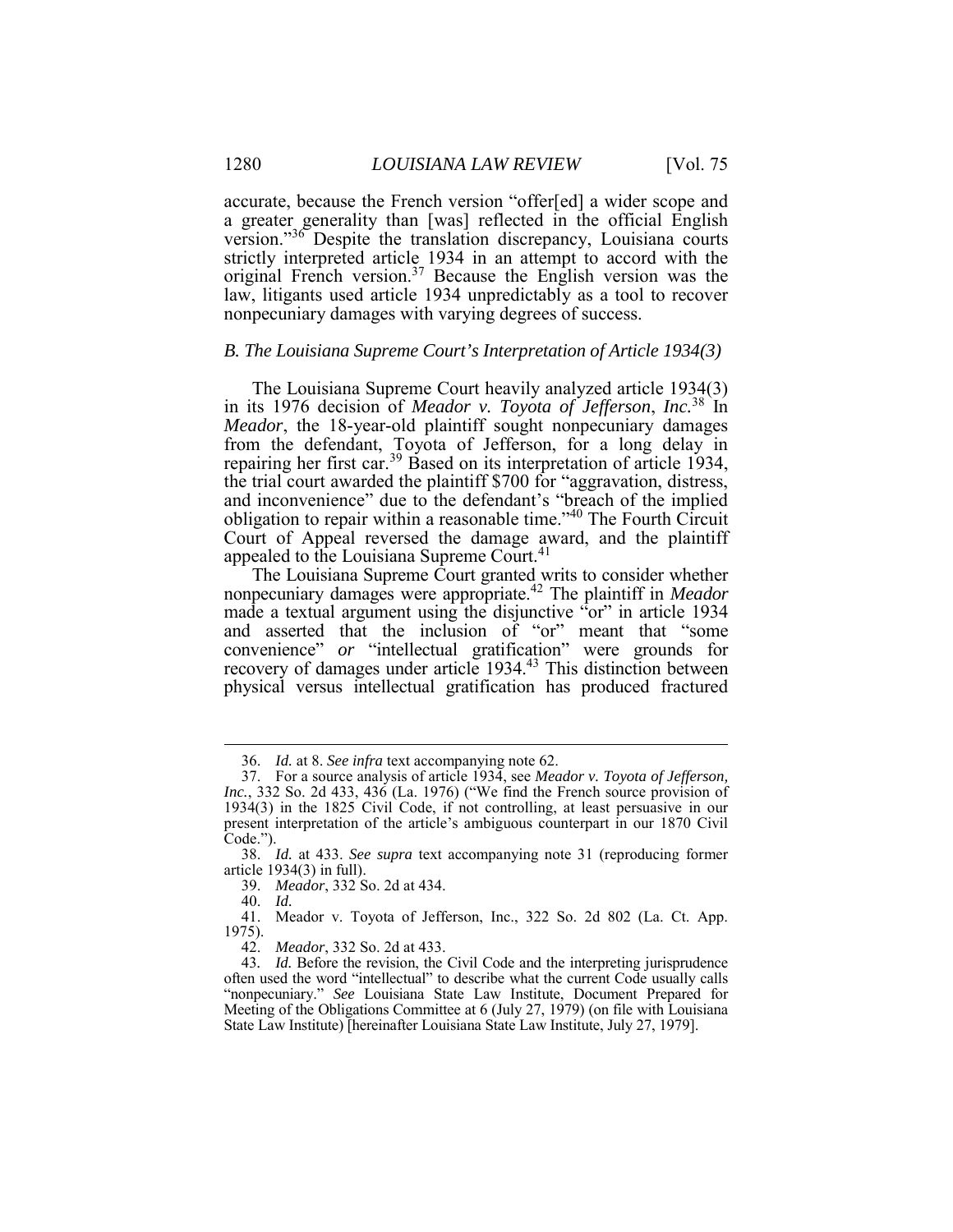views in Louisiana's lower courts, which the Supreme Court candidly admitted.<sup>44</sup>

 damage awards, which permitted such damages when the object the broader interpretation of Art. 1934(3),"<sup>46</sup> some dicta from the The defendants advocated for the strict view of nonpecuniary was exclusively intellectual.<sup>45</sup> Although the Court stated that it "has never adopted a strict view, but has reached results favoring *Meador* opinion suggests otherwise.<sup>47</sup> As proof of the Court's allowance of nonpecuniary damages in cases where there were both physical and intellectual objects, the Louisiana Supreme Court cited cases from as far back as 1903, 1906, and 1939.<sup>48</sup> After examining the French and English text of article 1928 of the Louisiana Civil Code of 1825, the Court concluded that the original drafters did not contemplate physical gratification and that the disjunctive "or" should not be read to allow for convenience<sup>49</sup>

 consequence of nonfulfillment of that object are not recoverable." *Id.* at 437. By nonpecuniary damages are not available, the Court is essentially prohibiting recovery of nonpecuniary damages in any case where there is any degree of physical gratification. The contract that has no degree of physical gratification will likely never exist or occur rarely. Later, the Court says that if a principal object is intellectual enjoyment, then damages are recoverable, which seems to multiple objects are possible has been the source of significant confusion. 47. *Meador*, 332 So. 2d at 435. The Court later stated that "[w]here an object, or the exclusive object, of a contract, is physical gratification, (or anything other than intellectual gratification) nonpecuniary damages as a saying "where an object . . . of a contract[] is physical gratification," imply that there is room for a lesser object. *Id.* Whether the Court believes

 48. *Id.* at 435–36. *See supra* note 46 (discussing *Lewis*). The Court also both of these cases, the Court awarded damages for nonpecuniary loss in breach of contract actions. The Court distinguished the analysis in these opinions from that in *Meador* because never before had they "historically viewed the source of cited *O'Meallie v. Moreau*, 41 So. 243 (La. 1906), and *Jiles v. Venus Community Center Benevolent Mutual Aid Ass'n*, 186 So. 342 (La. 1939). In Article 1934(3) and the origin thereof." *Meador*, 332 So. 2d at 436.

 *of Contract: Louisiana Civil Code Article 1934*, 37 LA. L. REV. 625 (1977)49. *See generally* Steve M. Marks, Note, *Nonpecuniary Damages in Breach* 

 approaches that courts have taken in interpreting article 1934, such as the liberal 44. *Meador*, 332 So. 2d at 435. The Court discussed the several different position and a broader position. *See infra* note 46.

<sup>45.</sup> *Meador*, 332 So. 2d at 433.

 46. *Id*. The broader view the Court is referring to allows recovery "where the object or objects of the contract include elements of intellectual and physical gratification." *Id*. The Court gave the example of *Lewis v. Holmes*, 34 So. 66 (La. 1903), in which the Court allowed recovery of nonpecuniary damages where the plaintiff never received four dresses for her wedding trousseau. *See Meador*, 332 So. 2d at 433*.* The contract had features that were "both physical (her need for comfortable clothing), and intellectual (her preference for style, or 'taste' and concern with her appearance on her wedding day and on her honeymoon)." *Id.* at 436.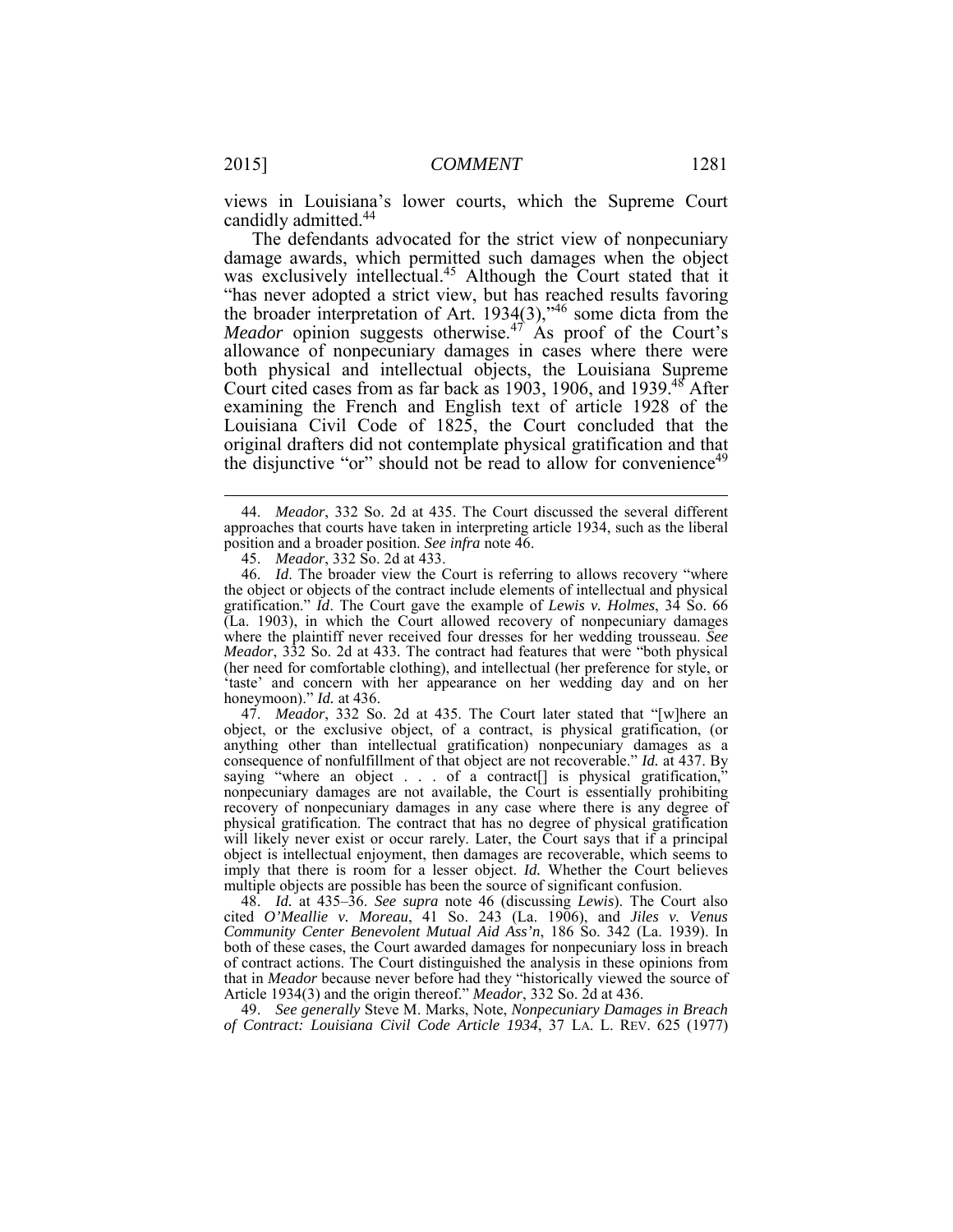hold that under former article 1934, the object of the contract must criticism; as one scholar stated, "the court drew a distinction or physical gratification recovery.50 This analysis led the Court to be either exclusively or principally intellectual to support an award of nonpecuniary damages.<sup>51</sup> This result has been the subject of between intellectual and physical gratification that is not" supported by the terms and history of the article.<sup>52</sup>

 Justice Dixon's dissent in *Meador* addressed the tension in refusing to award damages for aggravation and distress where they have been proven simply because the litigation arose out of a contract action.<sup>53</sup> He stated:

 In a society as dependent on the automobile as ours, where a car is not only a convenience but often a necessity, a plaintiff should be able to recover damages representing the repairman breaches his duty to fix the car within a aggravation, distress and inconvenience suffered when the reasonable time.<sup>54</sup>

 Justice Dixon framed his dissent from a fairness perspective, and unlike the majority, put no weight on the significance of the plaintiff's intellectual interest and how that interest influenced the  $\frac{1}{2}$ contract.<sup>55</sup>

"multiple object" argument posed by the Court.<sup>56</sup> Specifically, Following *Meador*, Professor Litvinoff questioned the Professor Litvinoff questioned whether article 1934 only covered obligations with exclusively intellectual objects or whether it also

 (discussing the different interpretations of the word "convenience" as used in article 1934 and how those interpretations affect the nonpecuniary damage analysis).

 50. *Meador*, 332 So. 2d at 437. The Court equated the term "convenience" used in article 1934(3) with physical gratification. In *Jack v. Henry*, 128 So. 2d 62, 72 (La. Ct. App. 1961), the Louisiana First Circuit used the "convenience resulting from a contractor's breach of the obligation. The Court does not acknowledge that the First Circuit also discussed some intellectual benefits for his family and "for the express purpose of fulfilling defendant's individual rationale" to award damages to a homeowner who suffered inconvenience derived from the construction of this custom home, such as a place to provide conception of a home." *Id.* 

<sup>51.</sup> *Meador*, 332 So. 2d at 437.

<sup>52.</sup> Kathryn Bloomfield, Comment, *Recovering Nonpecuniary Damages for Breach of Contract Under Louisiana Law*, 47 LA. L. REV. 541, 541 (1987).

<sup>53.</sup> *Meador*, 332 So. 2d at 438 (Dixon, J., dissenting).

 54. *Id.* 

 55. *Compare id.* at 437 (majority opinion), *with id.* at 438–39 (Dixon, J., dissenting).

<sup>56.</sup> *See* Litvinoff, *Moral Damages*, *supra* note 5, at 10.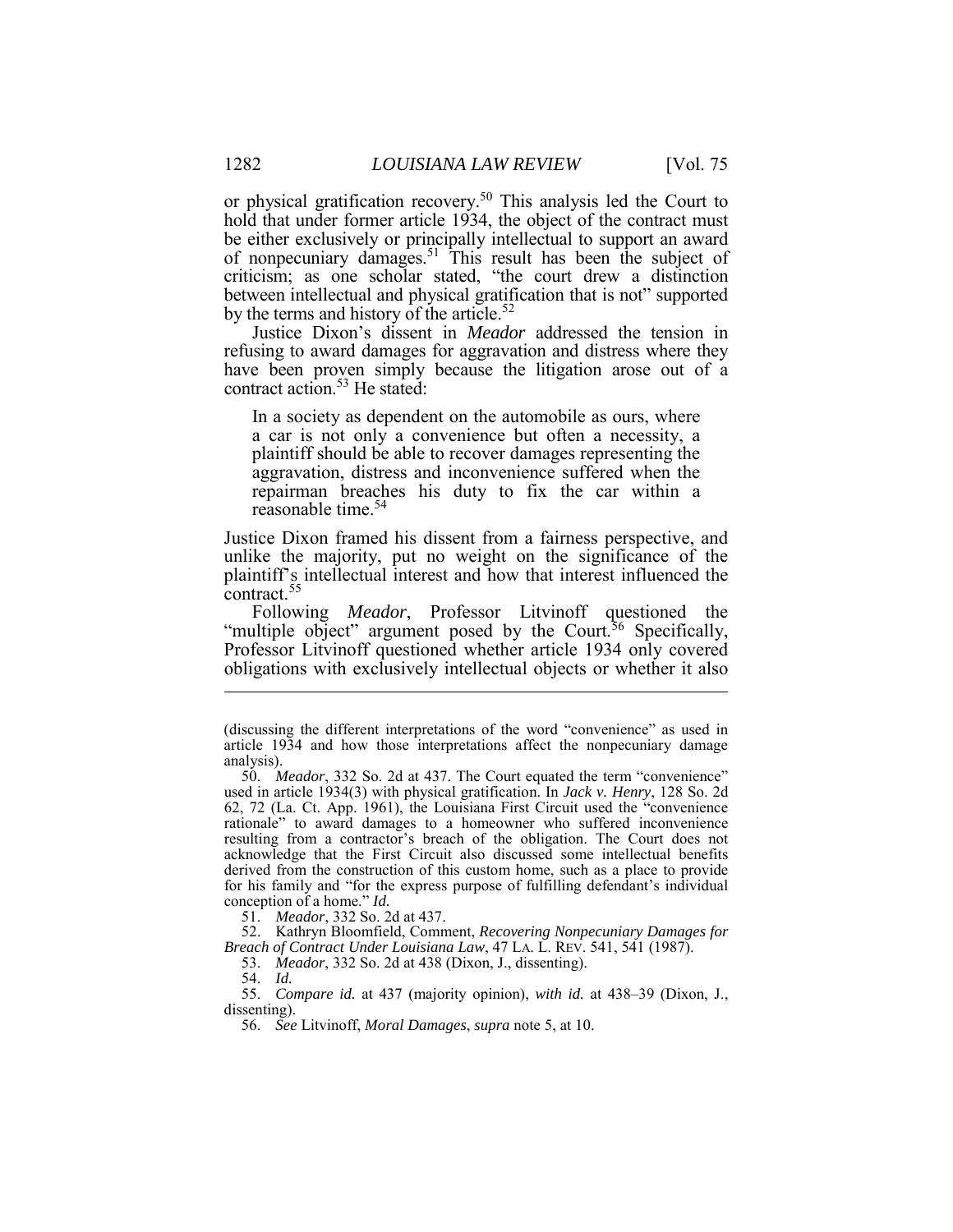covered obligations that were made for multiple objects, some example a contract for a spacious home, which in addition to being intellectual and some pecuniary.<sup>57</sup> Professor Litvinoff gave as an a smart investment, also provides intellectual enjoyment by offering comfort and security to the family who owns the home.<sup>58</sup>

1934 should be broadly interpreted.<sup>59</sup> First, the article simply did not include a requirement that the intellectual interest be significant or exclusive, and to read such a requirement into the text would be an inappropriate alteration.<sup>60</sup> Additionally, Professor Litvinoff argued that the English version of article 1934(3) "contains quite a few departures from the French original"—differences that truly affect the article's meaning.<sup>61</sup> He believed that article 1934 should have Professor Litvinoff suggested two principal reasons why article been translated as follows:

 When a contract was made for the purpose of securing to a party a *purely* intellectual enjoyment, such as that related to *of satisfaction of that order*, though such things were not evaluated in money by the parties, damages are nevertheless due for breach of the obligation. A contract the purpose of marriage, or the undertaking to do a work in any of the fine religion, morality, taste, *personal comfort or any other kind* which is a religious or charitable foundation, a promise of arts, *is an example of a case where this rule can be applied*. 62

 Professor Litvinoff argued that the drafters' failure to include and history of the article.<sup>63</sup> Litvinoff contended that the examples The fact that almost all of these examples contain exclusively "exclusive" before the word "purely" in his translation of article 1934 rendered such an interpretation contrary to the text, purpose, mentioned at the end of former article 1934 were merely illustrative of contracts that may have warranted application of article 1934.64 intellectual interests is not dispositive of whether the drafters' intention was to incorporate an exclusivity requirement.<sup>65</sup>

 $\overline{a}$ 

64. *Id.* 

<sup>57.</sup> *See id.* 

<sup>58.</sup> *Id.* 

<sup>59.</sup> *Id.* at 11.

<sup>60.</sup> *Id.* 

<sup>61.</sup> *Id.* at 7.

 62. *Id.* at 7–8 (changes depicted in italics). *But see* Meador v. Toyota of Jefferson, Inc., 332 So. 2d 433, 437 (La. 1976) (supporting a slightly different English translation).

<sup>63.</sup> *See* Litvinoff, *Moral Damages*, *supra* note 5, at 11.

<sup>65.</sup> *Id.*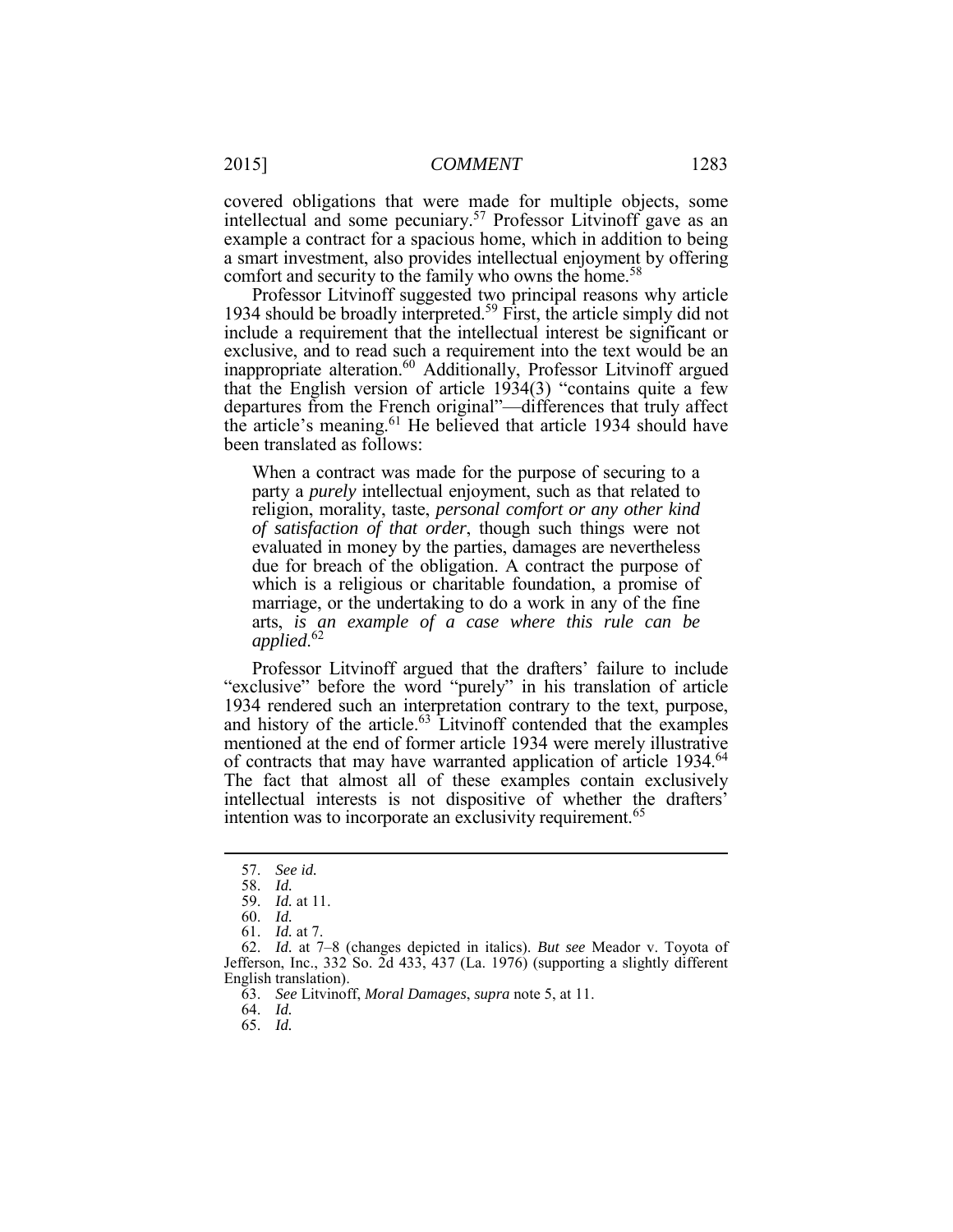available, suggested Professor Litvinoff, is that an interpretation that limits the scope of the article would leave obligees' injured interests unprotected in a variety of situations.<sup>66</sup> Fairness requires reparation for injury sustained above financial loss.<sup>67</sup> Professor purchasing a ticket in first class on a cruise ship.<sup>68</sup> If the ship is unable to seat the passenger and forces him to ride in steerage, should he not, in the interest of fairness, be allowed to recover more than just the difference in ticket value?<sup>69</sup> Under the *Meador*  approach, a court would likely deny such recovery because the traveler's search for enjoyment, by indulging in the comfort of first class, was not a "principal object of [his] contract" to cross the ocean.<sup>70</sup> Like the traveler example, courts based their arguments object was principal or incidental, despite the absence of such language from the text of the article. This is a further illustration of the Louisiana Supreme Court's unwillingness to interpret the interpretation of former article 1934 in *Meador* and the legal The second reason nonpecuniary damages should be generally Litvinoff used as an example a traveler who contracts to cross the Atlantic Ocean for business reasons and chooses to do so by for denying nonpecuniary damages under former article 1934(3) largely on this distinction between whether the nonpecuniary article in accordance with its plain text. The Court's limited commentary that followed heightened the need for a revision of the law on nonpecuniary damages.

#### II. A LONG TIME COMING: THE 1985 OBLIGATIONS REVISION AND CURRENT ARTICLE 1998

 Realizing the need for clarity in the law surrounding nonpecuniary damages, the Louisiana Legislature adopted the recommendations of the Louisiana State Law Institute<sup>71</sup> to replace

<sup>66.</sup> *Id.* 

<sup>67.</sup> *See id.* at 11–12.

 his need for transportation, a traditionally economic interest, as well as 68. *Id.* In this example, the traveler is fulfilling multiple needs—specifically "indulg[ing] in the comfort" of riding in first class. *Id.* at 11.

 69. *Id.* at 11–12.

<sup>70.</sup> Meador v. Toyota of Jefferson, Inc., 332 So. 2d 433, 437 (La. 1976).

 as "an official, advisory law revision commission, law reform agency and legal research agency of the State of Louisiana." John F. Tucker, President, Louisiana Institute (Mar. 16, 1940), *available at* www.lsli.org/purpose, archived at http: and encourage the clarification and simplification of the law of Louisiana and its71. The Louisiana Legislature designated the Louisiana State Law Institute State Law Institute, Remarks at the First Meeting of the Louisiana State Law //perma.cc/26JE-35JP. The declared purpose of the Law Institute is "to promote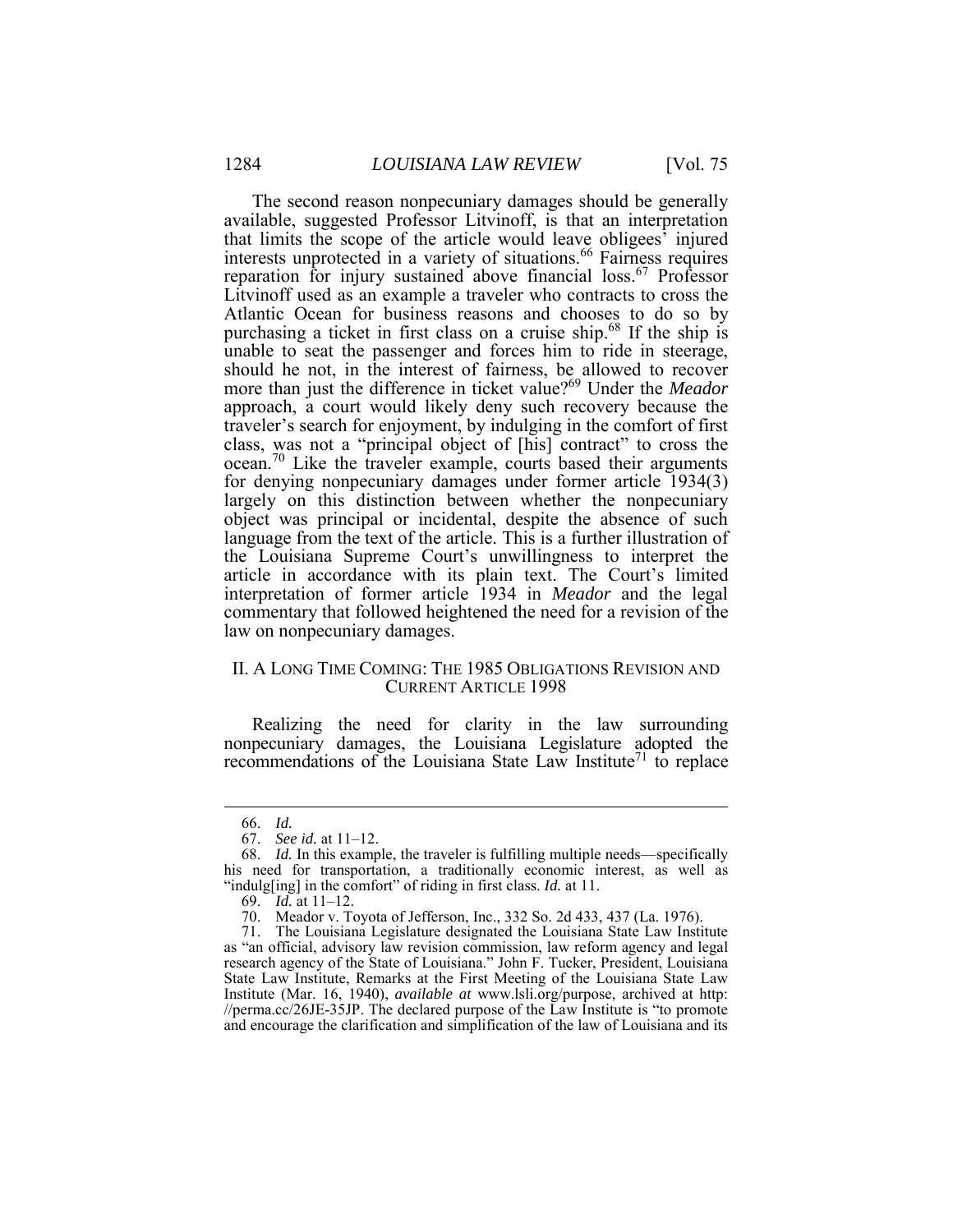former article 1934(3) with current article 1998, which became effective January 1,  $1985.<sup>72</sup>$  Article 1998 now states:

 Damages for nonpecuniary loss may be recovered when the contract, because of its nature, is intended to gratify a nonpecuniary interest and, because of the circumstances surrounding the formation or the nonperformance of the contract, the obligor knew, or should have known, that his failure to perform would cause that kind of loss.

Regardless of the nature of the contract, these damages may be recovered also when the obligor intended, through his failure, to aggrieve the feelings of the obligee.<sup>73</sup>

 The new article essentially provides two "doors" through damages, regardless of the nature of the contract, when the obligor intended to aggrieve the feelings of the obligee through his failure to perform.74 However, this provision has been largely dormant in practice.<sup>75</sup> which litigants can recover nonpecuniary damages. The second paragraph of the article provides for the recovery of nonpecuniary

 requirements for the recovery of nonpecuniary damages in breach of contract actions, both of which are modified by the clause nature; and that (2) the obligor knew or should have known from contract that the obligee would suffer a nonpecuniary loss.<sup>77</sup> The first paragraph, on the other hand, creates two "when the contract, because of its nature."<sup>76</sup> The two requirements imposed by the first paragraph of article 1998 are that (1) the contract be "intended to gratify a nonpecuniary interest" due to its the circumstances surrounding the formation or breach of the

 nature of the contract and the other awarding damages regardless These two paragraphs create quite a contrast—one based on the of the nature of the contract.<sup>78</sup> The inclusion of the "nature inquiry" is likely evidence of the Louisiana State Law Institute's

 better adaptation to present social needs; to secure the better administration of justice and to carry on scholarly legal research and scientific legal work." *Id.* 

 72. Act No. 331, 1984 La. Acts 718, 869.

 73. LA. CIV. CODE art. 1998 (2015).

 appear in article 1998 because the second paragraph is rarely referenced or used. 74. This Comment addresses the paragraphs in reverse order from how they For further discussion of this aspect of article 1998, see *infra* Part IV.A.5.

<sup>75.</sup> *See infra* Part IV.A.5.

 76. *See* LA. CIV. CODE art. 1998 (2015).

<sup>77.</sup> *Id.* 

<sup>78.</sup> *See id.*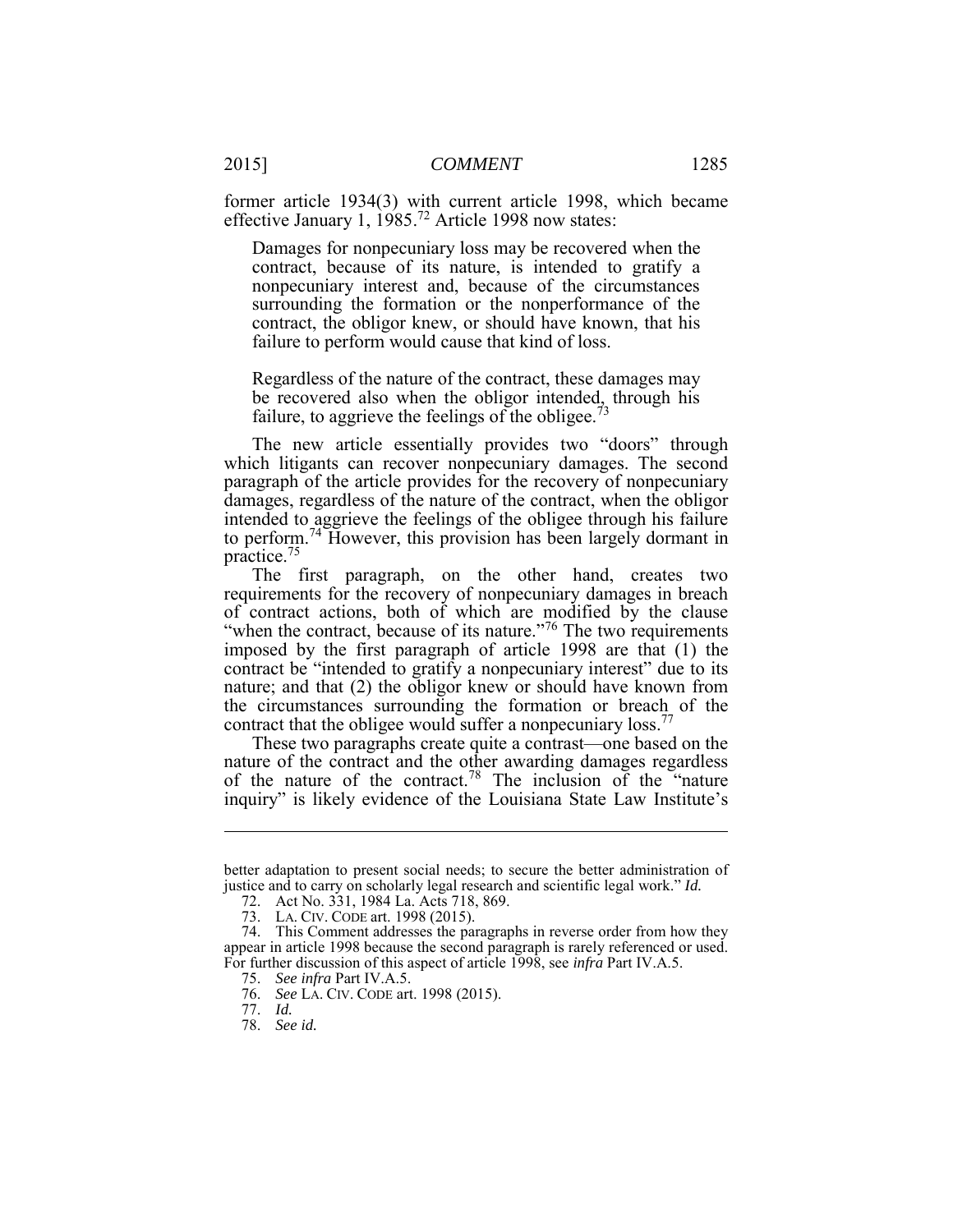nonpecuniary or moral interests.<sup>79</sup> However, courts often do not 1998's silence on this issue.<sup>80</sup> intent to limit nonpecuniary damages to contracts of a specific type—those that reasonable persons would agree contemplate deny nonpecuniary damages based on the nature of the contract. Instead, courts tend to deny damages based on the significance of the interests, which has been the source of confusion due to article

 The total absence of any discussion in article 1998 involving the degree of significance that the nonpecuniary object of the contract must carry is startling after *Meador*, given that the Court's speaks in terms of contracts that are intended to gratify *a*  nonpecuniary interest, which means the contract may satisfy other new article does not embrace the standard articulated under analysis largely depended on this question.<sup>81</sup> Instead, article 1998 interests simultaneously.82 The failure to include the terms "significant" or "principal" as modifiers could indicate that the *Meador*.<sup>83</sup>

 Committee intended to overrule *Meador* by replacing "gratification article 1998.<sup>84</sup> The elimination of the designation "intellectual" contract was entered to gratify physical, pecuniary interests.<sup>85</sup> In changes the law in part."<sup>86</sup> Unfortunately, it is uncertain how . There is further support for the proposition that the Revision of some intellectual enjoyment" in former article 1934 with the phrase "intended to gratify a nonpecuniary interest" in revised highlights a more accurate reality about Louisiana obligations they often encompass nonpecuniary characteristics even where the fact, comment (a) to article 1998 states: "This article is new. It

 82. *See* LA. CIV. CODE art. 1998 cmt. c (2015) (discussing illustrations of nonpecuniary interests).

83. *See* Graphia, *supra* note 7, at 801–02.

84. *Id.* at 801.

1

85. *Id.* at 802.

 86. LA. CIV. CODE art. 1998 cmt. a (2015). The comment states in its entirety:

This article is new. It changes the law in part. As interpreted in Meador v.

 Toyota of Jefferson, Inc., 332 So.2d 433 (La.1976), C.C. Art. 1934(3) breach of a contract which has "intellectual enjoyment" as its principal or (1870) allows recovery of damages for nonpecuniary losses only for

<sup>79.</sup> The propriety of basing the availability of nonpecuniary damages on the nature of contracts is questionable and discussed *infra* Part III.

 80. *See, e.g.*, Young v. Ford Motor Co. Inc., 595 So. 2d 1123 (La. 1992); Meador v. Toyota of Jefferson, Inc., 332 So. 2d 433 (La. 1976).

 81. *See Meador*, 332 So. 2d 433. Surprisingly, revised article 1998 does not reference an "object" of a contract at all. *See* Graphia, *supra* note 7, at 801 (comparing the texts of the two articles and noting that "an award of principal or exclusive object is the gratification of a nonpecuniary interest"). nonpecuniary damages should no longer be restricted to cases . . . where the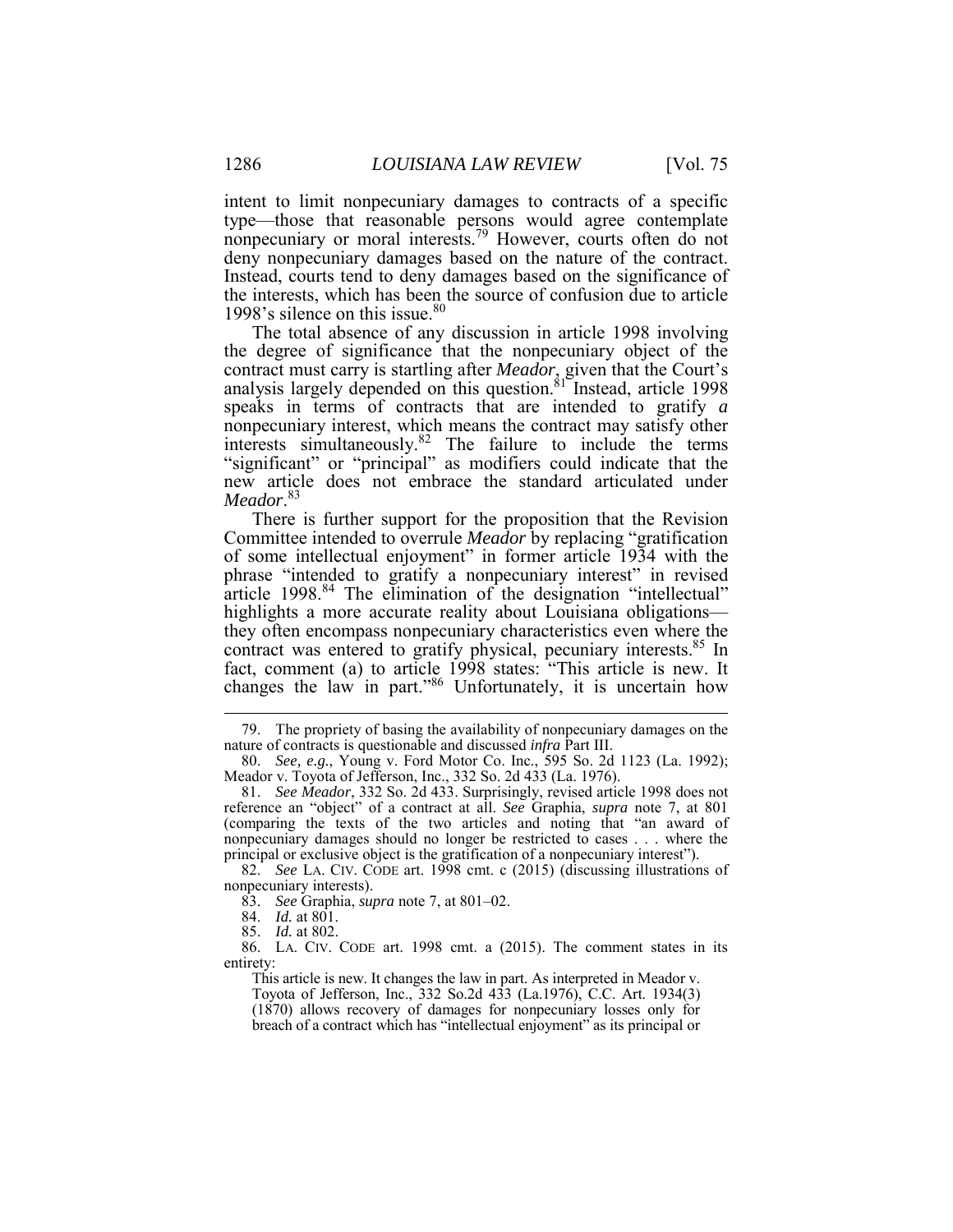article 1934 and *Meador* provided little guidance on the availability outlines the departure from *Meador* by pointing to textual to former article 1934(3) in *Meador*—specifically the elimination of the requirement that "intellectual enjoyment" be the principal or article 1998 changes the law, as the pre-revision law under former of damages for nonpecuniary loss. Additionally, comment (a) differences between revised article 1998 and the interpretation given exclusive purpose. $87$  Despite the comments to article 1998, the Louisiana Supreme Court, in subsequent cases, has continued to affirm *Meador* and its proposition that a significant nonpecuniary interest is required to recover damages for nonpecuniary loss in Louisiana breach of contract actions.<sup>88</sup>

#### *A. The Louisiana Supreme Court's Response to Revised Article 1998*

 Following the revision, a plain text reading of article 1998 nonpecuniary damages in breach of contract actions with greater frequency. However, two seminal cases decided by the Louisiana Supreme Court in the years that followed proved that would not be the case. coupled with comment (a) signaled that courts might allow

# *1.* Lafleur v. John Deere Co.<sup>89</sup>

 farmers who used a John Deere grain drill in the planting of their In 1986, the Louisiana Supreme Court first analyzed article 1998 in *Lafleur v. John Deere Co*. 90 In *Lafleur*, the plaintiffs were soybean crop.<sup>91</sup> A "main selling feature" of the grain drill was its

 exclusive purpose. Under this Article, such damages are recoverable when a contract has been made for the gratification of a nonpecuniary breach, the obligor knew or should have known that his failure to perform would cause nonpecuniary loss. Such damages are also recoverable when regardless of the nature of the contract or the purpose for which it has been made, the obligor, through his breach, intends to aggrieve or hurt the feelings of the obligee. interest and, because of circumstances surrounding its formation or

*Id.* 

<sup>87.</sup> *Id.* 

 88. *See, e.g.*, Young v. Ford Motor Co., Inc., 595 So. 2d 1123 (La. 1992).

<sup>89.</sup> Lafleur v. John Deere Co., 491 So. 2d 624 (La. 1986).

 90. *Id.* 

 which the plaintiff's claim was based. Graphia, *supra* note 7, at 800–01.91. *Id.* at 626. *Lafleur* had delictual elements not discussed in this Comment because the Court decided the damages issue independent of the legal theory on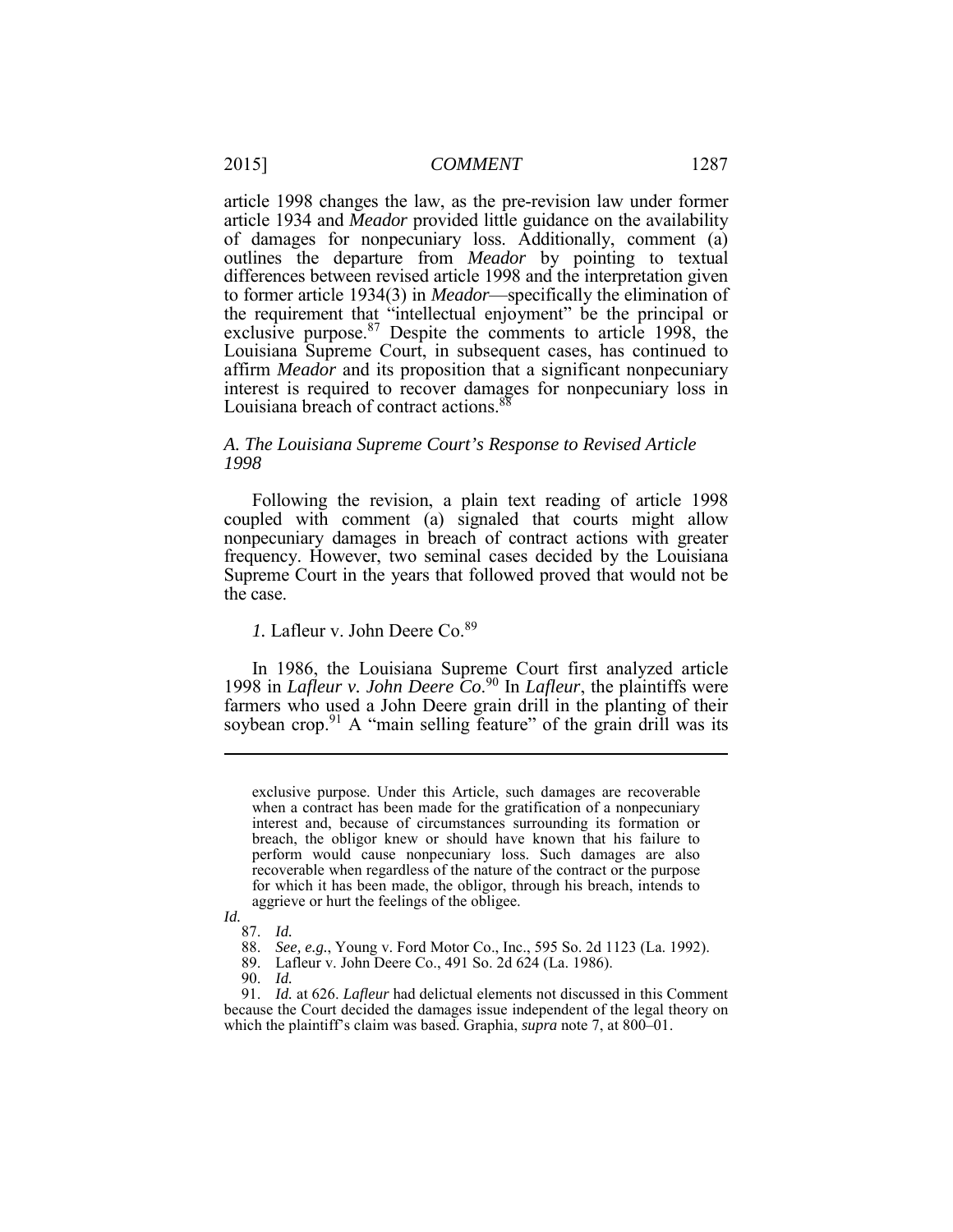malfunction in the grain drill that prevented seeds from planting at ability to plant crops at a uniform, pre-set depth.<sup>92</sup> There was a the desired depth, resulting in decreased crop return.<sup>93</sup> The farmers sued separately, and each was awarded nonpecuniary damages.<sup>94</sup>

 as an opportunity to discuss the law post-*Meador* and post- revision. However, this discussion was unnecessary because the facts arose before the revision of article 1934—meaning *Meador*  stating: On review, the Louisiana Supreme Court addressed whether nonpecuniary damages were appropriate.<sup>95</sup> The Court used *Lafleur*  applied.<sup>96</sup> The Court insisted that *Meador* survived the revision,

 "the *Meador* rule is no longer inflexibly applied to preclude awards of nonpecuniary damages" in breach of contract cases. This position is not well taken. In fact no opinion of [Respondents] contend, and the court of appeal stated, that this court after *Meador* has repudiated its holding, despite criticism by some Law Review commentators.<sup>97</sup>

 The Court later called the revision a "minor language change" that stating the contrary.98 The *Lafleur* Court found that the phrase article because this requirement was implicit in former article 1934.<sup>100</sup> The Court, in an unnecessary analysis of post-revision merely incorporated the *Meador* approach into former article 1934(3), notwithstanding the new article and commentary clearly from former article 1934—"for its object the gratification of some intellectual enjoyment"—meant the same thing as the new language "to gratify a nonpecuniary interest."<sup>99</sup> The Court stated that the addition of the phrase "because of the circumstances surrounding the formation or the nonperformance of the contract, the obligor knew, or should have known, that his failure to perform would cause that kind of loss" hardly added anything to the new law, concluded that the Legislature's failure to adopt Professor

<sup>92.</sup> *Lafleur*, 491 So. 2d at 626.

<sup>93.</sup> *Id.* at 627. The crop was about 20 bushels less per acre than the parish average. *Id.* at 627–28.

 94. Fontenot was awarded \$125,000.00 for mental anguish, and Lafleur was awarded \$10,000.00 for mental anguish, aggravation, stress, and inconvenience. *Id.* at 625. The Court of Appeal affirmed. *Id.* at 625–26.

 95. *Id.* at 628.

 96. *Id.* at 628–30. The facts of *Lafleur* arose in 1980. *Id.* at 630.

 97. *Id.* at 628 (quoting Fontenot v. F. Hollier & Sons, 478 So. 2d 1379, 1386 (La. Ct. App. 1986)).

 98. *Id.* at 626.

<sup>99.</sup> *See id.* at 628–30; *see also* Graphia, *supra* note 7, at 800–01.

<sup>100.</sup> *Lafleur*, 491 So. 2d at 629.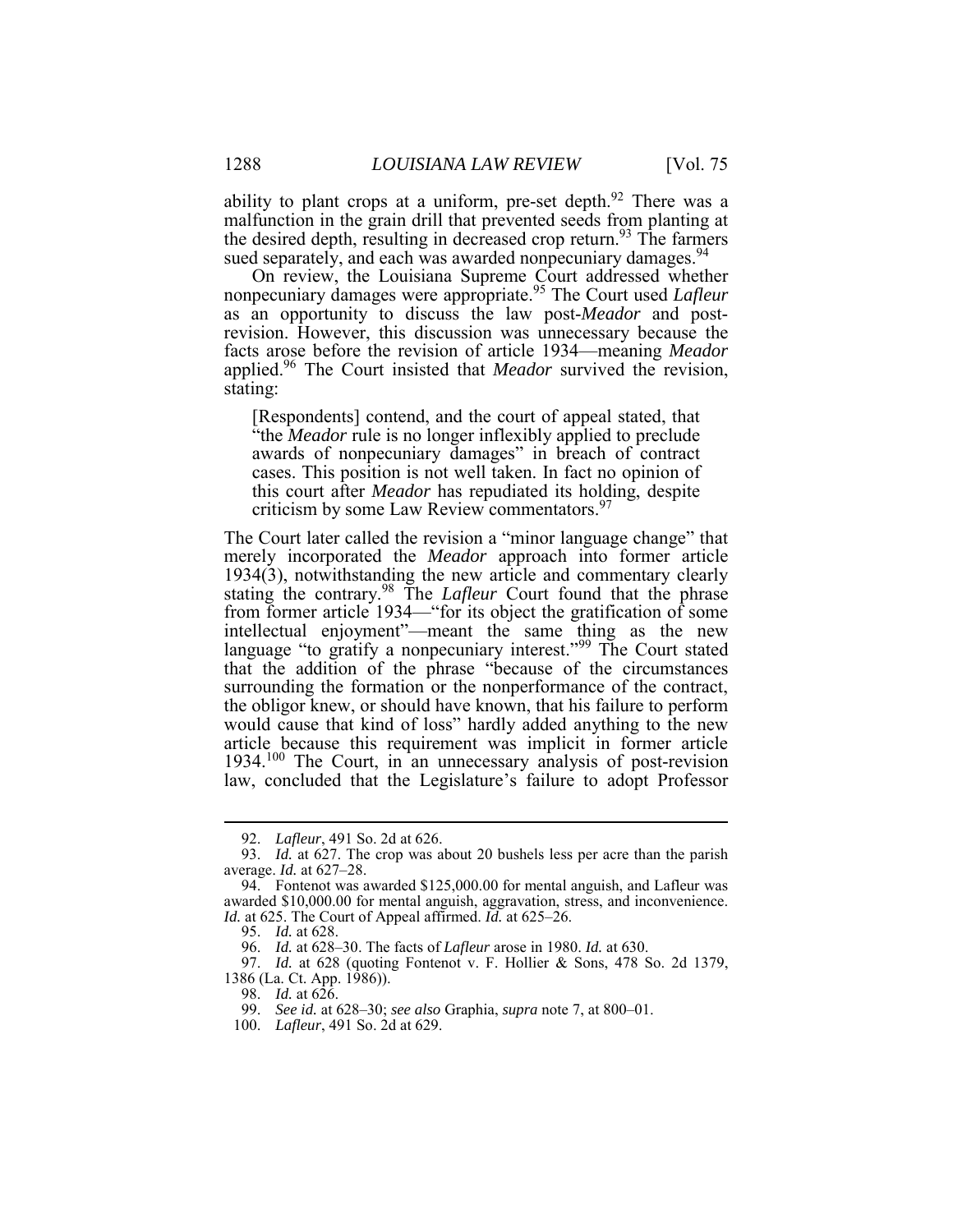Litvinoff's proposed article meant it intended to incorporate the law under *Meador*. 101

 there was a purely commercial contract between a farmer and a grain drill manufacturer. The Court could have decided that the nonpecuniary damages and saved the discussion of article 1998 and its conformity with *Meador* for a better case with facts more result reached by the Louisiana Supreme Court in *Lafleur* is sound, the Court's discussion in dicta of article 1998 and the *Meador*  reading.<sup>103</sup> It is no surprise that the Court concluded that nonpecuniary damages were inappropriate under these circumstances, where nature of the contract involved was not appropriate for favorable to an award of nonpecuniary damages.102 Although the standard was premature. This discussion was highly illustrative of the Louisiana Supreme Court's insistence upon a narrow reading of article 1998, even when the plain text or drafters' intentions, as reflected in comment (a) to article 1998, may not support such a

*2.* Young v. Ford Motor Co.<sup>104</sup>

 Six years after *Lafleur*, the Louisiana Supreme Court again Ford Motor Co.<sup>105</sup> Young involved the reversal of a trial court's award of nonpecuniary damages.<sup>106</sup> The plaintiff in *Young*  purchased a pickup truck to be used in connection with his service addressed nonpecuniary damages under article 1998 in *Young v.*  station, as well as for recreation and pleasure.<sup>107</sup> The truck,

*Id.* 

 $\overline{a}$ 

 according to the nature of the contract, or according to the circumstances 101. *Id.* at 629–30. The Court cited Professor Litvinoff's proposals to article 1998: "Moral damages [Damages for pecuniary [sic] loss] may be recovered surrounding an obligor's failure to perform. Such damages shall not be recovered for mere worry or vexation." *Id.* at 629 n.6. According to the Court, the comment that accompanied the proposed article read:

 (a) This article is new. It changes the law in part since it provides that moral damages may be recovered also for the failure to perform an established in *Meador v. Toyota of Jefferson, Inc.*, 322 So. 2d 802 obligation arising from a contract whose object is not for the exclusive "intellectual enjoyment" of the obligee, thereby departing from the rule (1976).

 102. Since *Lafleur* was decided under *Meador*, there was no reason for a detailed analysis of the new law, especially when the purpose of such an analysis was to revive the law as it existed under *Meador*.

 103. *See* LA. CIV. CODE art. 1998 cmt. a (2015).

<sup>104.</sup> Young v. Ford Motor Co., Inc., 595 So. 2d 1123 (La. 1992).

 $105.$  *Id.* 

<sup>105.</sup> *Id.* 106. *Id.* at 1124.

<sup>107.</sup> *Id.* at 1125.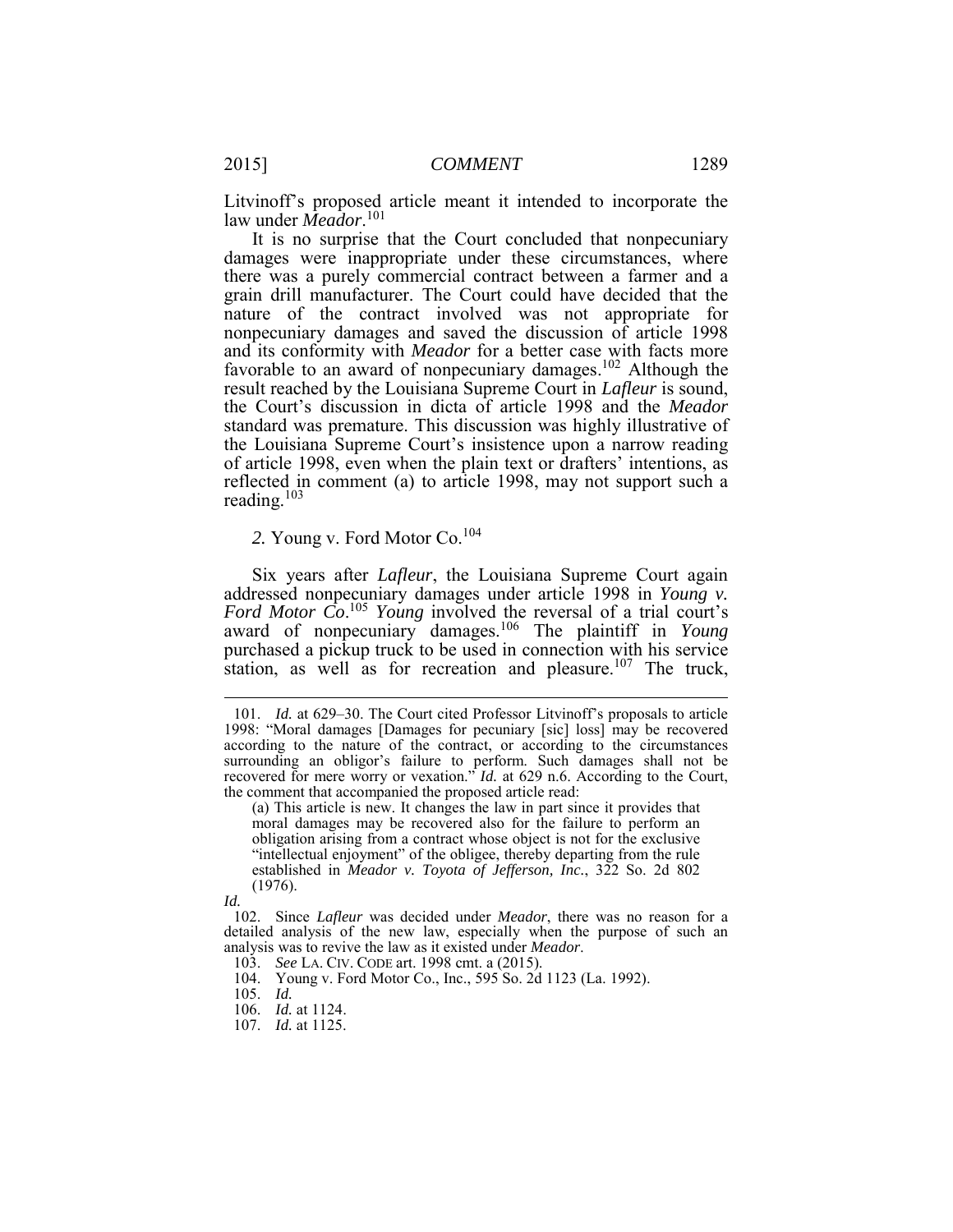defects, Young's doctor testified that he suffered from depression, was tense and angry, and experienced problems with sex.<sup>109</sup> The on appeal.<sup>111</sup> *Young* is governed by the provisions on liability of referred to by the Court as a "lemon," had multiple defects that required maintenance over ten times.<sup>108</sup> Because of the truck's jury awarded Young \$3,750 in mental anguish damages in connection with the sale of the truck.<sup>110</sup> The court of appeal reversed the damages award, and this was the only issue contested the seller of defective products, which contemplate a damage award to the plaintiff.<sup>112</sup> After concluding that Louisiana law favors restoration of the status quo in actions involving redhibitory defects,113 and that the articles on conventional obligations apply to redhibitory actions, the Court entered into a discussion of former article 1934 and current article 1998.<sup>114</sup>

 Perhaps the most important issue the Court discussed is whether "multiple objects" of an obligation are permitted under the new damage regime.<sup>115</sup> The Court admitted that the Louisiana object to be within the contemplation of article 1998.<sup>116</sup> Although State Law Institute intended article 1998 to cover obligations involving mixed pecuniary and nonpecuniary objects—that is, the obligation does not need to have an exclusively nonpecuniary not advocating Professor Litvinoff's position that all contracts could trigger nonpecuniary damages depending on their nature, the

 $\overline{a}$ 

 A defect is redhibitory when it renders the thing useless, or its use so inconvenient that it must be presumed that a buyer would not have bought the thing had he known of the defect. The existence of such a defect gives a buyer the right to obtain rescission of the sale.

 A defect is redhibitory also when, without rendering the thing totally useless, it diminishes its usefulness or its value so that it must be The existence of such a defect limits the right of a buyer to a reduction presumed that a buyer would still have bought it but for a lesser price. of the price.

 *Id.* A redhibitory action is "[a]n action brought to void a sale of a thing having a defect that renders it either useless or so flawed that the buyer would not have bought it in the first place." BLACK'S LAW DICTIONARY 36 (9th ed. 2009).

- 114. *Young*, 595 So. 2d at 1130–34.
- 115. *Id.* at 1132.
- 116. *Id.* at 1131–32.

<sup>108.</sup> *Id.* at 1125 n.1.

<sup>109.</sup> *Id.* at 1125 & n.1.

<sup>110.</sup> *Id.* at 1124.

<sup>111.</sup> *Id.* at 1123.

<sup>112.</sup> *See* LA. CIV. CODE arts. 2531, 2545 (2015).

 The seller warrants the buyer against redhibitory defects or vices, in the 113. *See* LA. CIV. CODE art. 2520 (2015). Civil Code article 2520 states: thing sold.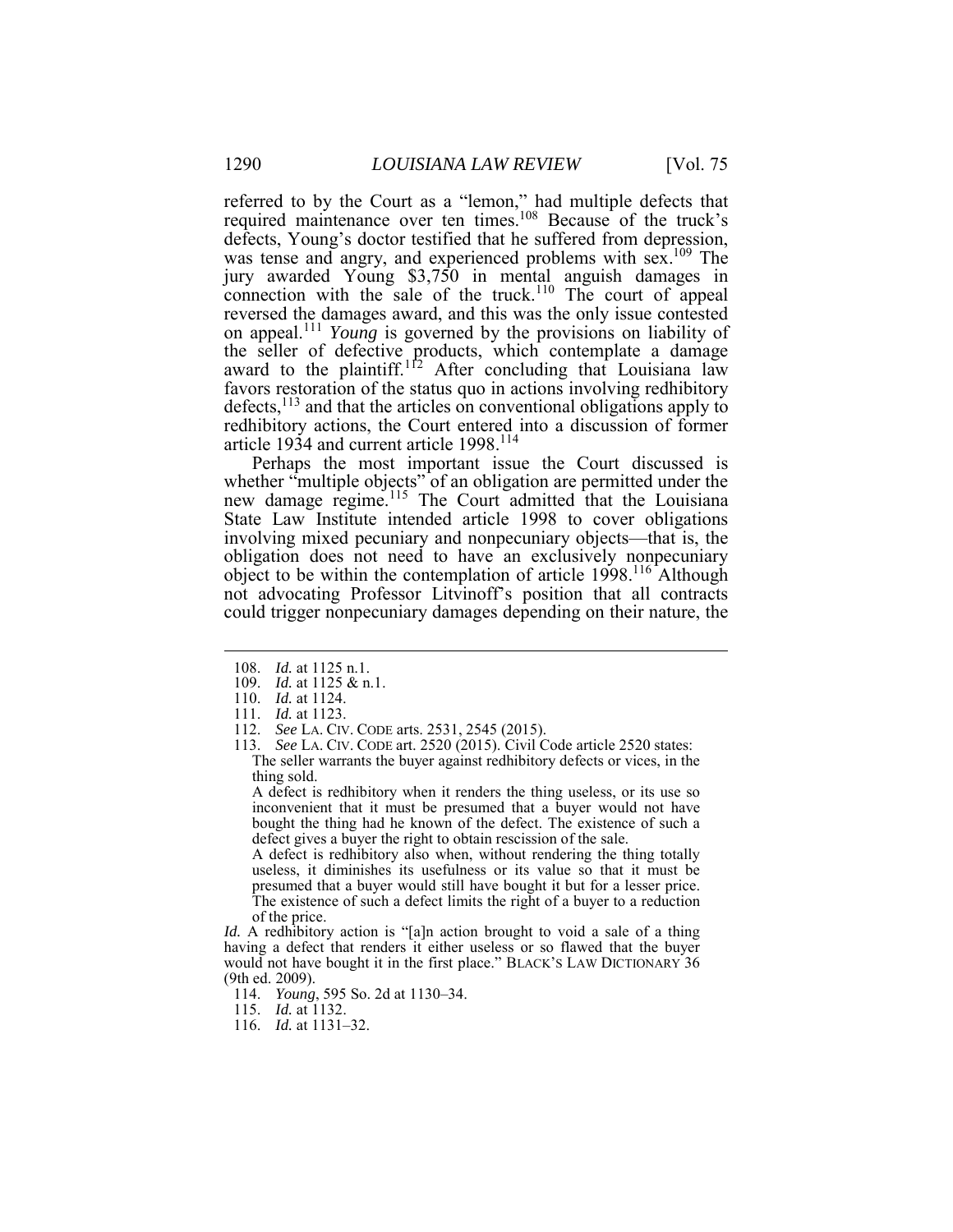recovery of this type of damages were those where the plaintiffs could show that they intended, at the time of contracting (and the because of the large cab area where he could lay down to ameliorate his back problems.<sup>119</sup> According to the Court, this interest was merely "incidental" and not significantly nonpecuniary to warrant an Court concluded that "[t]he only cases that would qualify for the nature of the contract supported such intention), to gratify a *significant* nonpecuniary interest."117 Considering all of the above factors, the Court found this was not an appropriate case for nonpecuniary damages, as the purchase of a pick-up truck was not significantly nonpecuniary.<sup>118</sup> The Court was unimpressed with the plaintiff's claim that one reason the truck was purchased was award of damages under article 1998.<sup>120</sup>

The Court's reasoning for denying nonpecuniary damages, however, is flawed. The Court assumes that in order to avoid a "free for all," which may have ensued under the Litvinoff regime, the overly broad damage regime.<sup>122</sup> In *Meador*, the Court made clear its preferred standard—that the nonpecuniary interest had to be the "*principal object of the contract*."123 Instead of adopting this standard as a bar against the excessive use of nonpecuniary nothing about a significant or principal object requirement.<sup>124</sup> The drafters instead included another phrase to limit recovery—the opening phrase of article 1998, "when the contract, because of its Law Institute must have incorporated the "significant nonpecuniary interest" standard.<sup>121</sup> It is true that the Institute was worried about an damages, the Legislature adopted an article that mentions absolutely nature."<sup>125</sup>

 The results reached by the Court in *Lafleur* and *Young* could be issue in *Lafleur* and *Young* were to buy and sell a grain drill and a explained by resort to this phrase. The *natures*<sup>126</sup> of the contracts at

<u>.</u>

121. *Id.* at 1132–33.

124*. See* LA. CIV. CODE art. 1998 (2015).

125. *See id.* 

 126. Nature in this context is used to describe the qualities or characteristics of a contract. When the article speaks to looking at the "nature of the contract" and whether it was intended to satisfy a nonpecuniary interest, that was likely a reference to contracts whose nonpecuniary elements are immediately apparent.

<sup>117.</sup> *Id.* at 1132 (emphasis added).

<sup>118.</sup> *Id.* at 1133.

<sup>119.</sup> *Id.* 

<sup>120.</sup> *Id.* 

 *supra* note 2, at 17–20. 122. Supplemental Memorandum on Damages for Nonpecuniary Losses,

 123. Meador v. Toyota of Jefferson, Inc., 332 So. 2d 433, 438 (La. 1976) (emphasis added).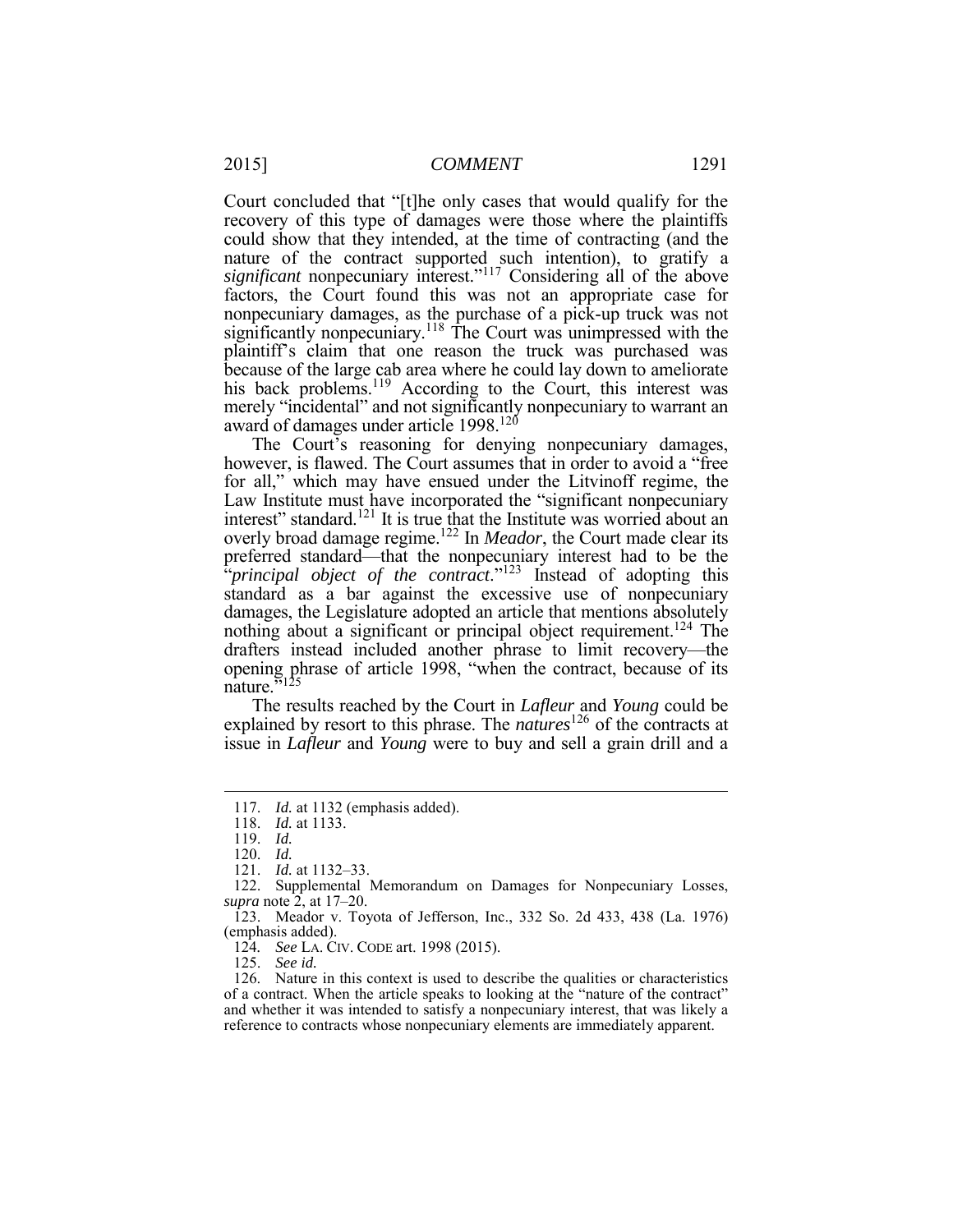pickup truck.<sup>127</sup> Neither contract seems to be of the type that simply concluded that a breach of a contract for the purchase of a grain drill, or the sale of a truck, without further facts, does not from the true text of the Code. In *Lafleur*, former Chief Justice of the Louisiana Supreme Court Pascal Calogero stated that article 1998 "serve[s] to clarify and make more certain under the law the *Meador* resolution."130 Unfortunately, the clarity Justice Calogero hoped would follow the revision of article 1998 was never contemplates a nonpecuniary interest. The Court could have support an award of nonpecuniary damages *because the nature* of these contracts, in the Court's opinion, were not intended to gratify nonpecuniary interests.<sup>128</sup> Although the plaintiffs in both *Lafleur*  and *Young* introduced evidence of the existence of a nonpecuniary interest, the Court should have used the approach outlined in article 1998 to conclude that either the nature of the obligation was not appropriate or that the contracts were not intended to satisfy a nonpecuniary interest.<sup>129</sup> Using the actual text of the article to find the non-availability of damages would have been less of a departure realized.131

#### NONPECUNIARY DAMAGE AWARDS IN LOUISIANA III. THE PROBLEM: ARTICLE 1998 SERVES AS A POOR GUIDE FOR

 Pre-revision courts regularly denied nonpecuniary damages by Legislature, per the recommendation of the Louisiana State Law but not central or principal.<sup>134</sup> determining that the contract at issue did not have principal or significant nonpecuniary objects or interests.<sup>132</sup> The Louisiana Institute, enacted article 1998 and eliminated any discussion of the object of the contract.<sup>133</sup> The Institute hoped that such an elimination would prohibit judges from denying nonpecuniary damages in those cases where nonpecuniary elements were present

<sup>127.</sup> Young v. Ford Motor Co., 595 So. 2d 1123, 1124 (La. 1992); Lafleur v. John Deere Co., 491 So. 2d 624, 626 (La. 1986).

 128*. See* LA. CIV. CODE art. 1998 (2015).

 enactment of article 1998, so the Court correctly employed the *Meador* analysis. 129. As mentioned above, the facts of *Lafleur* arose in 1980 before the *See Lafleur*, 491 So. 2d at 629–30.

 130. *Id.* at 629. *See also* Graphia, *supra* note 7, at 801.

<sup>131.</sup> *See infra* Part III.

 *Inc.*, 332 So. 2d 433, 437–38 (La. 1976). For a more detailed discussion, see 132. This was most famously illustrated by *Meador v. Toyota of Jefferson, supra* Part I.B.

 133. *See* LA. CIV. CODE art. 1998 (2015).

<sup>134.</sup> In the Supplemental Memorandum on Damages for Nonpecuniary Losses prepared by Louisiana Law Institute Staff Attorney Alejandro Garro for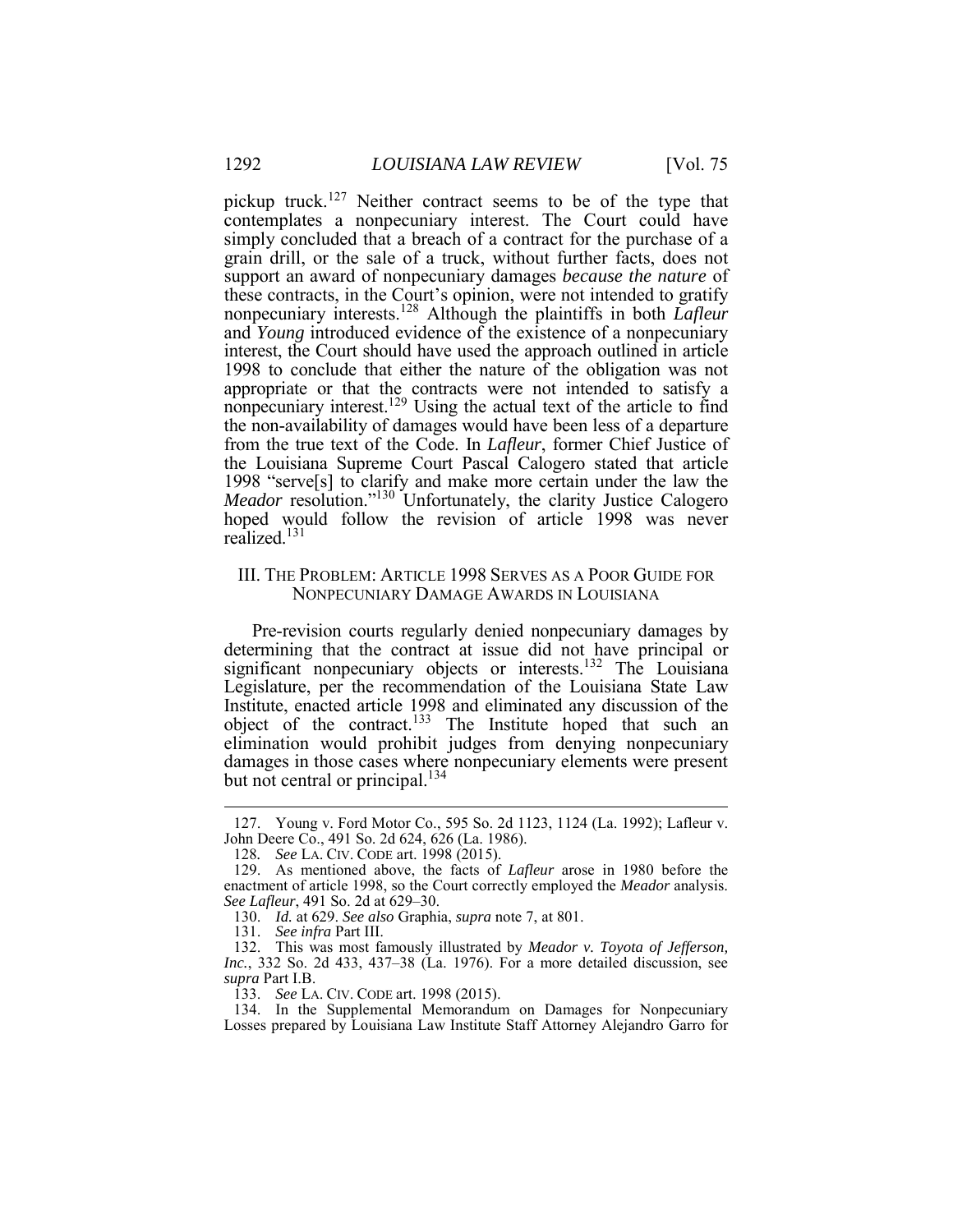Unfortunately, the Institute chose to replace "object" with a fairly obscure standard—one that refers to the "nature" of the Ì contract may not point toward nonpecuniary elements, it is still possible for an obligee to suffer nonpecuniary loss.<sup>137</sup> Overcoming expression 'nature of the contract' amounts to a timid change in an area where the commendable policy is to allow recovery of 'nonpecuniary damages' according to the effects of the nonperformance and not to the 'nature,' 'purpose,' or 'object' of the contract."138 contract.<sup>135</sup> The confusion that resulted is not surprising given the similar definitions of "nature" and "object."<sup>136</sup> Both of these concepts shift the focus from the harm or injury felt by the obligee to the conduct of the obligor. However, even if the "nature" of a the "nature of the contract" hurdle has proven to be a difficult task for litigants and one that seems unnecessary as long as nonpecuniary loss is proven. To this point, the Institute acknowledged that "the

 Although the statement above is evidence of the Louisiana State Law Institute's support for the availability of nonpecuniary policy.<sup>139</sup> Instead, the Court merely borrowed the old *Meador*  damages "according to the effects of the nonperformance and not to the 'nature,' 'purpose' or 'object' of the contract," the Louisiana Supreme Court's application of article 1998 has not embodied this standard that required a "principal or significant nonpecuniary

 the Obligations Committee Meeting on July 25, 1980, he stated: "Under the new 'intellectual enjoyment,' nor to the particular 'object' of the contract. No doubt interpretation of Article 1934(3)." Supplemental Memorandum on Damages for approach, recovery of 'non-pecuniary damages' is not linked to a deprivation of that this kind of change will be welcomed by those who supported a more liberal Nonpecuniary Losses, *supra* note 2, at 31.

<sup>135.</sup> *Id.* at 33. *See also* LA. CIV. CODE art. 1998 (2015).

 contracting parties at the time they entered into the agreement." Supplemental Memorandum on Damages for Nonpecuniary Losses, *supra* note 2, at 24. The Law Institute described the term "nature" as what the contracting parties intended the contract to gratify. *See* Louisiana State Law Institute, July 27, 1979, 136. The Committee described the term "object" as the "expectation of the *supra* note 43, at 6.

 137. *See, e.g.*, Young v. Ford Motor Co., 595 So. 2d 1123 (La. 1992). The contract at issue was for the purchase of a vehicle, which is likely pecuniary in nonpecuniary losses—namely, the loss of his vehicle to participate in recreational fishing and the selection of that particular vehicle to lay down and nature. *Id.* at 1124. However, the plaintiff was still able to put on evidence of rest his aching back. *Id.* at 1125.

 138. Supplemental Memorandum on Damages for Nonpecuniary Losses, *supra* note 2, at 33.

 139. *See id.*; *see, e.g.*, Meador v. Toyota of Jefferson, Inc., 332 So. 2d 433 (La. 1976).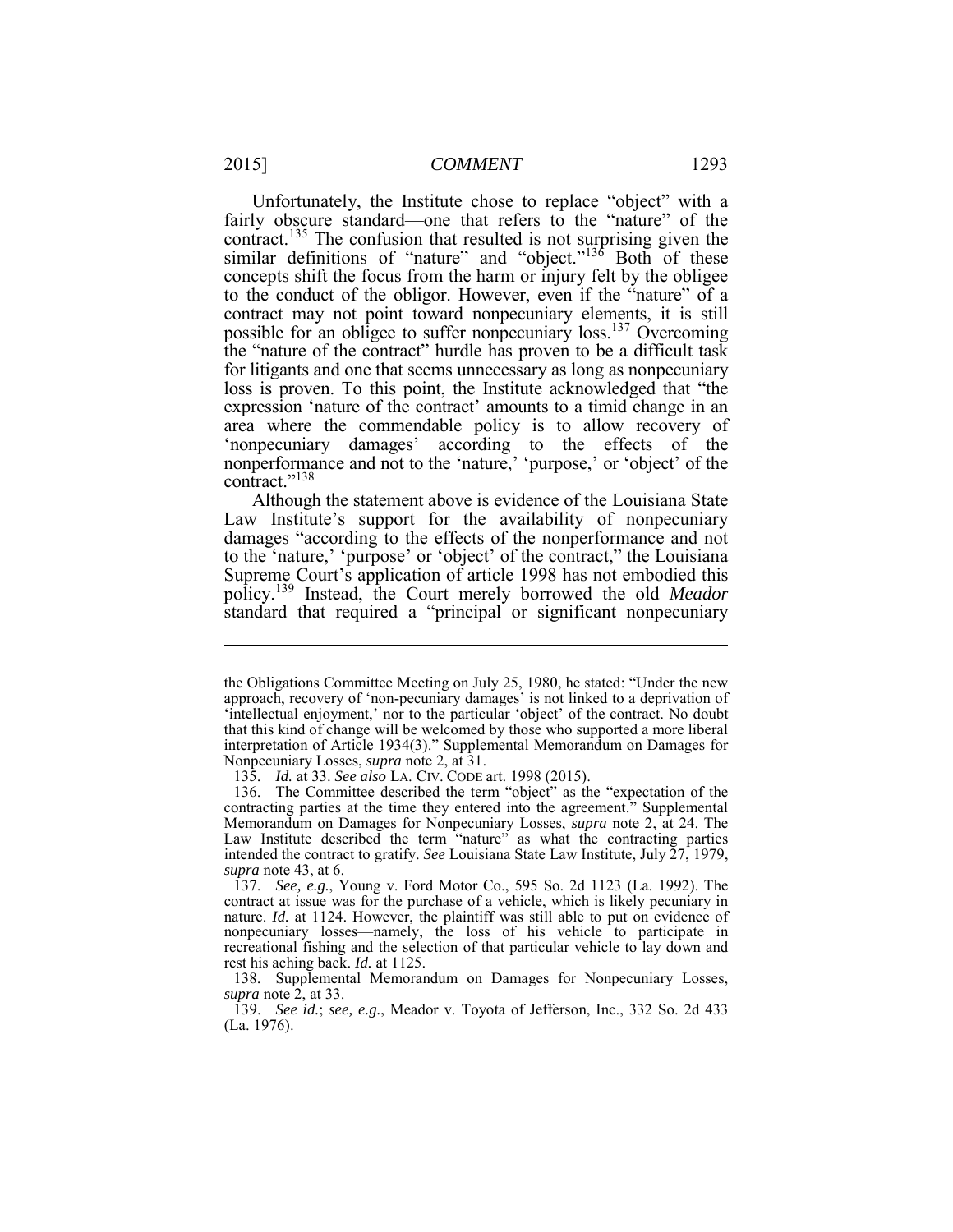object" and applied it now as a requirement under article 1998—by make major changes to the landscape of Louisiana jurisprudence, if Legislature to once again consider a revision of article 1998 to finally clarify an area of the law that has suffered from enormous reading the article to require a "principal or significant nonpecuniary interest."140 Although at first glance it seems that article 1998 would anything it has ushered in more confusion. It is time for the obscurity.

#### *A. Comparative Approach*

 During the 1985 revision, the Louisiana State Law Institute looked to both civilian and common law jurisdictions to draw influence for the Louisiana nonpecuniary damage regime.

#### *1. Civilian Comparison*

 When the Louisiana State Law Institute proposed article 1998, it regarding damages for nonpecuniary loss, such as Argentina,<sup>141</sup> cited several civilian jurisdictions that have legislation or doctrine Switzerland,<sup>142</sup> Quebec,<sup>143</sup> Germany,<sup>144</sup> and France.<sup>145</sup> Article 1998

<sup>140.</sup> *See Meador*, 332 So. 2d at 437–38.

 CÓD. CIV. art. 522 (Arg.) ("In case of breach of contract, the court may grant recovery for the moral damages sustained by the obligee, according to the circumstances giving rise to the obligor's liability."). 141. *See* Louisiana State Law Institute, July 27, 1979, *supra* note 43, at 5;

 (Switz.)). Article 99 of this Code provides that the rules governing recovery on grounds of quasi-delict are applicable to recovery for breach of conventional obligations. Under article 49, nonpecuniary damages are recoverable in quasi- delict. The Law Institute discussed in detail the Swiss approach to nonpecuniary Memorandum on Damages for Nonpecuniary Losses, *supra* note 2, at 4. 142. *See* Louisiana State Law Institute, July 27, 1979, *supra* note 43, at 5 (citing CODE DES OBLIGATIONS, [CO] [Code of Obligations] art. 49, 99 harm, which is conceptually similar to the French *dommage moral*. Supplemental

 material or moral.")); *see also* Civil Code of Quebec, S.Q. 1991, c. 64, art. 1458 (Can.) ("Every person has a duty to honour his contractual undertakings. Where he fails in this duty, he is liable for any bodily, moral or material injury he causes to the other contracting party and is bound to make reparation for the injury; neither he nor the other party may in such a case avoid the rules governing contractual liability by opting for rules that would be more favourable 143. *See* Louisiana State Law Institute, July 27, 1979, *supra* note 43, at 5 (citing Quebec Report 1975 art. 274 ("All prejudice to reparation may be to them.").

 144. *See* Supplemental Memorandum on Damages for Nonpecuniary Losses, *supra* note 2, at 5; *see also* BÜRGERLICHES GESETZBUCH [BGB] [CIVIL CODE], Jan. 2, 2002, BUNDESGESETZBLATT 42, as amended, § 253 (Ger.).

 145. *See* Supplemental Memorandum on Damages for Nonpecuniary Losses, *supra* note 2, at 8.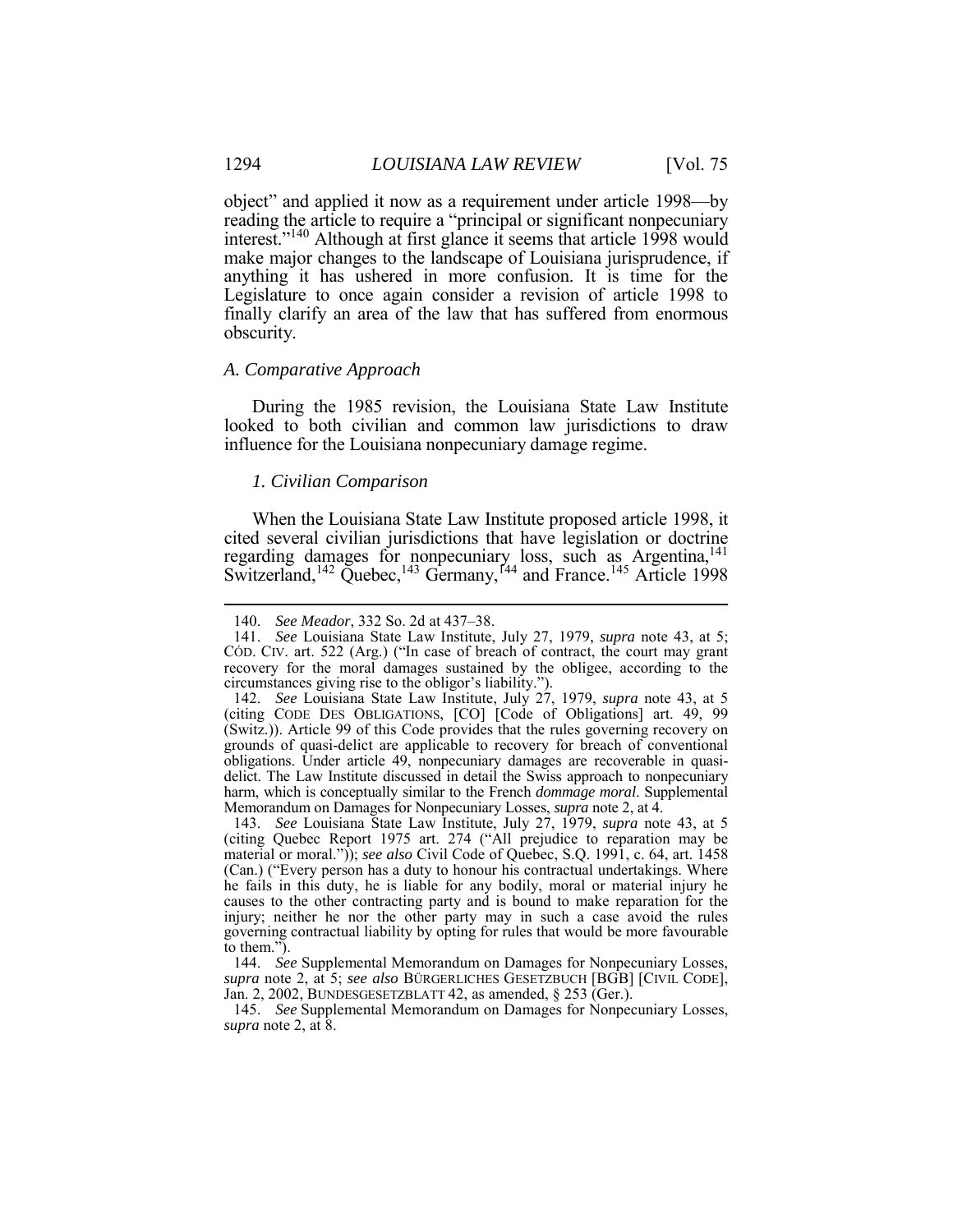was drawn largely from legislation in these jurisdictions, which reflects a willingness to compensate for nonpecuniary harm. available.<sup>146</sup> Germany, infamous for its abundance of positive law, has spelled out specific circumstances for which nonpecuniary damages are

availability of such damages is recognized doctrinally.<sup>147</sup> Article not been interpreted to restrict damages for nonpecuniary loss, known by the French as *dommage moral*. <sup>148</sup> Unlike the current embrace the damage-based approach used by other civilian In France, although not having any positive legislation governing nonpecuniary damages in the *Code Napoléon*, the 1149, the general article on damages in the French *Code Civil*, has state of Louisiana law, recovery of *dommage moral* is dependent on the *effects* of the breach, rather than the object of the contract.<sup>149</sup> Professor Litvinoff's proposal in the revision discussion accurately reflects the "effects-based" French approach.<sup>150</sup> Louisiana should jurisdictions to expand the availability of nonpecuniary damages.

#### *2. Common Law Comparison*

 Louisiana's hesitance to embrace a damage regime that fully States. The common law has not widely embraced the availability compensates for nonpecuniary injuries may stem from the strong influence of surrounding common law jurisdictions in the United of nonpecuniary damages in breach of contract actions.<sup>151</sup> A renowned expert on common law contracts, Samuel Williston, wrote:

 generally considered as a basis for compensation in rule in a number of jurisdictions . . . only where the breach that a breach of it is likely to result in serious emotional disturbance. It has also been stated where other than Mental suffering caused by a breach of contract . . . is not contractual actions. There are, however, exceptions to this also causes bodily harm or the nature of the contract is such pecuniary benefits are contracted for, damages have been allowed for injury to a person's feelings.<sup>152</sup>

<sup>146.</sup> *Id.* at 9.

<sup>147.</sup> *Id.* at 8. *See supra* Part I.A.

 148. *See* Supplemental Memorandum on Damages for Nonpecuniary Losses, *supra* note 2, at 8.

 149. *Id.* 

<sup>150.</sup> *See supra* note 101 and accompanying text.

<sup>151.</sup> WILLISTON, *supra* note 19, § 64:7.

<sup>152.</sup> *Id.*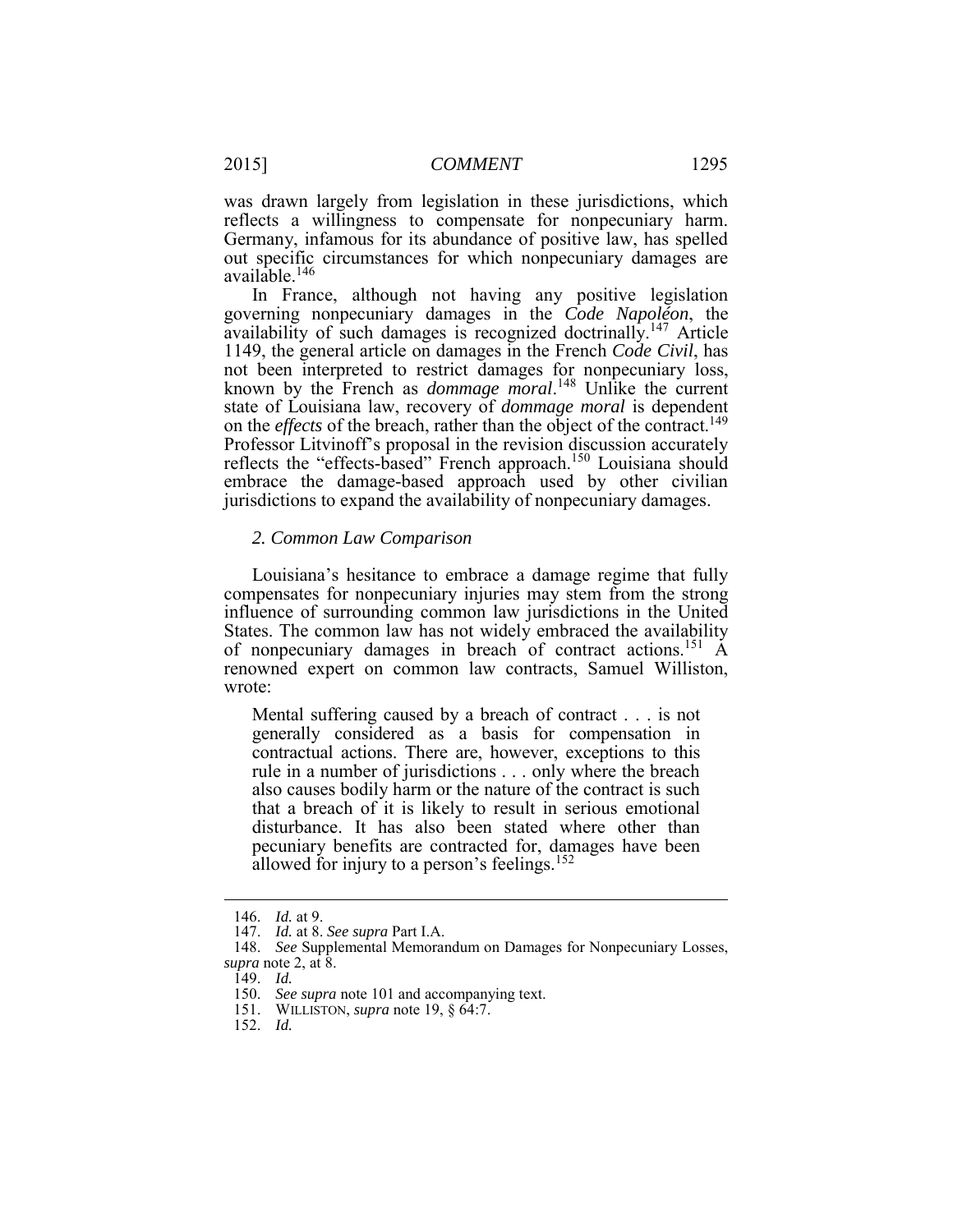states: "Recovery for emotional disturbance will be excluded unless the breach also caused bodily harm or the contract or the breach is of such a kind that serious emotional disturbance was a Similarly, Section 353 of the *Restatement (Second) of Contracts*  particularly likely result."153

 Both of these excerpts show a greater focus on the intent of the the obligee. Additionally, these excerpts show a punitive element, Ī obligor who failed to perform, rather than on the type of loss felt by which is not present in the Louisiana legislation.<sup>154</sup>

 Part of the confusion present in Louisiana stems largely from how to characterize the type of contract and the parties' would be to award damages for nonpecuniary loss when incurred, regardless of the nature of the contract and with less emphasis on the Louisiana courts associate bodily harm with delicts, a different source of liability in the civil law, where damages for mental anguish and pain and suffering are common.<sup>157</sup> expectations. An easier approach, advocated by Professor Litvinoff, behavior of the obligor.<sup>155</sup> When asked in an Obligations Committee meeting whether Louisiana should adopt a framework that would award nonpecuniary damages only for physical injury to persons, like the *Restatement*, Litvinoff responded in the negative.<sup>156</sup>

 Like Louisiana, other states have struggled to develop case law to handle damages for mental distress in breach of contract actions.<sup>158</sup> The result of these efforts has been varied.<sup>159</sup> In 1881,

156. *Id.* at 125.

 $\overline{a}$ 

<sup>153.</sup> RESTATEMENT (SECOND) OF CONTRACTS § 353 (1981).

 154. Supplemental Memorandum on Damages for Nonpecuniary Losses, *supra* note 2, at 8. The *Restatement* permits damages for mental suffering when that not all nonpecuniary harm is compensable. The fact that damages are available after bodily harm is inflicted is likely aimed more at punishing the individual who breached the contract and less at repairing nonpecuniary harm. the damage rises to the level of bodily harm. This reflects a common-law policy

 122 (June 1981) (on file with the Louisiana State Law Institute) [hereinafter 155. Louisiana State Law Institute, Minutes of the Meeting of the Council at June Minutes].

 157. *See* Dane S. Ciolino, Recent Case, Lafleur v. John Deere Co.*: Recovery of Nonpecuniary Damages in Redhibitory Actions*, 61 TUL. L. REV. 704, 705–06 (1987); *see also* CRAWFORD, *supra* note 17, § 18.2.

 *Contract*, 14 AM. J. TRIAL ADVOC. 203, 203–05 (1990). 158. Andre Keith Sanders, Comment, Brown v. Fitz*: A Further Restriction on the Recovery of Damages for Emotional Distress Arising out of Breach of*

 159. *Id. See, e.g.*, B & M Homes, Inc., v. Hogan, 376 So. 2d 667, 671 (Ala. 1979) (discussing the general rule prohibiting damages for mental anguish with (Mich. Ct. App. 1967) ("Recovery for such mental anguish, however, has been properly circumscribed within rather narrow limits by the precedents and rules several extraordinary exceptions); Jankowski v. Mazzotta, 152 N.W.2d 49, 51 of law applicable in Michigan."); S. Miss. v. Williams, 891 So. 2d 160, 172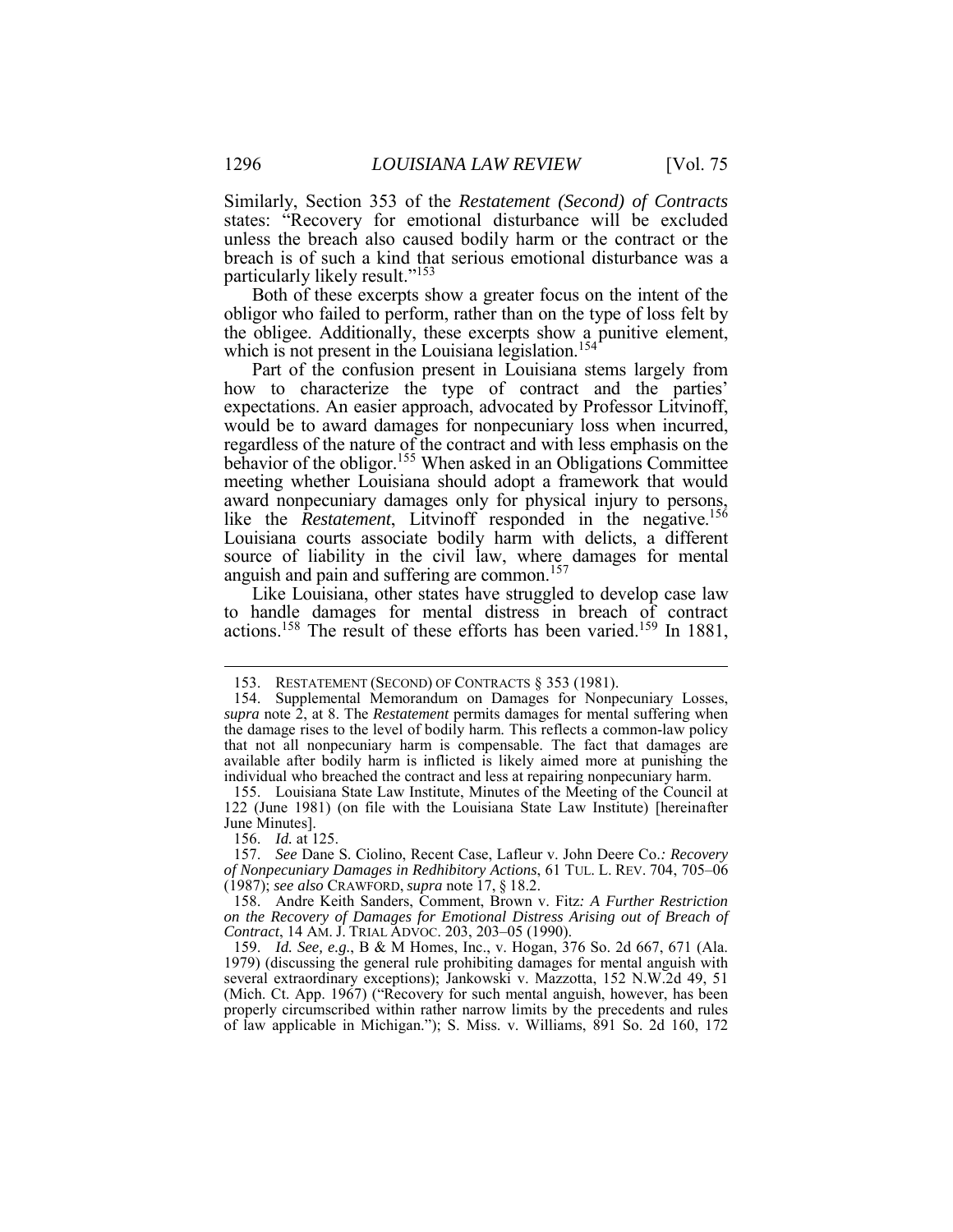Texas became the first state to allow damages for mental anguish in breach of contract actions without other claims and damages.<sup>160</sup> delayed sending the plaintiff a message about his mother's death, thereby prohibiting him from attending her funeral.<sup>161</sup> The Texas foreseeable because such distress would expectedly result from the death of a loved one.<sup>162</sup> The Texas court overruled itself two years later and then readopted its original position in 1885.<sup>163</sup> In *So-Relle v. Western Union Telegraph Co*., the court awarded damages for mental anguish where the defendant telegraph company court found that the damages for emotional distress were easily

 Similarly in 1967, the California Supreme Court awarded Ì security, not to obtain a commercial advantage.<sup>165</sup> Remarkably, the court stated that damages for emotional distress were foreseeable because of the insurance contract's personal nature.<sup>166</sup> damages for emotional distress for the breach of an insurance policy in *Crisci v. Security Insurance Co*. 164 According to the court, the plaintiff purchased her insurance policy for peace of mind and

Only 30 years later, the California Supreme Court in *Erlich v. Menezes* was faced with an action for negligent breach of a contract to construct a home.<sup>167</sup> The plaintiffs contracted with the defendant to build their dream home on an ocean-view lot.<sup>168</sup> After

160. Sanders, *supra* note 158, at 209.

 161. C. O. So Relle v. W. Union Tel. Co., 55 Tex. 308, 311, 313–14 (Tex. 1881).

162. *Id.* at 312.

 $\overline{a}$ 

 163. *See* Stuart v. W. Union Tel. Co., 66 Tex. 580 (Tex. 1885); Gulf, C. & W. L. REV. 88, 91 (1968). Santa Fe Ry. Co. v. Levy, 59 Tex. 563 (Tex. 1883); *see also* Comment, 5 CAL.

 164. *See* Crisci v. Sec. Ins. Co., 426 P.2d 173 (Cal. 1967); Sanders, *supra*  note 158, at 213.

165. *Crisci*, 426 P.2d at 179.

166. Id. Contrast this with Louisiana, where nonpecuniary damages in breach of contract actions are supposed to be more readily available. In fact, the Louisiana Supreme Court has specifically stated that an insurance policy that covered the plaintiff's home was "not designed to gratify nonpecuniary interests." Sher v. Lafayette Ins. Co., 988 So. 2d 186, 202 (La. 2008). Rather, the Court concluded that the policy was "meant to protect pecuniary interests." *Id.* 

167. Erlich v. Menezes, 981 P.2d 978 (Cal. 1999).

168. *Id.* 

 (Miss. 2004) (discussing the availability of emotional distress damages in breach of contract cases, the court stated, "It is now undisputed that under Mississippi law a plaintiff can assert a claim for mental anguish and emotional distress in a addressing mental anguish and emotional distress are arguably unclear." breach of contract action. However, our decisions over the past several years (internal citations omitted)).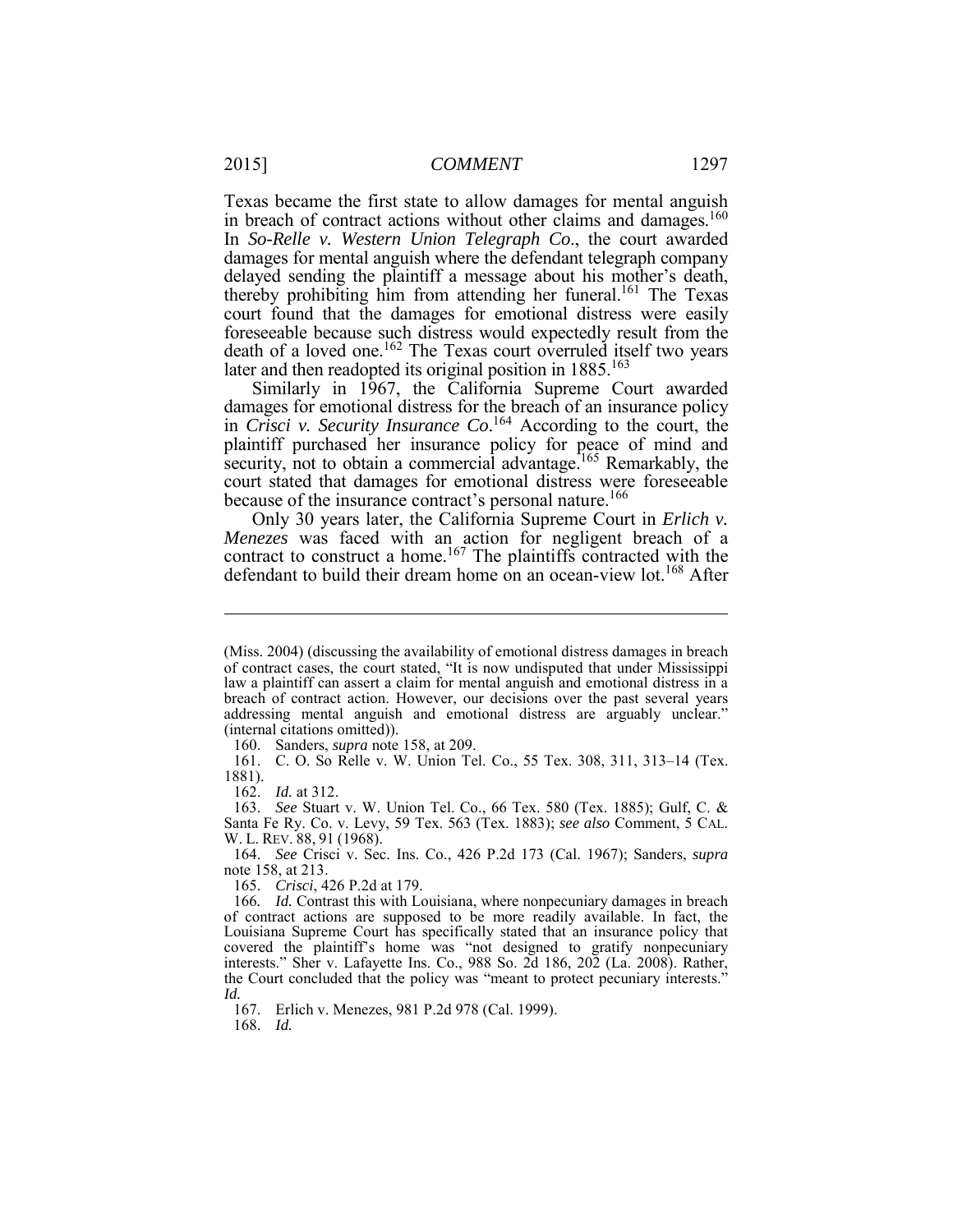moving into their new home, the plaintiffs experienced rain that location," even after attempts to patch leaks, which made the contractor, the plaintiffs learned that there were defects not only in their roof but also in the stucco, windows, waterproofing, and structure, causing the near-collapse of the home.<sup>170</sup> The couple was so distraught by the defects in their home that the husband had to be rushed away in an ambulance.<sup>171</sup> Additionally, the wife's emotional distress led her to install special emergency lights on their reversed the award of damages, stating that "[n]o California case has allowed recovery for emotional distress arising solely out of defendant has assumed a duty to plaintiff in which the emotional condition of the plaintiff is an object," recovery of emotional distress damages will be unlikely.<sup>175</sup> left them with a house that "leaked from every conceivable damage worse.<sup>169</sup> After an inspection by another general daughter's window so rescue personnel would find her first in the event of an emergency.<sup>172</sup> The trial court awarded the plaintiffs \$50,000 each for emotional distress, and this damage award was affirmed on appeal.173 The California Court of Appeals subsequently property damage."174 The court in *Erlich* indicated that "unless the

 damages. Although damages for emotional distress and mental cited as one jurisdiction where the law appears relatively liberal.<sup>178</sup> The cases above illustrate the varied and unpredictable approaches taken by courts grappling with emotional distress anguish may be recoverable in some instances, it is certainly not the norm in common-law states.<sup>176</sup> Additionally, one scholar has described the law governing "non-economic damages" as "disorganized and contradictory at best."177 Louisiana is consistently

 $\overline{a}$ 

 178. *See, e.g.*, *id.* at 501 (citing Lewis v. Holmes, 34 So. 66 (La. 1903); Pike approach on emotional distress, such as *Harvey v. Dietzen*, 716 So. 2d. 911 (La. v. Stephens Imports Inc*.*, 448 So. 2d 738 (La. Ct. App. 1984)); *see also* Ronnie Cohen & Shannon O'Byrne, *Cry Me a River: Recovery of Mental Distress Damages in a Breach of Contract Action—A North American Perspective*, 42 AM. BUS. L.J. 97, 112, 127–28 (2005) (citing several Louisiana cases for their

<sup>169.</sup> *Id.* 

 170. *Id.* at 981.

<sup>171.</sup> *Id.* 

<sup>172.</sup> *Id.* 

<sup>173.</sup> *Id.* at 981–82.

<sup>174.</sup> *Id.* at 985*.* 175. *Id.* 

 176. "The limiting rules and so-called guidelines adopted by modern American courts regarding the recoverability of non-economic damages in breach of contract actions are disorganized and contradictory at best." Mara Kent, *The Common-Law History of Non-Economic Damages in Breach of Contract Actions Versus Willful Breach of Contract Actions*, 11 TEX. WESLEYAN L. REV. 481, 482 (2005).

 177. *Id.*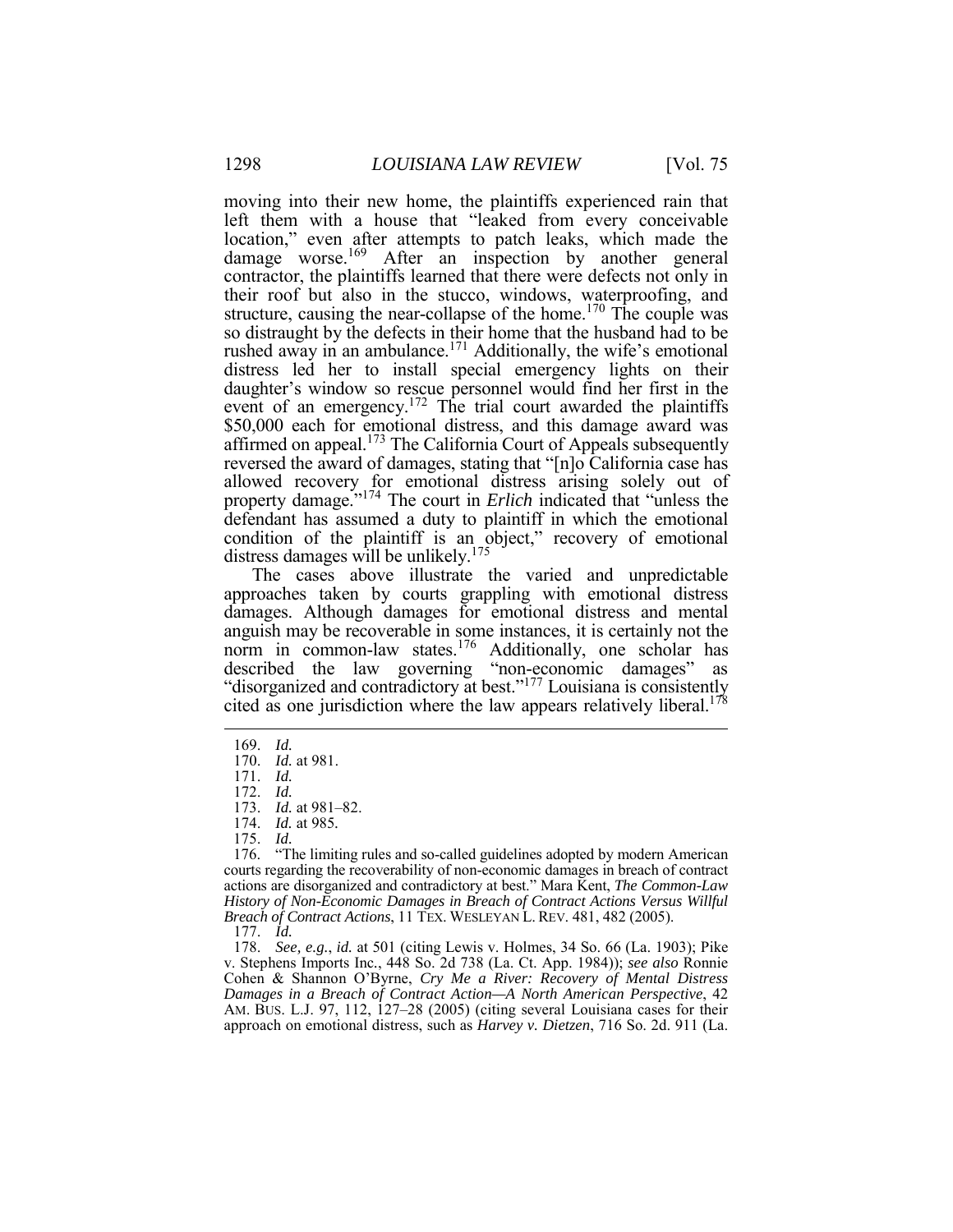Yet, even Louisiana has not been spared from decades of unpredictable jurisprudence.<sup>179</sup> This further highlights the need for a clearer, more effective analysis regarding damages for nonpecuniary loss so Louisiana can serve as a model to lead the way in nonpecuniary damage legislation.

## IV. A CALL FOR REVISION: REVIVING PROFESSOR LITVINOFF'S DAMAGE-BASED APPROACH

 Despite the Civil Code's mandate, courts have inconsistently damages in Louisiana breach of contract actions. Both the the Law Institute originally hoped to address can be summed up by contracting parties; it should depend upon the existence of the applied article 1998, much to the disdain of litigants and scholars. On January 1, 1985, article 1998 replaced former article 1934(3) to become the new legislation governing nonpecuniary damages.<sup>180</sup> Although the drafters intended to create clarity, there remains significant uncertainty regarding the availability of nonpecuniary construction and interpretation of article 1998, as well as policy considerations, have contributed to this uncertainty. The problem reference to a report prepared by the Obligations Committee: "The right to recover 'nonpecuniary damages' should not depend upon the 'contractual object' nor upon the 'overriding concern' of the nonpecuniary harm and the casual nexum between the breach and the harm."<sup>181</sup>

#### *A. Considerations for a Revised Article 1998*

 Louisiana State Law Institute considered fewer restrictions on the When contemplating revisions to former article 1934, the availability of nonpecuniary damages but ultimately decided on the current article.<sup>182</sup> It is possible the Committee thought courts would analyze article 1998 *de novo*. In reality, Louisiana courts did

 1998), *Taylor v. Burton*, 708 So. 2d 531 (La. 1998), and *Vick v. National Airlines, Inc.*, 409 So. 2d 383 (La. Ct. App. 1982)).

 179. *See supra* Parts I–II.

 180. *See* Act No. 331, 1984 La. Acts 156.

 181. Supplemental Memorandum on Damages for Nonpecuniary Losses, *supra* note 2, at 25.

 considered adopting as article 1998, see Louisiana State Law Institute, Supplemental Memorandum on Damages for Nonpecuniary Losses, Prepared 182. For five proposed articles the Obligations Revision Committee for the Meeting of Council (Sept. 18, 1981) (on file with the Louisiana State Law Institute).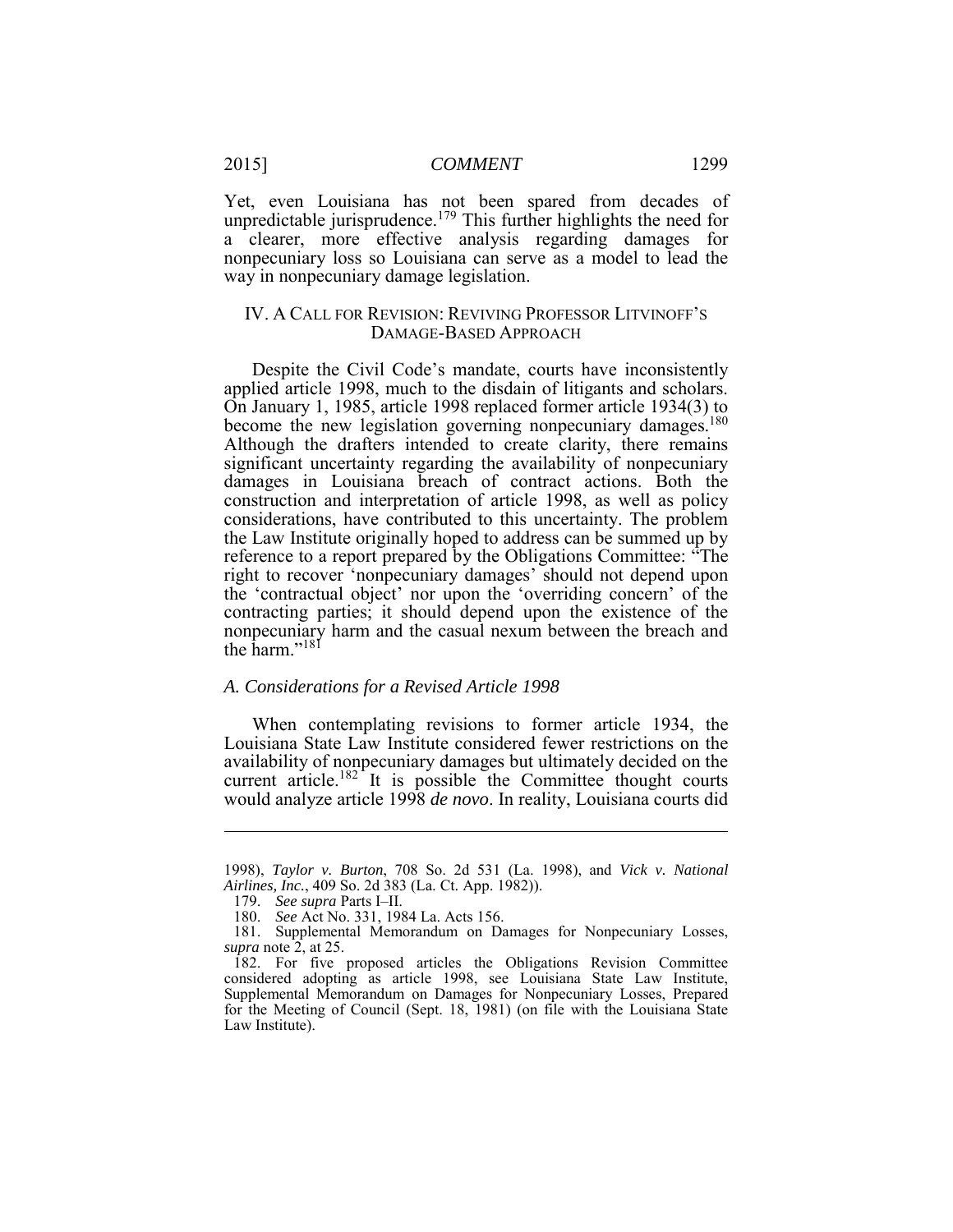reason the Law Institute adopted this article may be because it turn into punitive damages, a convolution of the law of delicts and the law of obligations, the approach taken by other states, and the "multiple object" debate the Louisiana Supreme Court grappled Institute properly considered all of these factors, it ultimately jurisprudence and scholarly commentaries. Accordingly, the create a workable nonpecuniary damage regime. not depart from the pre-revision jurisprudence.<sup>183</sup> Another potential thought the article reflected the best compromise of all competing interests. These interests include the purpose behind awarding nonpecuniary damages, the fear that nonpecuniary damages may with in *Meador v. Toyota of Jefferson*. <sup>184</sup> Although the Law produced legislation that furthered the confusion present in the Louisiana State Law Institute should reconsider the policy considerations and competing interests to amend article 1998 and

#### *1. Reasons for Reparation*

 then nonpecuniary damages should be available as a remedy when, has been injured.<sup>185</sup> The Obligations Committee considered how to is a breach of contract and there is no pecuniary harm suffered. The modern trend is to allow damages for nonpecuniary recovery pecuniary loss may give the finder of fact security that there is A new damages law must consider what values drive an award of nonpecuniary damages in a breach of contract action. If damages are awarded to repair all injured interests within reason, regardless of the nature of the contract, any nonpecuniary interest measure damages when the harm suffered by the obligee is exclusively moral.<sup>186</sup> This type of situation could arise where there only where there is also a pecuniary claim, rendering the "exclusively moral" situation above virtually non-compensable.<sup>187</sup> However, coupling a nonpecuniary loss with even the slightest some degree of certainty in the harm felt. Only seldom will there

 statement post-revision that article 1998 "serve[s] to clarify and make more 183. See *supra* text accompanying note 130 for Chief Justice Calogero's certain under the law the *Meador* resolution of the pertinent legal issue under the former article 1934(3)." Lafleur v. John Deere Co., 491 So. 2d 624, 629 (La. 1986).

<sup>184.</sup> Meador v. Toyota of Jefferson, Inc., 332 So. 2d 433 (La. 1976).

<sup>185.</sup> Litvinoff, *Moral Damages*, *supra* note 5, at 3.

 186. Supplemental Memorandum on Damages for Nonpecuniary Losses, *supra* note 2, at 1. This is why the few common law jurisdictions that require that it accompany an independent tort. Cohen & O'Byrne, *supra* note contemplate damages for mental anguish in breach of contract cases often 178, at 113.

<sup>187.</sup> Litvinoff, *Moral Damages*, *supra* note 5, at 4.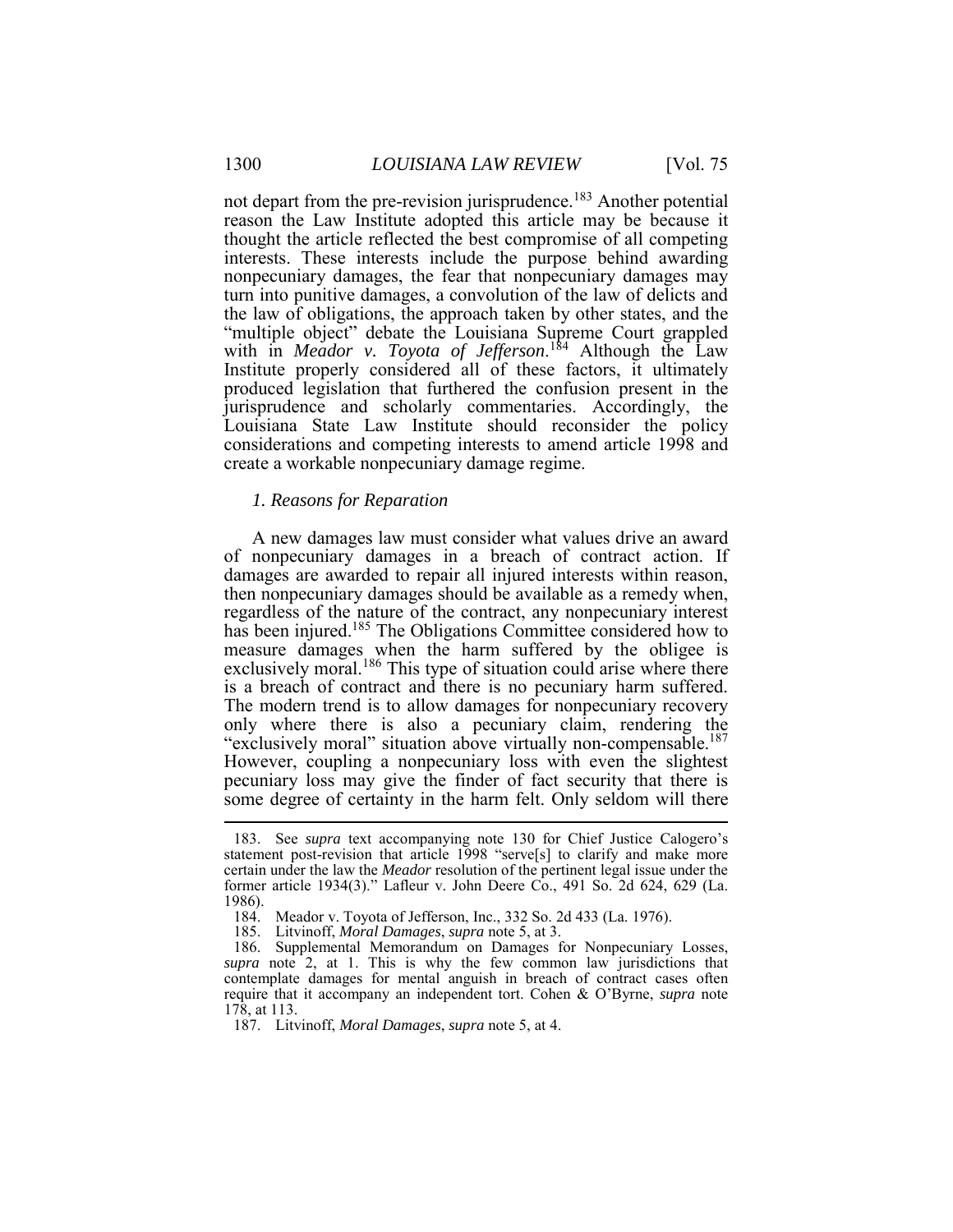is felt. Thus, imposing this requirement would rarely cause distress for many litigants. In the alternative, allowing judges to use better way to ensure fairness to all litigants. Judges would then still be at liberty to award nonpecuniary damages, even when an be breach of contract actions where *absolutely no* pecuniary harm discretion in awarding damages for nonpecuniary loss would be a obligee suffers an exclusively nonpecuniary loss in extreme circumstances.188

#### *2. Avoidance of Excessive Punitive Damages*

 susceptible of precise measurement, the Obligations Committee was concerned that they may become punitive in nature.<sup>189</sup> This concern stems from Louisiana's general dislike of punitive apparent rejection by the Obligations Committee of an article that "fear of opening the door to punitive damage awards."<sup>191</sup> Punitive damages are largely a common law concept,<sup>192</sup> available in Because damages for nonpecuniary loss are often not damages.<sup>190</sup> The Court in *Young v. Ford Motor Co.* pointed to the would allow nonpecuniary damages in every kind of contract for

 $\overline{a}$ 

 recovered damages for emotional distress in a breach of contract action against their wedding videographer who failed to capture their most cherished moments.  Jaya Narain, *Is This The World's Worst Wedding Video? Cameraman Who Filmed Backs of Heads, Grass and People Who Weren't Even Attending Ordered to Pay Compensation*, MAIL ONLINE (Mar. 21, 2011, 10:49), http: 188. *See* LA. CIV. CODE art. 1999 (2015). For example, a British couple //www.dailymail.co.uk/femail/article-1368143/Wedding-videographer-orderedpay-compensation-dreadful-350-video.html, archived at http://perma.cc/LV3Q-B8NM.

 189. Supplemental Memorandum on Damages for Nonpecuniary Losses, *supra* note 2, at 5. *See also* LA. CIV. CODE art. 1995 (2015) (Measure of Damages: "Damages are measured by the loss sustained by the obligee and the nonpecuniary loss, this article provides a greater degree of certainty in what profit of which he has been deprived."). When compared to damages for quantities and criteria for measurement are relevant.

 190. For more information about punitive damages in Louisiana, see Brooksie L. Bonvillain, Comment, *Slaying the Trojan Horse:* Arabie v. Citgo L. REV. 327, 330 (2013) (discussing Louisiana's "strong legislative policy situations"). *See also* John W. deGravelles & Neale deGravelles, *Louisiana Punitive Damages—A Conflict of Traditions*, 70 LA. L. REV. 579 (2010). *and Punitive Damages under Louisiana's Conflict-of-Laws Provisions*, 74 LA. against awarding punitive damages, except in limited statutorily excepted

 191. Young v. Ford Motor Co., 595 So. 2d 1123, 1131 (citing June Minutes, *supra* note 155, at 8–11).

 192. Supplemental Memorandum on Damages for Nonpecuniary Losses, *supra* note 2, at 5.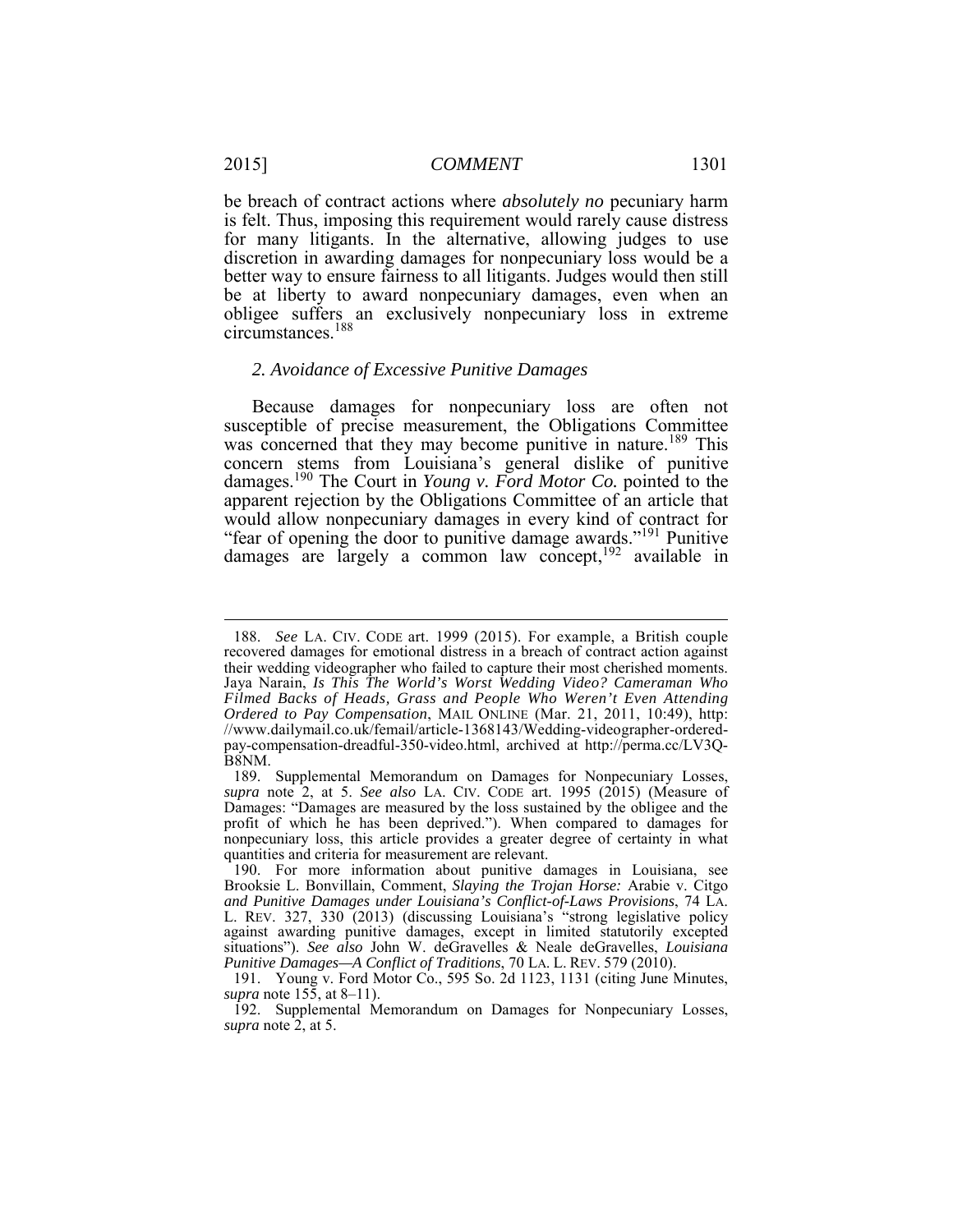Louisiana only in extraordinary circumstances.<sup>193</sup> Punitive Obligations Committee and the Louisiana Supreme Court were worried that a very broad approach to nonpecuniary damages would result in abuse by litigants and a "back-door" approach to damages are inconsistent with Louisiana's civil law system which values compensation to make the aggrieved whole again and to repair the loss.<sup>194</sup> Thus, Louisiana's general prohibition on punitive damages is consistent with the civil law's contempt for damages designed to inflict punishment.195 Some members of the punitive damages.<sup>196</sup> The following short excerpt from the Obligations Revision Committee meeting minutes reflects this concern:

Truman Woodward: I believe that the Council is ready to overrule *Meador* but only to an extent that we do not open the door to punitive and other forms of damages.

Frank Middleton: There ain't no way. If we overrule damages.<sup>197</sup> *Meador*, we will open the door to other forms of

 To award nonpecuniary damages to every obligee who suffers not intended to punish; rather, they merely compensate for a legitimate loss incurred by the plaintiff.<sup>199</sup> In the hypothetical would instead compensate for the loss of a special family most extreme circumstances may be one reason why the Louisiana mental distress from an obligor's nonperformance may appear somewhat punitive.<sup>198</sup> Despite this appearance, these damages are involving the wine owner's destroyed wine collection,<sup>200</sup> awarding nonpecuniary damages would be far from punitive—the damages collection sustained as a result of the obligor's nonperformance. Louisiana's commitment to allowing punitive damages in only the Supreme Court has been hesitant to read article 1998 liberally and allow recovery in more cases. As a result, article 1998 should be

 2315.4 (2015) (providing for exemplary damages in certain cases involving the 193. *See, e.g.*, LA. CIV. CODE art. 2315.3 (2015) (providing for exemplary damages in certain cases involving child pornography); LA. CIV. CODE art. intoxicated operation of a motor vehicle).

<sup>194.</sup> Supplemental Memorandum on Damages for Nonpecuniary Losses, *supra* note 2, at 6.

<sup>195.</sup> *Id.* ("The idea of punishment is totally foreign to the civil law . . . .").

 196. *Young*, 595 So. 2d at 1131 (citing June Minutes, *supra* note 155).

 197. June Minutes, *supra* note 155, at 11–12.

 *Damages in Redhibitory Actions*, 67 TUL. L. REV. 336, 344 (1992). 198. *See* A.L. Barton, Young v. Ford Motor Co*.: Contorts—Nonpecuniary* 

 199. Supplemental Memorandum on Damages for Nonpecuniary Losses, *supra* note 2, at 6.

<sup>200.</sup> *See supra* Part I.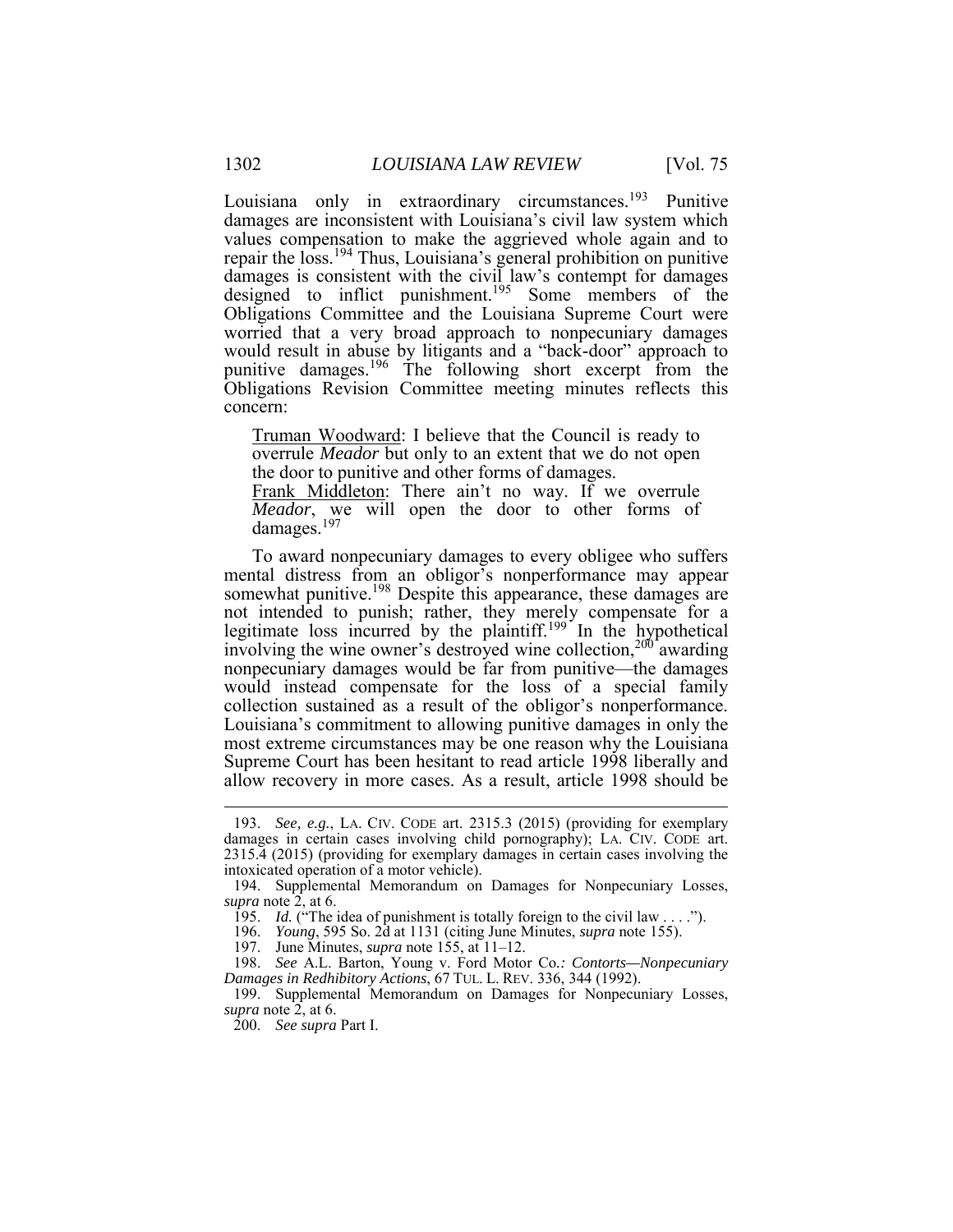revised to emphasize the distinction between nonpecuniary damages and punitive damages. This aim could be easily achieved by adding meant to compensate for nonpecuniary loss. Additionally, a provision allowing for judicial discretion would encourage judges to commentary to article 1998 stating the drafters' intention to leave the law surrounding punitive damages untouched and clarifying that nonpecuniary damages are not punitive in nature but are instead exercise caution about claims that appear "punitive."

#### *3. Distinctions Between the Laws of Obligation and Delict*

damages article concerns the law of delicts.<sup>201</sup> It is well-settled that damages.<sup>202</sup> Historically, these damages have always been available in tort with little or no availability in contract.<sup>203</sup> However, because article 1998 clearly states that nonpecuniary certain circumstances, there is less of a reason to draw such context.<sup>204</sup> It is not equitable to allow lesser damages for a plaintiff who was the victim of a breach of contract that injured a A third policy consideration for an amended nonpecuniary delictual conduct gives rise to a claim of damages for mental and emotional distress, pain and suffering, and other nonpecuniary damages are available in nonperformance of contract actions under distinctions between these two areas of law in the damages nonpecuniary interest merely because the action sounded in contract rather than tort. This was the principal argument of Justice Dixon in his dissent in *Meador*. <sup>205</sup> Professor Litvinoff relied

LA. CIV. CODE art. 2315 (2015).

 202. Supplemental Memorandum on Damages for Nonpecuniary Losses, *supra* note 2, at 28.

203. LITVINOFF, *supra* note 3, § 6.7, at 163.

204. *Id.* at 164.

 $\overline{a}$ 

205. Meador v. Toyota of Jefferson, Inc., 332 So. 2d 433, 438–39 (La. 1976) (Dixon, J., dissenting).

<sup>201.</sup> In Louisiana, wrongful conduct is often called a "delict" as opposed to a tort. Louisiana Civil Code article 2315 (2015) is the primary article governing delictual liability. The article states:

 A. Every act whatever of man that causes damage to another obliges him by whose fault it happened to repair it.

 shall be recoverable by the same respective categories of persons treatment, services, surveillance, or procedures of any kind unless related to a manifest physical or mental injury or disease. Damages shall include any sales taxes paid by the owner on the repair or replacement of the property damaged. B. Damages may include loss of consortium, service and society, and who would have had a cause of action for wrongful death of an injured person. Damages do not include costs for future medical such treatment, services, surveillance or procedures are directly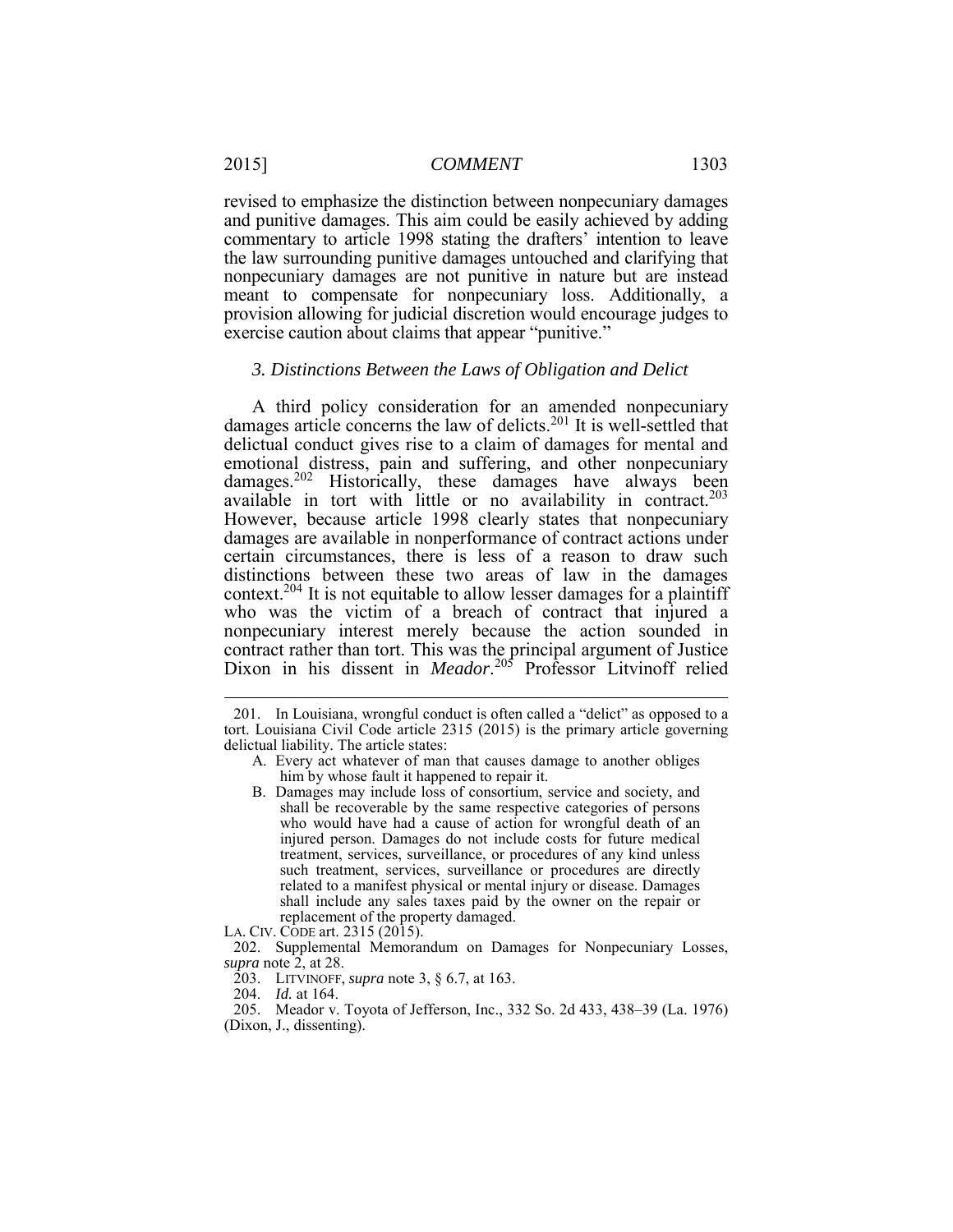heavily on Justice Dixon's position, stating: "I want to overturn *Meador*. I don't believe that there is any reason for not allowing *Meador v. Toyota*. I have relied upon Justice Dixon's dissent in recovery for nonpecuniary damages in contractual cases."<sup>206</sup>

 Perhaps the hard line between damages in tort and contract is formulated a unique solution to damages for emotional distress in breach of contract actions.207 In *Dold v. Outrigger*, the defendant for emotional distress in a breach of contract action, calling it "a fusion of the doctrines of tort and contract."<sup>210</sup> no longer necessary. For example, the Hawaii Supreme Court hotel did not provide hotel rooms to the plaintiff after it contracted to do so.208 The Hawaii Supreme Court awarded the plaintiffs damages for emotional distress based on the defendant's consistent overbooking.<sup>209</sup> The Hawaii Supreme Court fashioned this remedy

 Eight years later, the Hawaii Supreme Court awarded damages to a restaurant operator in *Chung v. Kaonohi Center Co.*, after the Court held that, despite the clearly commercial nature of this Supreme Court had no qualms about designating certain conduct occurred in the context of a breach of contract claim.<sup>214</sup> defendant shopping mall owner misrepresented the availability of a lease.<sup>211</sup> The plaintiffs spent a significant amount of money in reliance on the availability of the lease.<sup>212</sup> The Hawaii Supreme contract, the "wanton and reckless nature of the breach" justified an award of damages for emotional distress.213 Again, the Hawaii so offensive that it gives rise to tort liability, even though it

 The Hawaii Supreme Court likely engaged in the fusing of two well-established, yet distinct, areas of law to satisfy its desire to been viewed negatively by more recent cases, they are examples of repair injuries suffered by the plaintiffs. Although these cases have judicial desperation to fashion a remedy that will adequately compensate plaintiffs.<sup>215</sup> Clarifying the law surrounding nonpecuniary damages would solve that problem, which may be

<sup>206.</sup> June Minutes, *supra* note 155, at 1.

 207. Sanders, *supra* note 158, at 214.

<sup>208.</sup> Dold v. Outrigger, 501 P.2d 368, 370 (Haw. 1972).

<sup>209.</sup> *Id.* at 372.

<sup>210.</sup> *Id.* 

 211. Chung v. Kaonohi Ctr. Co., 618 P.2d 283 (Haw. 1980).

 212. *Id.* at 286.

 213. *Id.* at 289.

<sup>214.</sup> *Id.* 

 215. *See* Francis v. Lee Enters., Inc., 971 P.2d 707 (Haw. 1999) (abrogating *Chung* and *Dold*).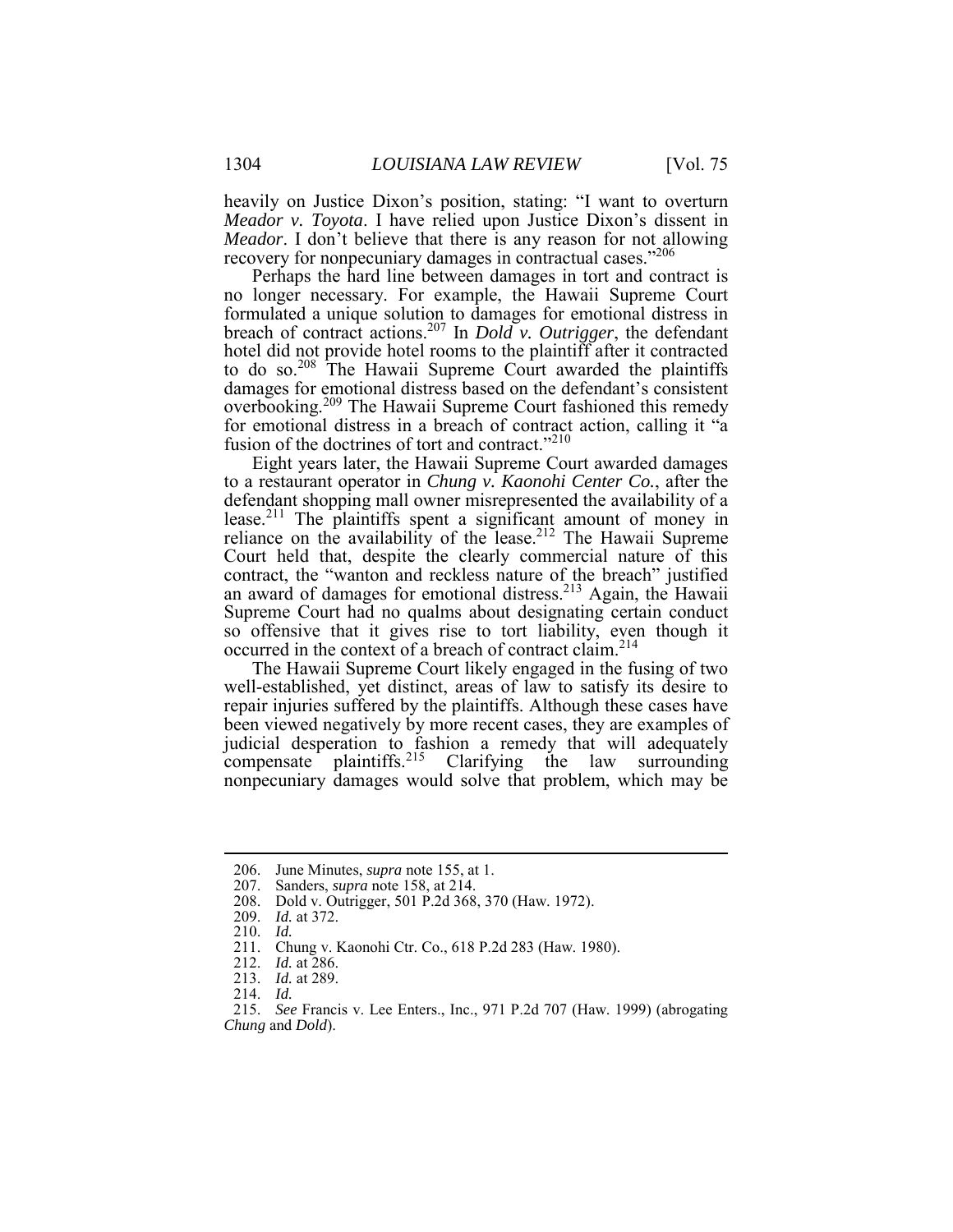common to many courts—merely awarding punitive damages because there is no other option to compensate the plaintiff.<sup>216</sup>

 However, the strong policy interest in keeping tort and contract recovery separate is embedded in the very root of the tort and a less-restrictive nonpecuniary damage regime.<sup>218</sup> contract doctrines themselves. Claims for breach of contract presuppose that judges will look to the intent of the parties—which is why damages in contract depend on their "foreseeability."217 For this reason, foreseeability stands as the strongest argument against

#### *4. Foreseeability as a Limit to Nonpecuniary Damages*

 those that arise naturally "according to the usual course of things, parties and are thus contemplated.<sup>219</sup> Louisiana has accepted and holds them liable only for damages foreseeable at the time the are a direct consequence of the obligor's breach.<sup>222</sup> Articles 1996 Generally, damages in breach of contract actions are limited to from such breach of contract itself," or those that are known to the codified this general rule of foreseeability into Civil Code articles 1996 and 1997.<sup>220</sup> Article 1996 governs obligors in good faith and contract was formed.<sup>221</sup> In contrast, article 1997 holds obligors in bad faith liable for all damages, foreseeable or not, as long as they

 $\overline{a}$ 

 1977). *Hibschman* was cited by Professor Litvinoff for the proposition that "the common law intended to grant recovery for the 'moral damage' sustained by the 216. *See, e.g.*, Hibschman Pontiac, Inc. v. Batchelor, 362 N.E. 2d 845 (Ind. carowner [sic] but, for the lack of a better instrument had to resort to the 'punitive damages' instead." *Id.* 

<sup>217.</sup> *See* Hadley v. Baxendale, 156 Eng. Rep. 145 (1854). The *Hadley* court famously articulated the rule of foreseeability:

 Where two parties have made a contract which one of them has broken, the damages which the other party ought to receive in respect of such breach of contract should be as may fairly and reasonably be considered from such breach of contract itself, or such as may reasonably be supposed to have been in the contemplation of both parties, at the time as either arising naturally, i.e., according to the usual course of things, they made the contract, as the probable result of the breach of it.

*Id.* at 151.

 218. *See* Bloomfield, *supra* note 52, at 556. In discussing the effect of foreseeability on contractual damages, Bloomfield stated: "[I]f an obligor were intended to be served by the contract, unfairness, overdeterrence and a fundamental inconsistency with the theory of contracts would result." *Id.*  faced with nonpecuniary damage liability when nonpecuniary interests were not

<sup>219.</sup> HOWARD O. HUNTER, MODERN LAW OF CONTRACTS § 14:10, Foreseeability of Damages—General and Special Damages: *Hadley v. Baxendale* (3d ed. 2013).

 220. *See* LA. CIV. CODE arts. 1996–1997 (2015).

<sup>221.</sup> *See* LA. CIV. CODE art. 1996 (2015).

<sup>222.</sup> *See* LA. CIV. CODE art. 1997 (2015).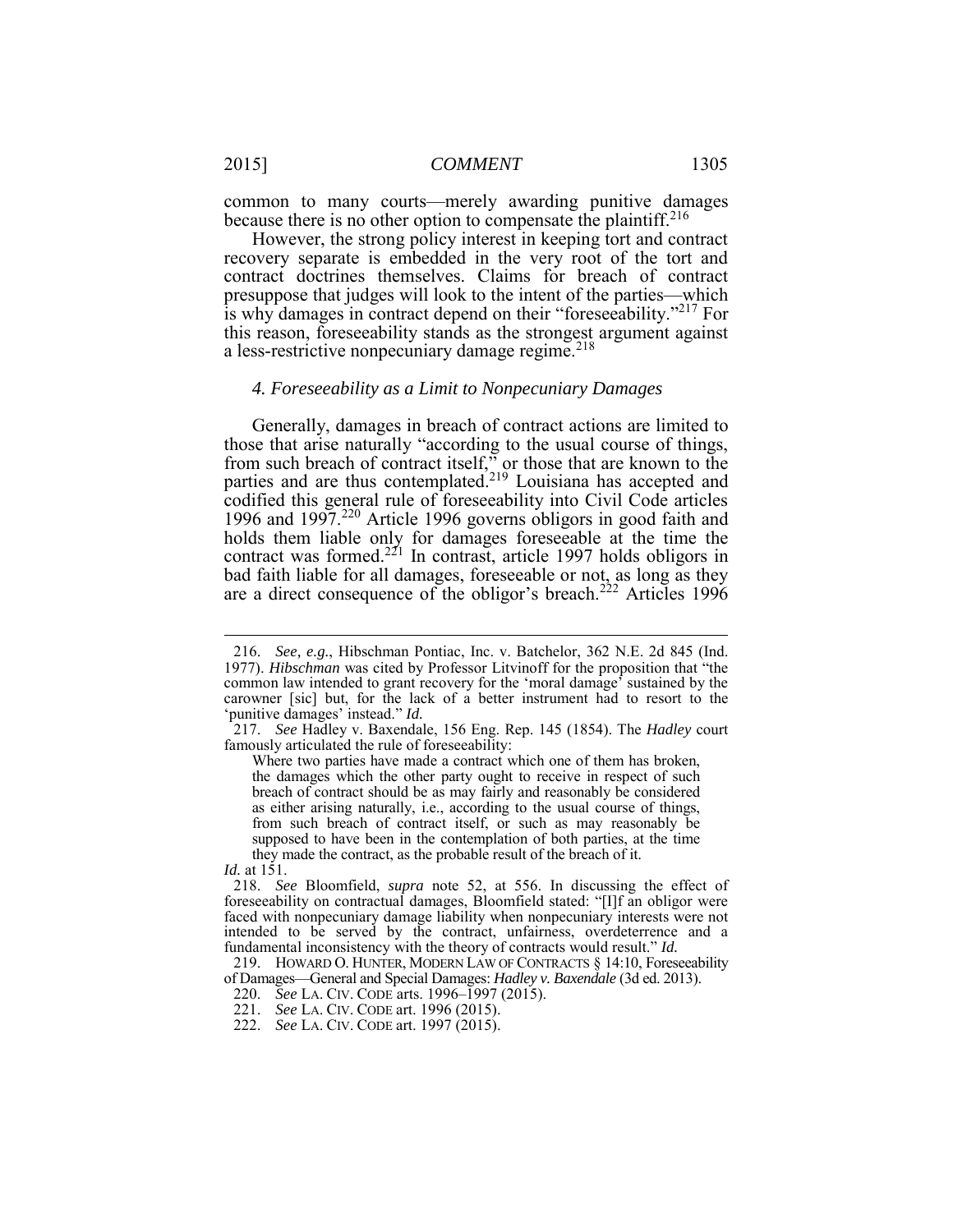and 1997, when read *in pari materia* with article 1998, act as a limit on nonpecuniary damages*.*  223

 The foreseeability principle is also incorporated directly into article 1998.<sup>224</sup> The first paragraph includes the phrase "because of nonperformance of the contract, the obligor knew, or should have the time of the *nonperformance*. 227 Thus, the damage expectancy at the formation of the contract is not the only inquiry; rather, if an obligor in good faith was aware of the nonpecuniary interest at nonpecuniary damages are foreseeable and appropriate.<sup>228</sup> the circumstances surrounding the formation or the known, that his failure to perform would cause that kind of loss."<sup>225</sup> In situations where the obligor has knowledge of the special, nonpecuniary circumstances surrounding the obligation, the obligee's nonpecuniary loss will have been both foreseeable and a direct consequence.<sup>226</sup> Additionally, article 1998 contains a reference to the obligor's knowledge of nonpecuniary interests at either the formation of the contract *or* the nonperformance, then

 another way that the obligor's breach may give rise to nonpecuniary Ì Under former article 1934, Professor Litvinoff considered damages: if the breach is surrounded by circumstances such that "the obligor cannot ignore that some form of mental suffering will result for the obligee." $229$  This can best be summarized by the manner in which the breach occurred and the surrounding circumstances of the breach.<sup>230</sup> This method of recovery is also incorporated into article 1998 in both the first paragraph and potentially the second paragraph.<sup>231</sup> This situation will often involve

225. *Id.* 

 $\overline{a}$ 

 Arsdale, Tracy Bateman Farrell, & Tom Muskus, *§ Provisions in pari materia*, 73 AM. JUR. 2d *Statutes* § 95 (2013). The term "*in pari materia*" means that meaning, even if there is not an explicit reference to the other legislation. *Id.*  223. *See* LA. CIV. CODE art. 13 (2015) ("Laws on the same subject matter must be interpreted in reference to each other."); *see also* Barbara J. Van pieces of legislation should be read together in context to interpret their

 224. LA. CIV. CODE art. 1998 (2015).

<sup>226.</sup> Litvinoff, *Moral Damages*, *supra* note 5, at 24.

 the civilian equivalent of common law breach of contract. *See* LA. CIV. CODE 227. *See* LA. CIV. CODE art. 1998 (2015). Nonperformance of an obligation is art. 1757 (2015).

<sup>228.</sup> Litvinoff, *Moral Damages*, *supra* note 5, at 24.

 In *Saenger*, the Louisiana Supreme Court awarded the plaintiff damages for the "kind and character" of the elements surrounding the obligor's breach. *Id.* 230. Litvinoff, *Moral Damages*, *supra* note 5, at 25–26. 229. *Id.* at 25. *See, e.g.*, Vogel v. Saenger Theatres, 22 So. 2d 189 (La. 1945). mental distress as a result of the obligor's failure to allow them into the movie theatre. *Id.* at 192. The Court found the plaintiff's physical condition hinged on

 231. Louisiana Civil Code article 1998 provides that: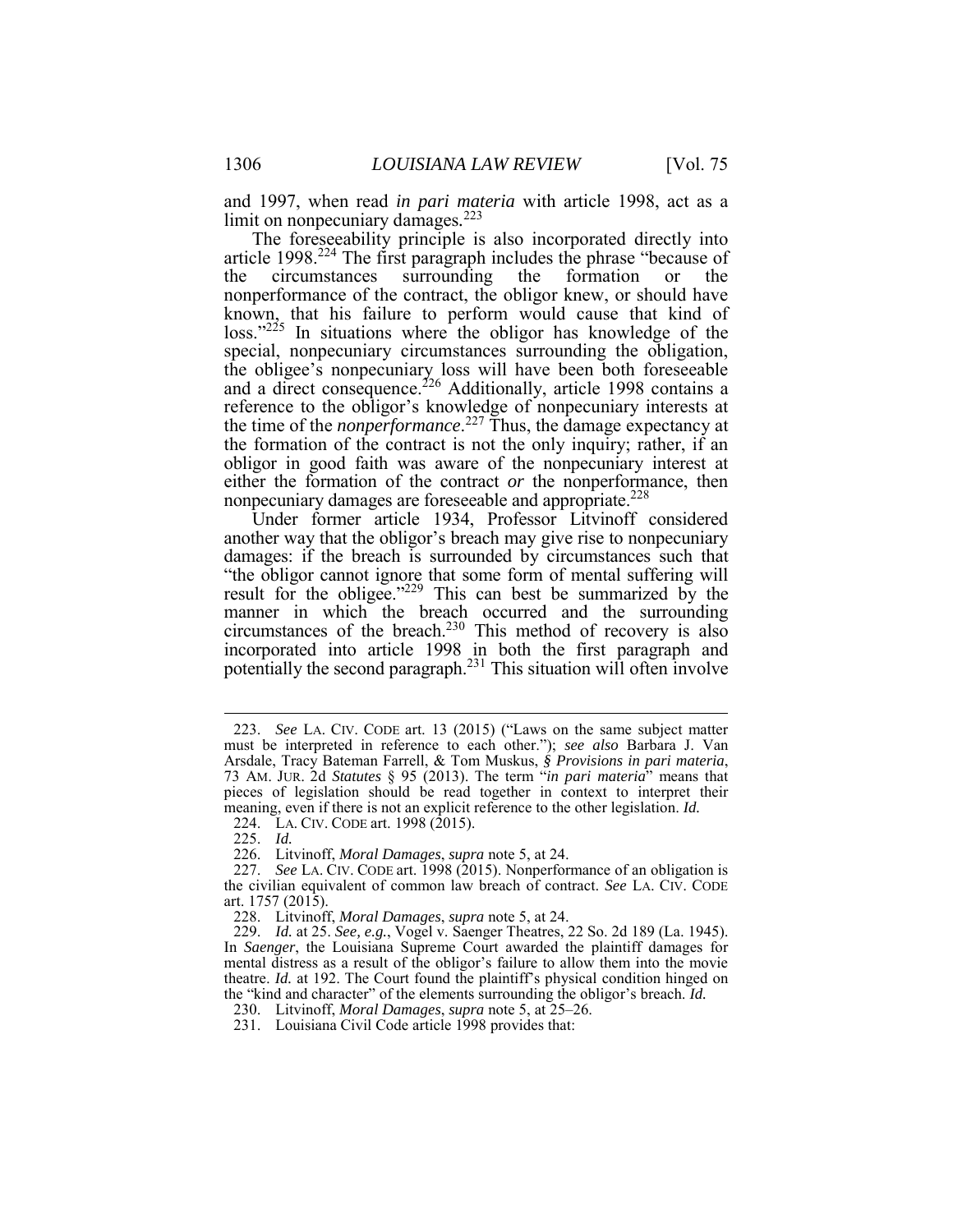a bad faith obligor, who would be liable for all damages regardless Ì of their foreseeability, as long as they are a direct consequence of the nonperformance.<sup>232</sup>

The principle of foreseeability incorporated in article 1998 should comfort courts because obligors who are not apprised of nonpecuniary elements of a contract cannot, under the current law, be held liable for nonpecuniary losses unless their nonperformance occurred in bad faith.

#### *5. Clarification on the Second Paragraph of Article 1998*

 The second paragraph of article 1998 states: "Regardless of the nature of the contract, these damages may be recovered also when the obligor intended, through his failure, to aggrieve the feelings of the obligee."<sup>233</sup> This paragraph provides a loose and subjective standard standard would be easier to meet than the onerous "significance" requirement jurisprudentially imposed on the first paragraph. However, cases that cite this part of the article are few and far for which nonpecuniary damages are available. It appears this between.

 Comment (d) to article 1998 states that an obligee may recover damages for nonpecuniary loss when the "obligor fails to perform in circumstances that give rise to the presumption that the obligee's embarrassment or humiliation was intended by the obligor."<sup>234</sup> This comment encompasses Professor Litvinoff's idea that the manner of the breach may warrant nonpecuniary damages.<sup>235</sup> Whether comment (d) is meant to apply to the "feelings" aspect of the second paragraph of article 1998 is not certain. The relationship between the second standard, with more detail, could be a viable option for litigants to paragraph and bad faith obligees is also unsettled. The "feelings" recover nonpecuniary damages when needed.

- 233. LA. CIV. CODE art. 1998 (2015).
- 234. LA. CIV. CODE art. 1998 cmt. d (2015).
- 235. Litvinoff, *Moral Damages*, *supra* note 5, at 24–26.

 Damages for nonpecuniary loss may be recovered when the contract, because of its nature, is intended to gratify a nonpecuniary interest and, known, that his failure to perform would cause that kind of loss. Regardless of the nature of the contract, these damages may be recovered also when the obligor intended, through his failure, to aggrieve the feelings of the obligee. because of the circumstances surrounding the formation or the nonperformance of the contract, the obligor knew, or should have

 LA. CIV. CODE art. 1998 (2015).

 232. LA. CIV. CODE art. 1997 (2015).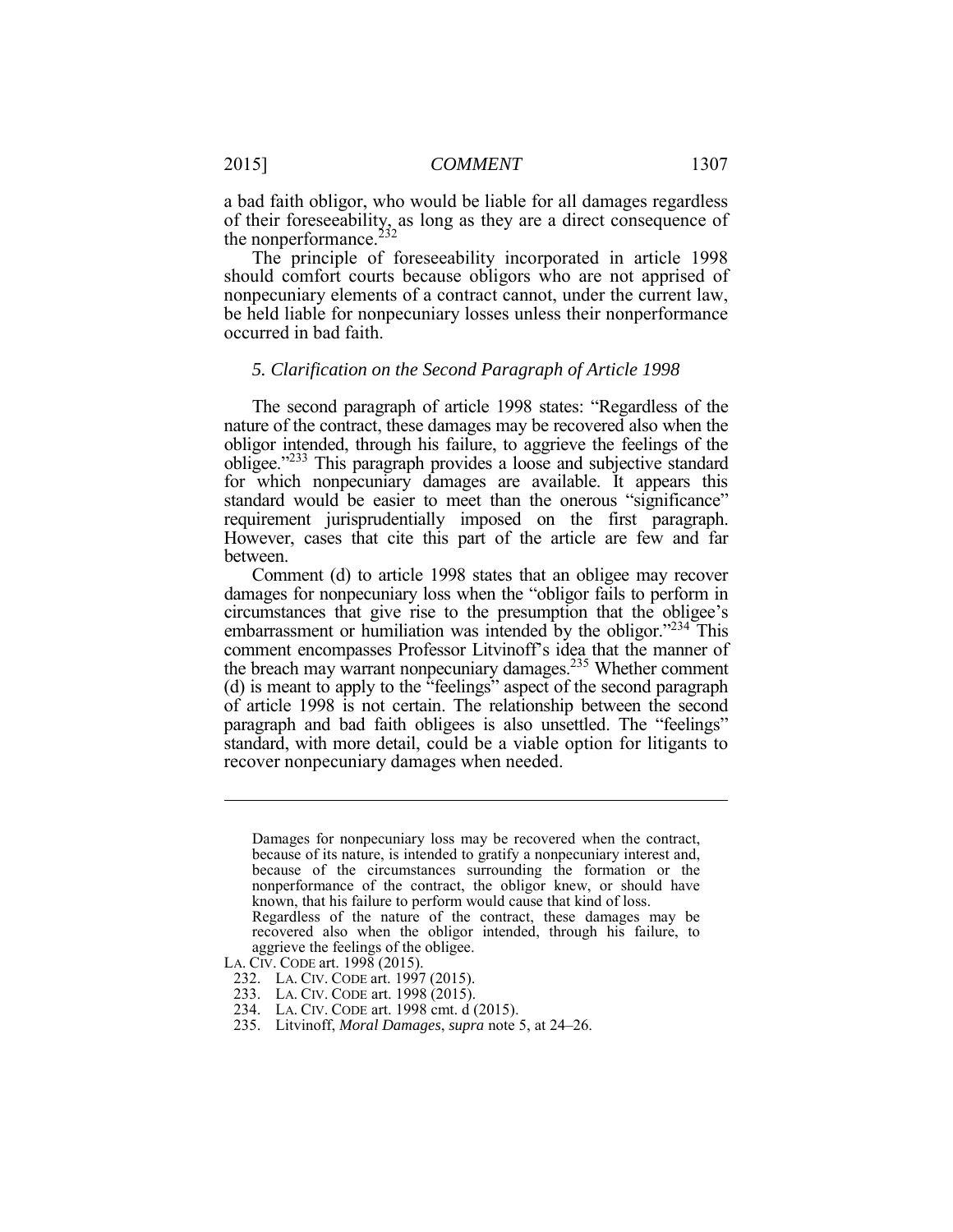The court's reticence in applying the second paragraph is feelings of the obligee need to be aggrieved, or what it means to intend to aggrieve. $236$  In the case of intentional breach of contract, does the mere awareness by the obligor that the feelings of the obligee may be aggrieved by the obligor's nonperformance mean Justice Knoll disagreed.<sup>239</sup> Justice Knoll, in discussing the understandable. The article gives no indication to what degree the the same thing as intending to aggrieve them? In *Aucoin v. Southern Quality Homes*, Justice Knoll addressed the second paragraph of article 1998 in her dissenting opinion.<sup>237</sup> The trial court found the seller and manufacturer in bad faith, due to their knowledge of the redhibitory defects present in the plaintiff's home.<sup>238</sup> Although the majority reversed the trial court's award of nonpecuniary damages, application of paragraph two to this case, stated:

 In my view, finding a manufacturer in intentional bad faith is sufficient to prove the manufacturer "intended, through his failure, to aggrieve the feelings of the" purchaser. In this case, it is clear the plaintiff's repeated demands to the manufacturer to repair the defective mobile home fell upon deaf ears and aggrieved the plaintiff. Thus, I find the trial court was correct in awarding nonpecuniary damages.<sup>240</sup>

 Justice Knoll's dissent could finally provide guidance on the drafters should attach commentary indicating to what situations situations when the second paragraph of article 1998 could apply. As the article stands now, the second paragraph is an unworkable and easily manipulated standard, which likely explains the courts' and litigants' hesitance to invoke it. When amending article 1998, the second paragraph could apply.

# *6. The "Multiple Objects" Debate*

 Perhaps the most important of the suggested considerations is a damages are available, most notably: (1) whether the *exclusive* or clear direction on whether nonpecuniary elements need to be significant to merit recovery. There have been several standards employed by the courts to determine whether nonpecuniary

 $\overline{a}$ 

<sup>236.</sup> LA. CIV. CODE art. 1998 (2015).

 237. Aucoin v. S. Quality Homes, LLC, 984 So. 2d 685, 699 (La. 2008) (Knoll, J., dissenting).

 238. *Id.* at 689.

<sup>239.</sup> *Id.* at 699.

 240. *Id.* at 700. *See also* Beasley v. Ed's Mobile Homes, Inc., 824 So. 2d 383 (La. Ct. App. 2002); Ducote v. Perry's Auto World, Inc., 745 So. 2d 229 (La. Ct. App. 1999).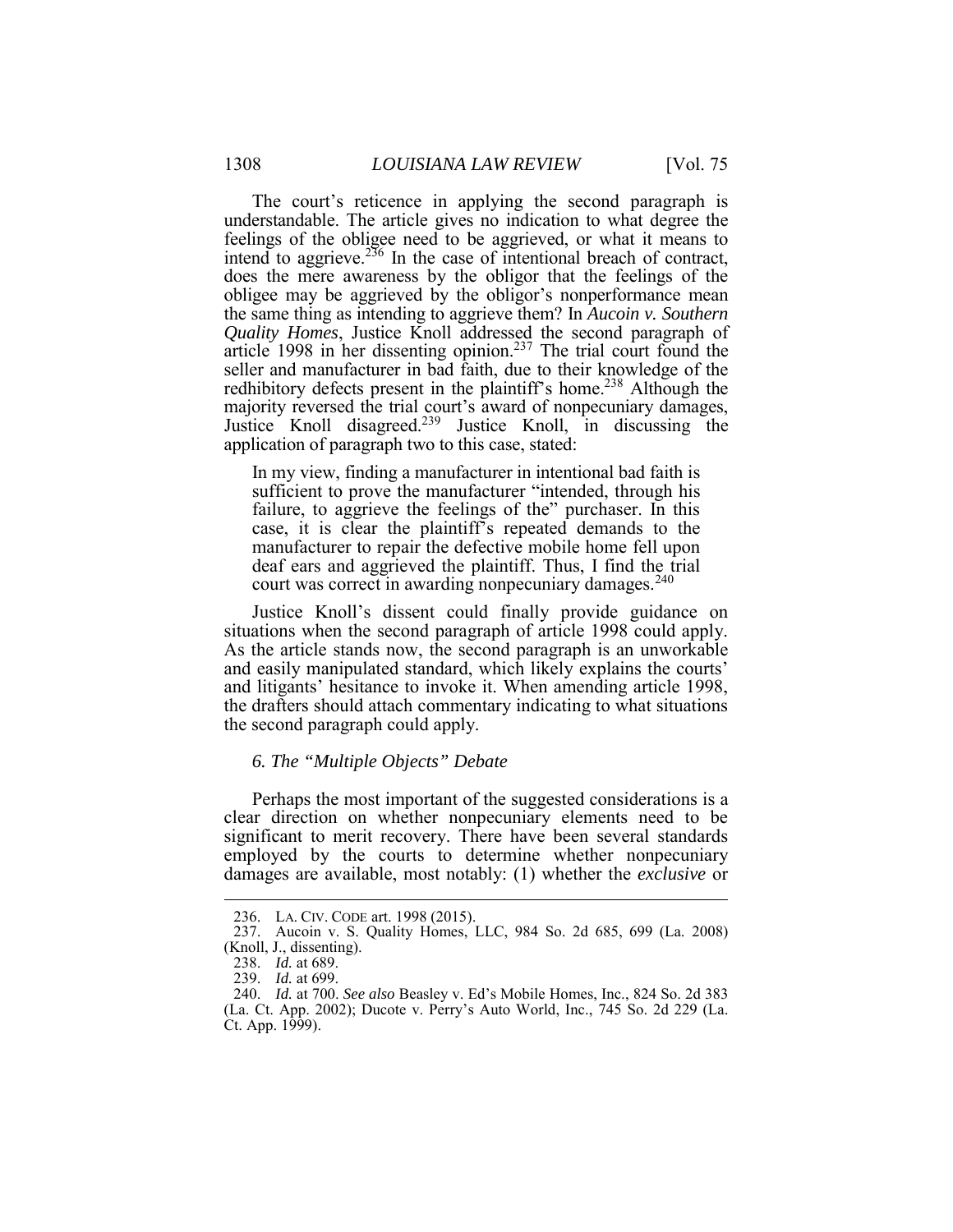(2) whether the contract was intended to satisfy a *significant*  nonpecuniary interest.<sup>242</sup> The second of the two standards listed requirement.<sup>243</sup> The silence of article 1998, coupled with the shift in terms by the Louisiana Supreme Court from "principal" or these two adjectives, as indicated by its use of them almost have burdened courts because of their use by the Louisiana *principal* object of the contract was intellectual enjoyment,<sup>241</sup> and above has been used by Louisiana courts even after it became evident that article 1998 was silent on any significance "exclusive" to "significant," has been the source of extreme confusion.<sup>244</sup> In lay terms,<sup>245</sup> "significant" and "principal" simply do not mean the same thing.<sup>246</sup> However, courts seem to equate interchangeably in the jurisprudence. Although these adjectives Supreme Court, the analysis of these terms should be inconsequential because they did not appear in former article 1934 and still do not appear in current article 1998.<sup>247</sup> The assumption that these words have the same meaning has been the root of much confusion and underscores the need for clarity on this point.

The policy decision reached by the committee "was to limit ſ the wording "intended to gratify  $\alpha$  nonpecuniary interest."<sup>249</sup> This "multiple objects" debate has been argued in cases and nonpecuniary damages to those types of contracts that were made to gratify nonpecuniary interests.<sup>5248</sup> Thus, the committee decided not to require an *exclusively* nonpecuniary interest, which led to

<sup>241.</sup> Meador v. Toyota of Jefferson, Inc., 332 So. 2d 433, 437 (La. 1976).

<sup>242.</sup> Young v. Ford Motor Co., 595 So. 2d 1123, 1132 (La. 1992).

 243. *See, e.g.*, *id.* at 1124.

<sup>244.</sup> Barton, *supra* note 198, at 345.

 245. *See* LA. CIV. CODE art. 9 (2015) ("When a law is clear and unambiguous and its application does not lead to absurd consequences, the law shall be applied as written and no further interpretation may be made in search of the intent of the legislature.").

 246. Merriam Webster dictionary defines "significant" as "having meaning; especially; suggestive; having or likely to have or effect; important." *Significant*, at http://perma.cc/BA44-X6G4 (last visited Mar. 20, 2015). In contrast, Merriam MERRIAM WEBSTER, www.merriam-webster.com/dictionary/signify cant, archived Webster defines "principal" as "most important." *Principal*, MERRIAM WEBSTER, www.merriam-webster.com/dictionary/principal, archived at http://perma.cc/F8L9 -UXF8 (last visited Mar. 20, 2015).

 247. *See* LA. CIV. CODE art. 1934 (repealed 1985); LA. CIV. CODE art. 1998 (2015).

 248. Louisiana State Law Institute, Meeting of the Council at 144 (Sept. 18– 19, 1981) (on file with the Louisiana State Law Institute).

 249. *See* LA. CIV. CODE art. 1998 (2015).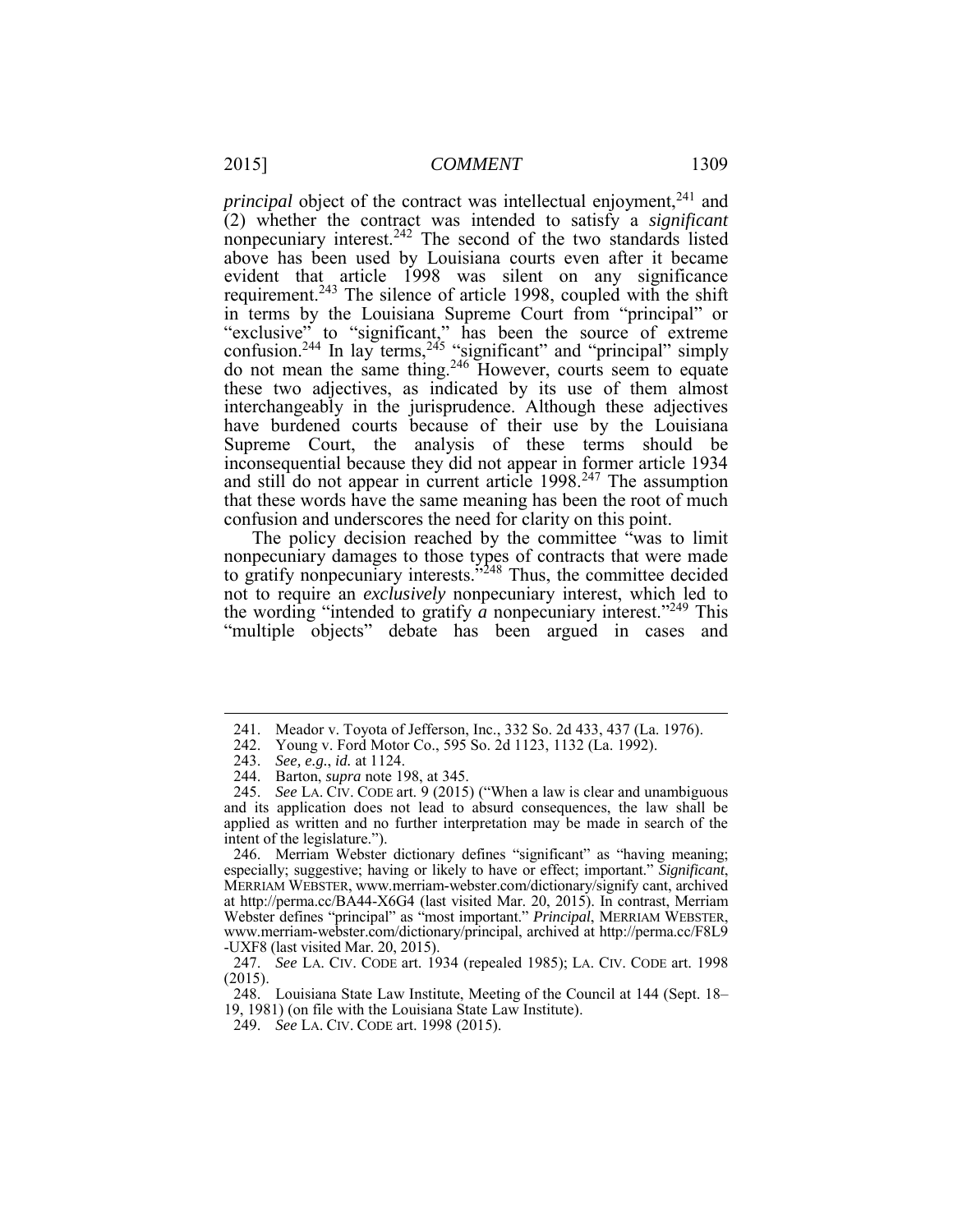commentary throughout the state without much success.<sup>250</sup> Courts have classified obligations into three general but distinct categories:

- 1. Where the exclusive object of the contract is physical Ī (pecuniary) gratification, nonpecuniary damages are unavailable.<sup>251</sup>
- 2. Where the exclusive object of the contract is intellectual (nonpecuniary) gratification, nonpecuniary damages are available.<sup>252</sup>
- 3. Where there are two principal objects of a contract, one physical and one intellectual, nonpecuniary damages are available.<sup>253</sup>

 The interesting question lies within this final category. Purely because of jurisprudential gloss, it is important to decide if it is "object" is no longer present in the article, the courts continued to apply the jurisprudentially imposed standard under a different possible to have two principal or significant objects of a contract.<sup>254</sup> Courts and scholars have not attempted to apply mathematical percentages to these objects—nor should they try.<sup>255</sup> Even after the enactment of revised article 1998, where the term

 Meador v. Toyota of Jefferson, Inc., 332 So. 2d 433, 437 (La. 1976); Barton, 7, at 802; Litvinoff, *Moral Damages*, *supra* note 5, at 3; Bruce V. Schewe & Debra J. Hale, *Review of Recent Developments: 1991–1992*, 53 LA. L. REV. 917, 250. *See, e.g.*, Young v. Ford Motor Co., 595 So. 2d 1123, 1129 (La. 1992); *supra* note 198, at 345; Bloomfield, *supra* note 52, at 552; Graphia, *supra* note 923 (1993).

 251. H. Alston Johnson III, *The Work of the Louisiana Appellate Courts for the 1976–1977 Term-Obligations*, 38 LA. L. REV. 345, 346 (1978).

 252. *Id.* 253. *Id.* 

 is a purely judicial innovation. *See* LA. CIV. CODE art. 1998 (2015). 254. The reason that this inquiry is determined by "jurisprudential gloss" is because article 1998 makes no mention of any requirement of significance. This

 loss, unlike financial loss, does not lend itself to mathematical analysis and 255. "As repeatedly recognized by the Louisiana jurisprudence, emotional computation." LITVINOFF, *supra* note 3, § 6.3, at 157.

 [T]he task of awarding damages for such loss is a unique kind of case, but also to have at least a working understanding of human nature human endeavor in that it requires the trier of fact not only to consider the many factual circumstances that are particular to each individual in all its sometimes bewildering complexity.

*Id.* § 6.3, at 158.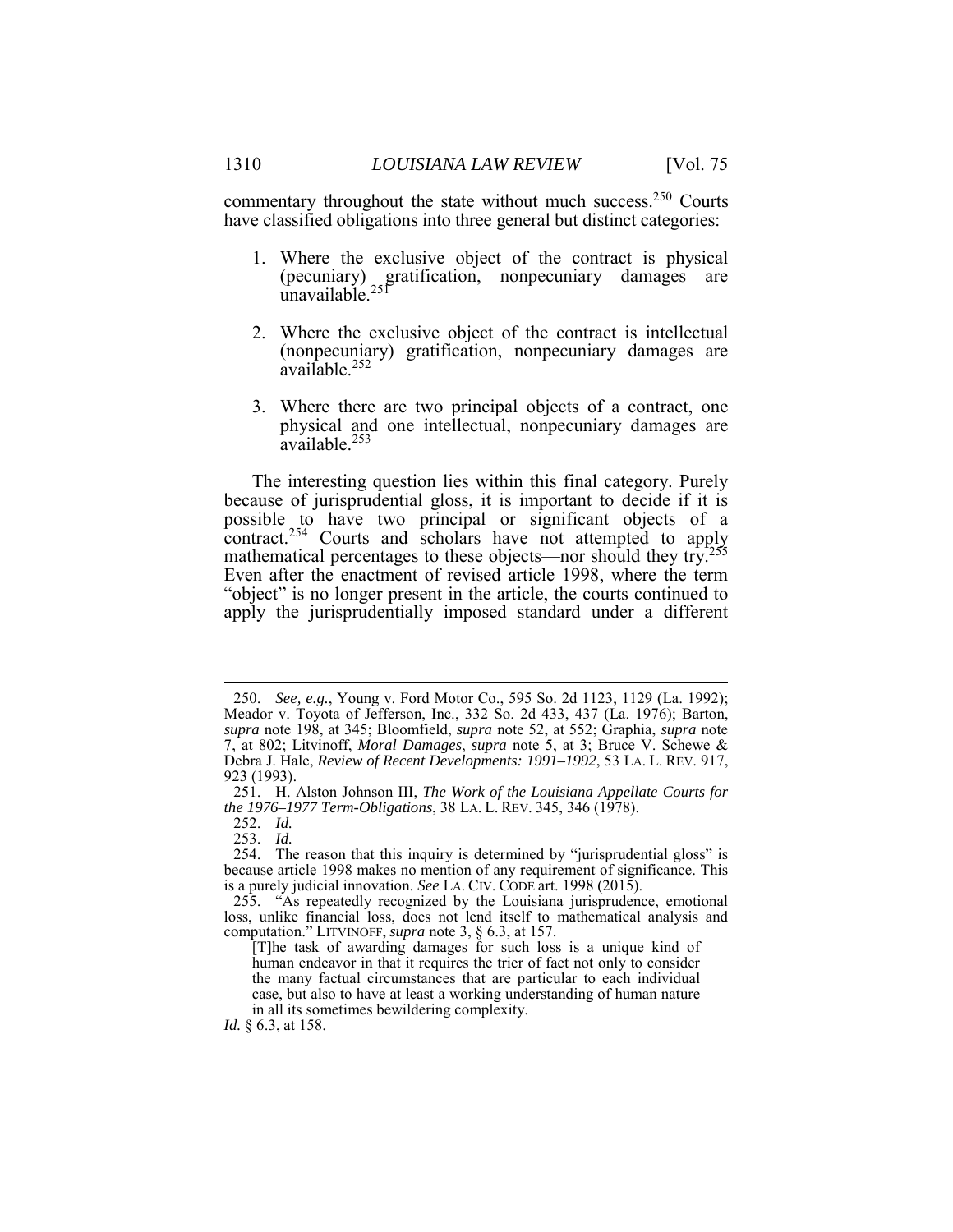name: "significant interest."<sup>256</sup> An interest can be significant even though it is not the *most significant* or even the principal interest. However, the Louisiana Supreme Court has consistently voiced hostility to the idea of nonpecuniary damages and instead treated these objects as mutually exclusive. It is unknown on which side of this debate the current Supreme Court would fall.

#### *7. Louisiana Lower Courts Favor Nonpecuniary Damages*

 Notwithstanding the Louisiana Supreme Court's hostility to the fact that Louisiana courts have been more willing to grant damages for nonpecuniary loss. In *Chaudoir v. Porsche Cars of*  nonpecuniary damages to the Chaudoirs who purchased a top-of-<br>the-line, hand-built car from Porsche.<sup>257</sup> Although the car was held numerous malfunctions with the car over the course of the next standard vehicle; rather, it was purchased to satisfy a nonpecuniary interest, meeting the requirements of article  $1998$ <sup>259</sup> nonpecuniary damages, the Obligations Committee should consider *North America*, the Third Circuit Court of Appeal awarded out to be "the finest car in the world," the Chaudoirs experienced year.<sup>258</sup> The Third Circuit concluded that this was not just a

 Similarly, in *Smith v. University Animal Clinic*, *Inc*., the Third defendants who breached a contract of deposit.<sup>260</sup> The plaintiffs grooming.<sup>261</sup> Shortly after the cats' arrival, the collar tag of one of Circuit affirmed an award of nonpecuniary damages against the dropped their five cats at the defendant's clinic for boarding and the cats was switched with another cat.<sup>262</sup> The plaintiffs' cat was mistakenly sent to another client's home where it escaped and was never found.<sup>263</sup> Although the court found nonpecuniary damages

<sup>256.</sup> *E.g.*, Jones v. Winnebago Indus. Inc., 92 So. 3d 1113, 1121 (La. Ct. App. 2012).

 257. Chaudoir v. Porsche Cars of N. Am., 667 So. 2d 569, 577–78 (La. Ct. App. 1995).

 258. *Id.* at 572. Among the problems reported to the dealership, a few were: "the rubber on the front and rear windshield wipers fell apart" when used; the interior lights was out; the floor mats and wheel locks were missing; the electronic functions on the seats were not working; air condition was not "driver's side remote mirror did not work; the luggage cover was faded; one of leather seats were dull;" leaking fuel; inoperative radiator cooling flaps; blowing cool air during the summer; and many more problems. *Id.* at 572–73.

 259. *Id.* at 577–78.

<sup>260.</sup> Smith v. Univ. Animal Clinic, Inc., 30 So. 3d. 1154, 1158 (La. Ct. App. 2010).

 261. *Id.* at 1155.

<sup>262.</sup> *Id.* 

<sup>263.</sup> *Id.* at 1155–56.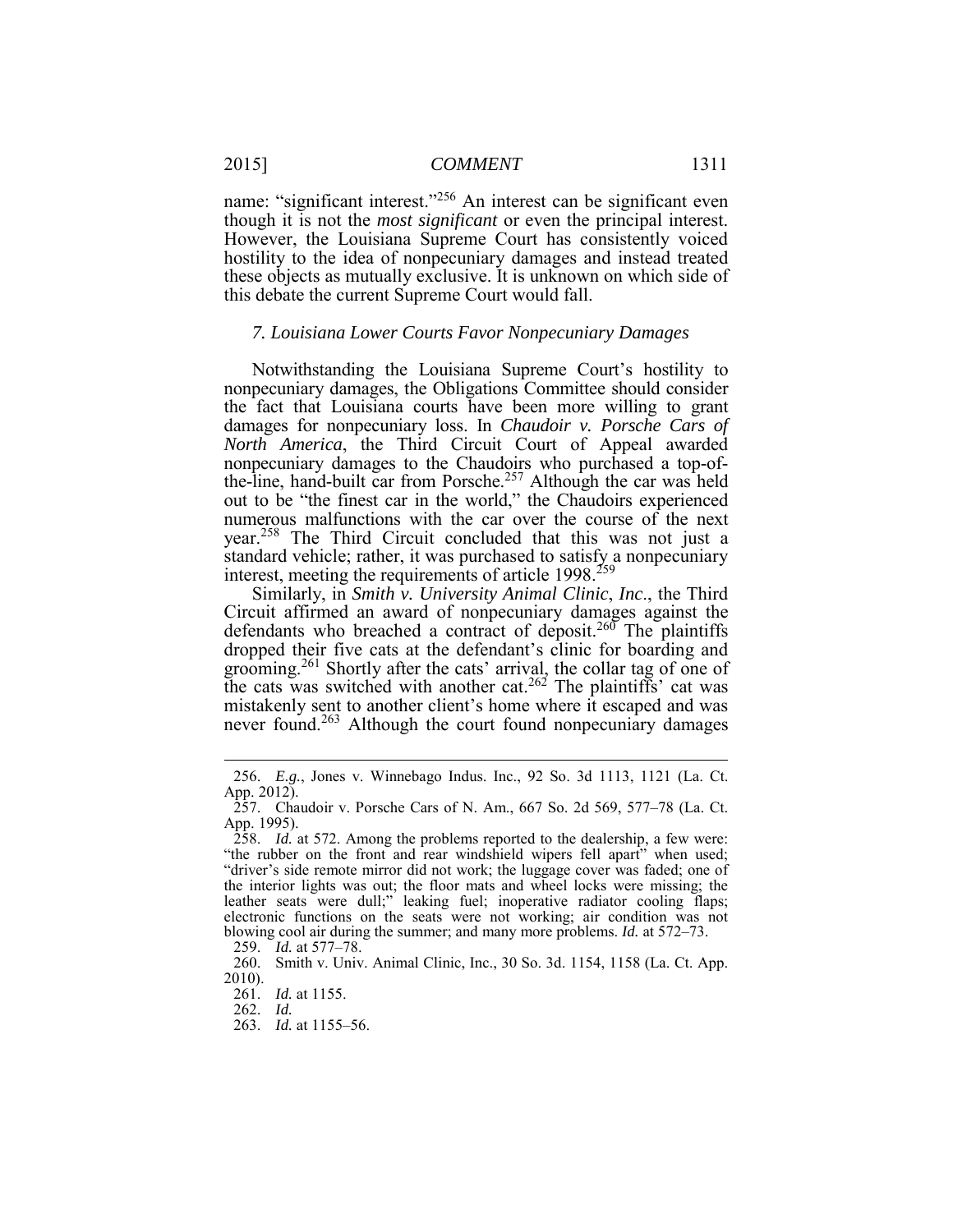were appropriate, it did not award any damages beyond the charges that the animal clinic had already waived.<sup>264</sup>

 Additionally, in *Matherne v. Barnum*, the First Circuit awarded nonpecuniary damages to homeowners Michael and Carrie major source of intellectual enjoyment for the Mathernes as they lived in their 'dream home' with beautiful landscaping and water Matherne for damage done to constructions near their "dream home."<sup>265</sup> The Mathernes contracted with the defendant to construct a bulkhead, boat slip, and deck on their waterfront property.<sup>266</sup> Within the next several years, the Mathernes had significant problems with these constructions, which resulted in structural damage ultimately requiring replacement.<sup>267</sup> The court found that the work around the exterior of the home "was also meant to be a access by boat."268

cases.<sup>269</sup> These denials suggest that the current composition of the Supreme Court may take a more liberal position on the availability Currently, litigants and judges can only rely on cases to guide their interpretation of article 1998. Unfortunately, this reliance provides little predictability based on the fact-specific nature of such cases. again so courts and litigants will no longer have to resort to The Louisiana Supreme Court denied writs in all three of these of nonpecuniary damages in nonperformance of contract actions; although without a case on point this is merely speculative. To be in accordance with Louisiana's civilian tradition, the Legislature should begin the process of revising article 1998 yet unpredictable jurisprudence.

## *B. Recommendation for Amended Article 1998*

 damages. This *lacuna* is largely due to the fact that the courts' Many critical commentaries of article 1998 and the applicable case law can be traced back to one overarching principle—there are individuals who are suffering nonpecuniary loss as the result of an obligor's nonperformance who are not receiving nonpecuniary main concern is not the loss suffered by the obligee. Rather, other factors remain primal in the courts' view—namely the purpose or motive of the contract and how incidental the nonpecuniary

<sup>264.</sup> *Id.* at 1159.

<sup>265.</sup> Matherne v. Barnum, 94 So. 3d. 782, 792–93 (La. Ct. App. 2012).

 266. *Id.* at 785.

 267. *Id.* 268. *Id.* at 791.

 269. Matherne v. Barnum, 90 So. 3d 442 (La. 2012); Smith v. Univ. Animal Clinic, Inc., 36 So. 3d 247 (La. 2010); Chaudoir v. Porsche Cars of N. Am., 673 So. 2d 1033 (La. 1996).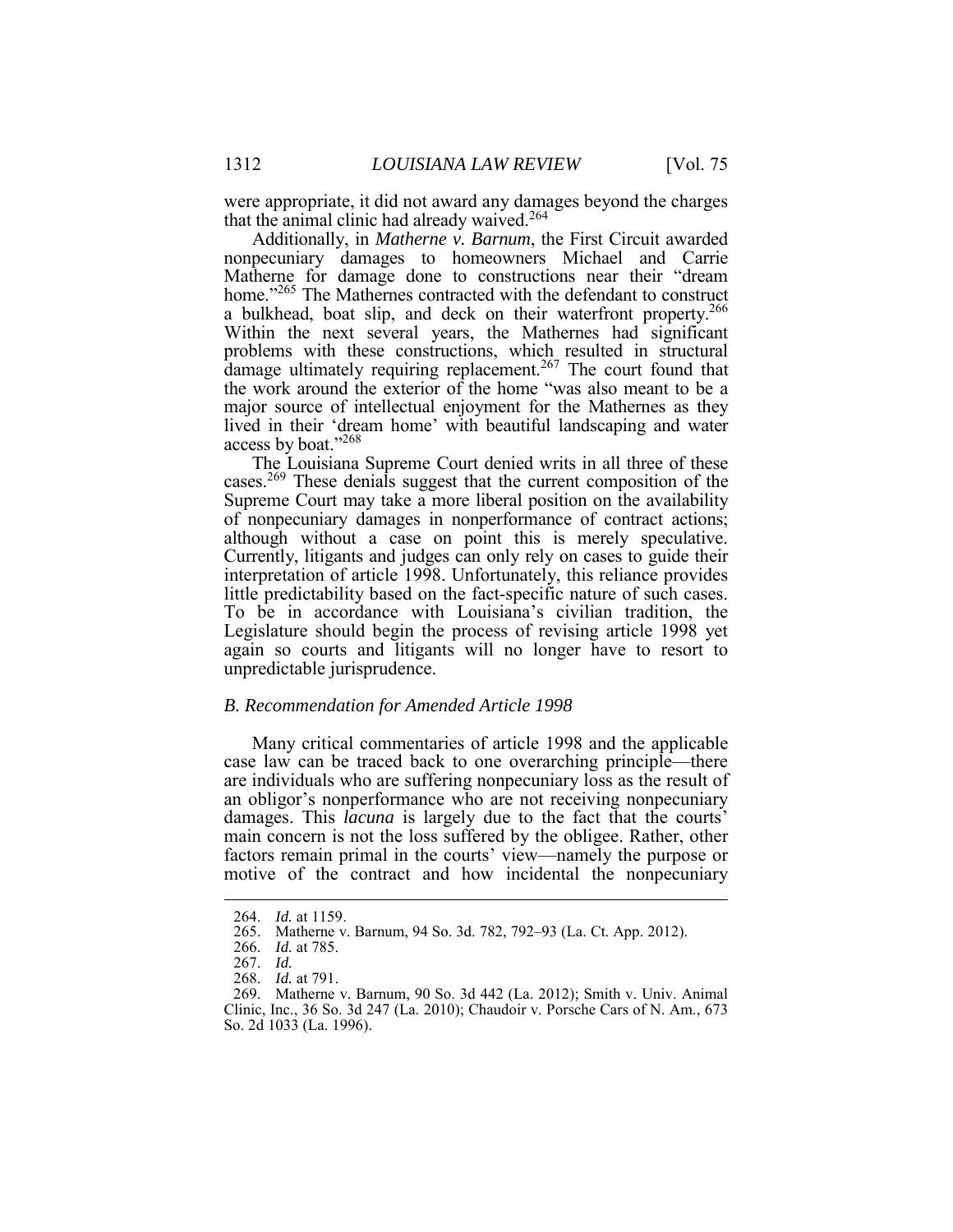interest or object is.<sup>270</sup> Louisiana courts continue to hold that the into either paragraph of article 1998. There was hope that the Louisiana Supreme Court would liberally interpret article 1998 to find that any degree of nonpecuniary interest in a contract would never came to fruition. majority of situations involving nonpecuniary interests do not fit suffice to trigger nonpecuniary damages. Unfortunately, that hope

 The first paragraph of Civil Code article 1998 should be revised intended to satisfy a nonpecuniary interest. This reflects the primacy of the nonpecuniary harm felt by the obligee over any other factor. to cover situations where, *regardless of its nature*, a contract is Accordingly, article 1998 should be amended to read as follows:

 Damages for nonpecuniary loss may be recovered when a *gratifies any nonpecuniary interest* and, because of the circumstances surrounding the formation or the nonperformance of the contract, the obligor knew, or nonpecuniary loss. contract, because of its nature *regardless of its nature*, should have known, that his failure to perform would cause

 through his failure, to aggrieve the feelings of the obligee, *In addition*, regardless of the nature of the contract *and whether or not the obligor knew or should have known that his failure to perform would cause that kind of loss*, these damages may be recovered also when the obligor intended, *such as in the case of intentional nonperformance. Such damages may not be recovered for mere worry or vexation*.<sup>271</sup>

 described at the opening of this Comment, as well as any other This change would provide damages to the wine collector obligee who suffers a nonpecuniary loss that, in the interest of justice, requires reparation.<sup>272</sup>

<u>.</u>

272. As described *supra* Part IV.A.4, the availability of nonpecuniary damages is always dependent upon foreseeability. The wine collector, discussed

<sup>270.</sup> Bloomfield, *supra* note 52, at 542.

 271. Additions are noted in italics. Current article 1998 is reproduced here as a comparison:

 Damages for nonpecuniary loss may be recovered when the contract, because of its nature, is intended to gratify a nonpecuniary interest and, because of the circumstances surrounding the formation or the nonperformance of the contract, the obligor knew, or should have known, that his failure to perform would cause that kind of loss. Regardless of the nature of the contract, these damages may be

 aggrieve the feelings of the obligee. recovered also when the obligor intended, through his failure, to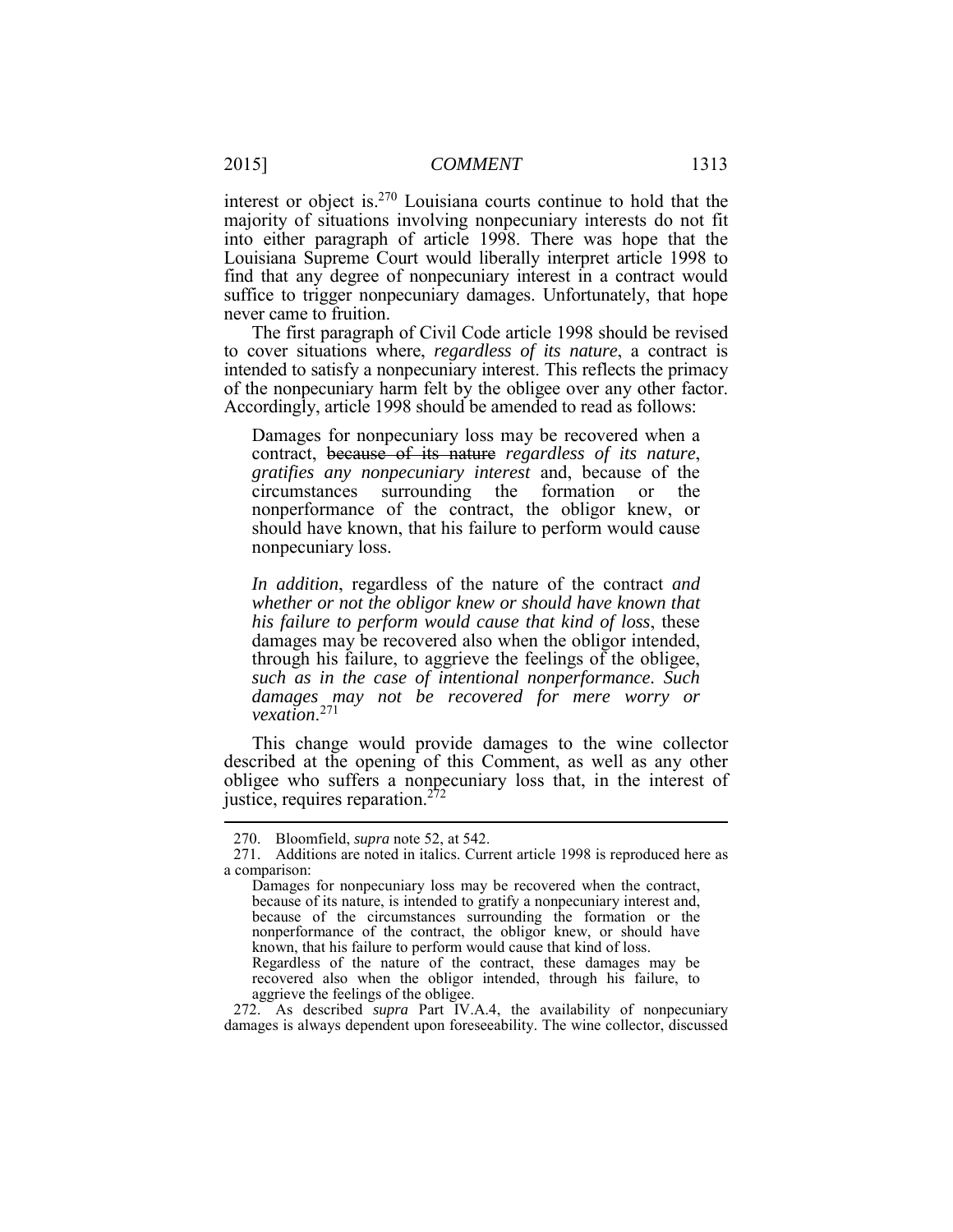"nature of the contract" phrase and instead shifts the main focus to whether there is *any* nonpecuniary interest known to the obligor at the formation or nonperformance of the obligation. The drafters included the "nature of the contract" language in article 1998 to ensure that have been over-accomplished and is one reason courts have applied contract is irrelevant as long as a nonpecuniary interest exists. Contracts that have a nonpecuniary nature are still encompassed in their nonpecuniary nature. The first paragraph of the proposed revision eliminates the nonpecuniary damages are awarded only for breached contracts that were intended to gratify a nonpecuniary interest.<sup>273</sup> This goal seems to an overly restrictive analysis. Under this model, the nature of the this article because of their nonpecuniary interests—not because of

 The proposed article retains recovery due to the circumstances surrounding an obligor's failure to perform—but is made clearer by a former article.<sup>274</sup> This discretion allows a judge to weigh the competing interests of the litigants against the desire to keep frivolous claims for "mere worry or vexation," common to all contracts, out of court. $275$ reference to any nonpecuniary interest. Additionally, retaining the word "may" allows room for judicial discretion, as contained in the

 This new provision reflects the "Litvinoff approach," which actions where the breach caused a nonpecuniary loss.<sup>276</sup> During the approach," stating: "If the obligee proves that the obligor's should contracts having 'objects' primarily of intellectual gratification allows for recovery of nonpecuniary damages in breach of contract 1985 revision, the Obligations Committee discussed the "Litvinoff noncompliance with his obligation caused nonpecuniary losses, why be treated differently from those having 'objects' primarily of physical gratification?"277 The second paragraph adopts Justice Knoll's dissent in *Aucoin* and clarifies that in instances where an

 $\overline{a}$ 

 in the Introduction, could recover damages for nonpecuniary loss under revised paragraph one, because of his nonpecuniary interest in the collection and the obligor's knowledge of such interests due to the circumstances surrounding the formation of the contract.

 273. Supplemental Memorandum on Damages for Nonpecuniary Losses, *supra* note 2, at 33.

 damages if they are insusceptible of price measurement. *See* LA. CIV. CODE art. 274. The court also has the ability to determine the reasonable assessment of 1999 (2015).

 275. *See* LA. CIV. CODE art. 1998 cmt. e (2015).

<sup>276.</sup> Litvinoff, *Moral Damages*, *supra* note 5, at 3–4.

<sup>277.</sup> Supplemental Memorandum on Damages for Nonpecuniary Losses, *supra* note 2, at 16.